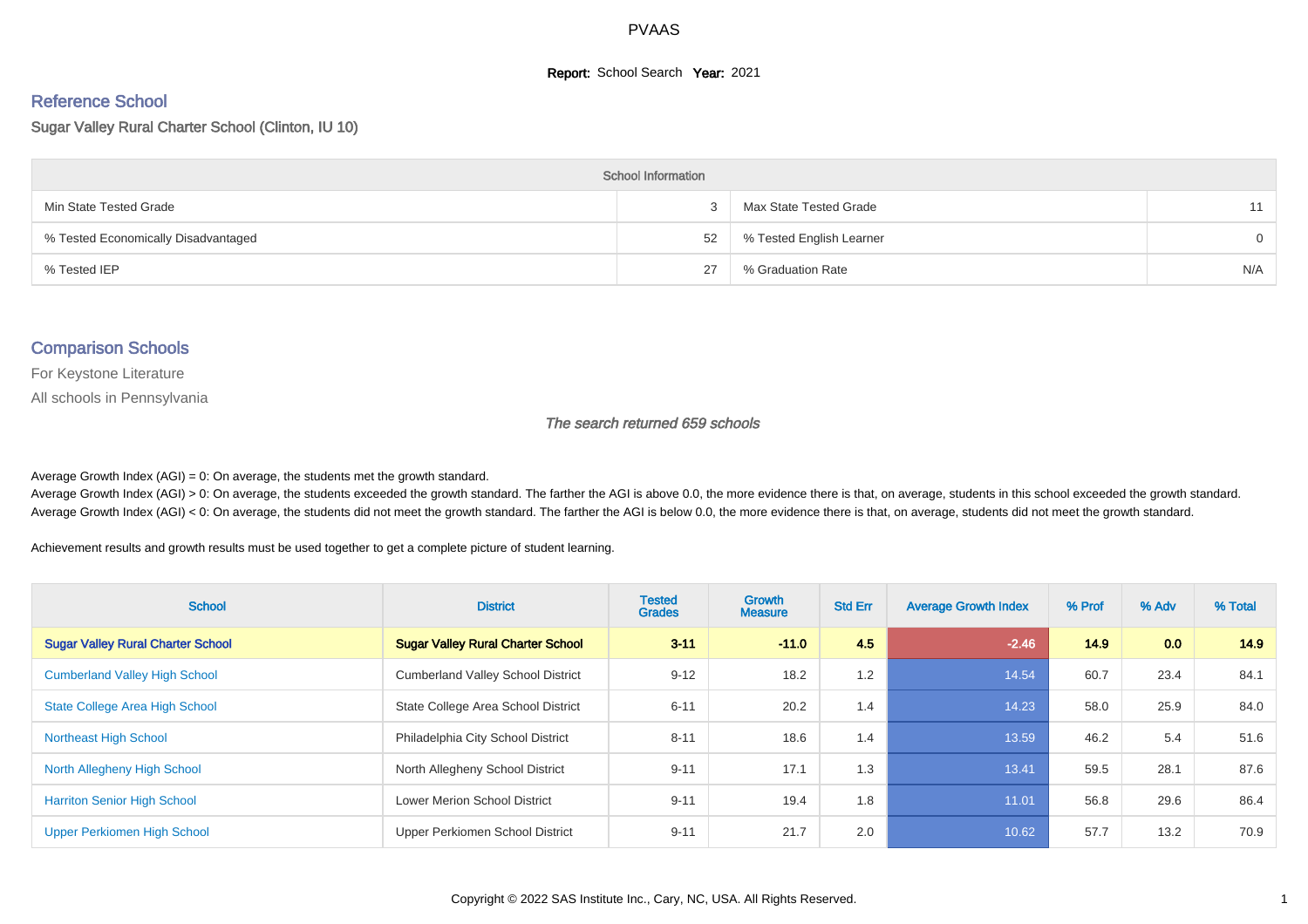| <b>School</b>                             | <b>District</b>                          | <b>Tested</b><br><b>Grades</b> | <b>Growth</b><br><b>Measure</b> | <b>Std Err</b> | <b>Average Growth Index</b> | % Prof | % Adv | % Total |
|-------------------------------------------|------------------------------------------|--------------------------------|---------------------------------|----------------|-----------------------------|--------|-------|---------|
| <b>Sugar Valley Rural Charter School</b>  | <b>Sugar Valley Rural Charter School</b> | $3 - 11$                       | $-11.0$                         | 4.5            | $-2.46$                     | 14.9   | 0.0   | 14.9    |
| <b>Upper Saint Clair High School</b>      | Upper Saint Clair School District        | $9 - 11$                       | 18.3                            | 1.7            | 10.57                       | 61.8   | 30.1  | 91.9    |
| <b>Lower Merion High School</b>           | <b>Lower Merion School District</b>      | $8 - 10$                       | 17.6                            | 1.7            | 10.41                       | 54.4   | 30.2  | 84.6    |
| Norwin Senior High School                 | Norwin School District                   | $8 - 11$                       | 17.7                            | 1.7            | 10.26                       | 58.5   | 27.0  | 85.4    |
| <b>Dallastown Area Senior High School</b> | Dallastown Area School District          | $9 - 11$                       | 13.2                            | 1.5            | 8.66                        | 56.0   | 17.9  | 73.8    |
| <b>Upper Dublin High School</b>           | Upper Dublin School District             | $9 - 12$                       | 15.2                            | 1.8            | 8.43                        | 60.8   | 24.8  | 85.6    |
| North Penn Senior High School             | North Penn School District               | $9 - 11$                       | 8.8                             | 1.1            | 8.14                        | 55.8   | 17.0  | 72.8    |
| Souderton Area Senior High School         | Souderton Area School District           | $9 - 11$                       | 12.0                            | 1.5            | 8.13                        | 61.7   | 15.2  | 76.9    |
| Plymouth-Whitemarsh Senior High School    | <b>Colonial School District</b>          | $9 - 11$                       | 13.7                            | 1.7            | 8.09                        | 60.2   | 19.6  | 79.8    |
| Downingtown Stem Academy                  | Downingtown Area School District         | $9 - 10$                       | 17.1                            | 2.1            | 7.97                        | 44.0   | 54.5  | 98.5    |
| <b>Great Valley High School</b>           | <b>Great Valley School District</b>      | $9 - 11$                       | 14.8                            | 1.9            | 7.89                        | 50.0   | 35.0  | 85.0    |
| <b>Springfield High School</b>            | Springfield School District              | $9 - 11$                       | 13.5                            | 1.7            | 7.86                        | 60.9   | 21.5  | 82.4    |
| <b>Northern High School</b>               | Northern York County School District     | $9 - 11$                       | 15.3                            | 1.9            | 7.83                        | 57.4   | 11.5  | 68.8    |
| <b>Tyrone Area High School</b>            | Tyrone Area School District              | $9 - 12$                       | 19.4                            | 2.5            | 7.78                        | 60.4   | 16.7  | 77.1    |
| <b>Pennsbury High School</b>              | Pennsbury School District                | $7 - 11$                       | 11.4                            | 1.5            | 7.75                        | 60.1   | 21.3  | 81.3    |
| Penn Trafford High School                 | Penn-Trafford School District            | $9 - 11$                       | 13.1                            | 1.7            | 7.75                        | 62.3   | 21.9  | 84.2    |
| Pennsylvania Cyber Charter School         | Pennsylvania Cyber Charter School        | $3 - 11$                       | 11.6                            | 1.5            | 7.54                        | 46.3   | 5.0   | 51.3    |
| <b>Upper Merion High School</b>           | Upper Merion Area School District        | $9 - 11$                       | 14.9                            | 2.0            | 7.50                        | 59.3   | 19.3  | 78.6    |
| <b>Valley View High School</b>            | Valley View School District              | $9 - 11$                       | 17.7                            | 2.4            | 7.30                        | 53.7   | 14.7  | 68.4    |
| <b>Central York High School</b>           | <b>Central York School District</b>      | $9 - 12$                       | 11.9                            | 1.7            | 7.02                        | 55.5   | 11.5  | 67.0    |
| <b>Reading Senior High School</b>         | <b>Reading School District</b>           | $9 - 11$                       | 9.6                             | 1.4            | 6.95                        | 24.7   | 2.4   | 27.2    |
| Council Rock High School - North          | <b>Council Rock School District</b>      | $9 - 11$                       | 11.4                            | 1.6            | 6.93                        | 62.0   | 18.8  | 80.7    |
| <b>Delaware Valley High School</b>        | Delaware Valley School District          | $9 - 11$                       | 12.2                            | 1.8            | 6.78                        | 55.2   | 16.2  | 71.4    |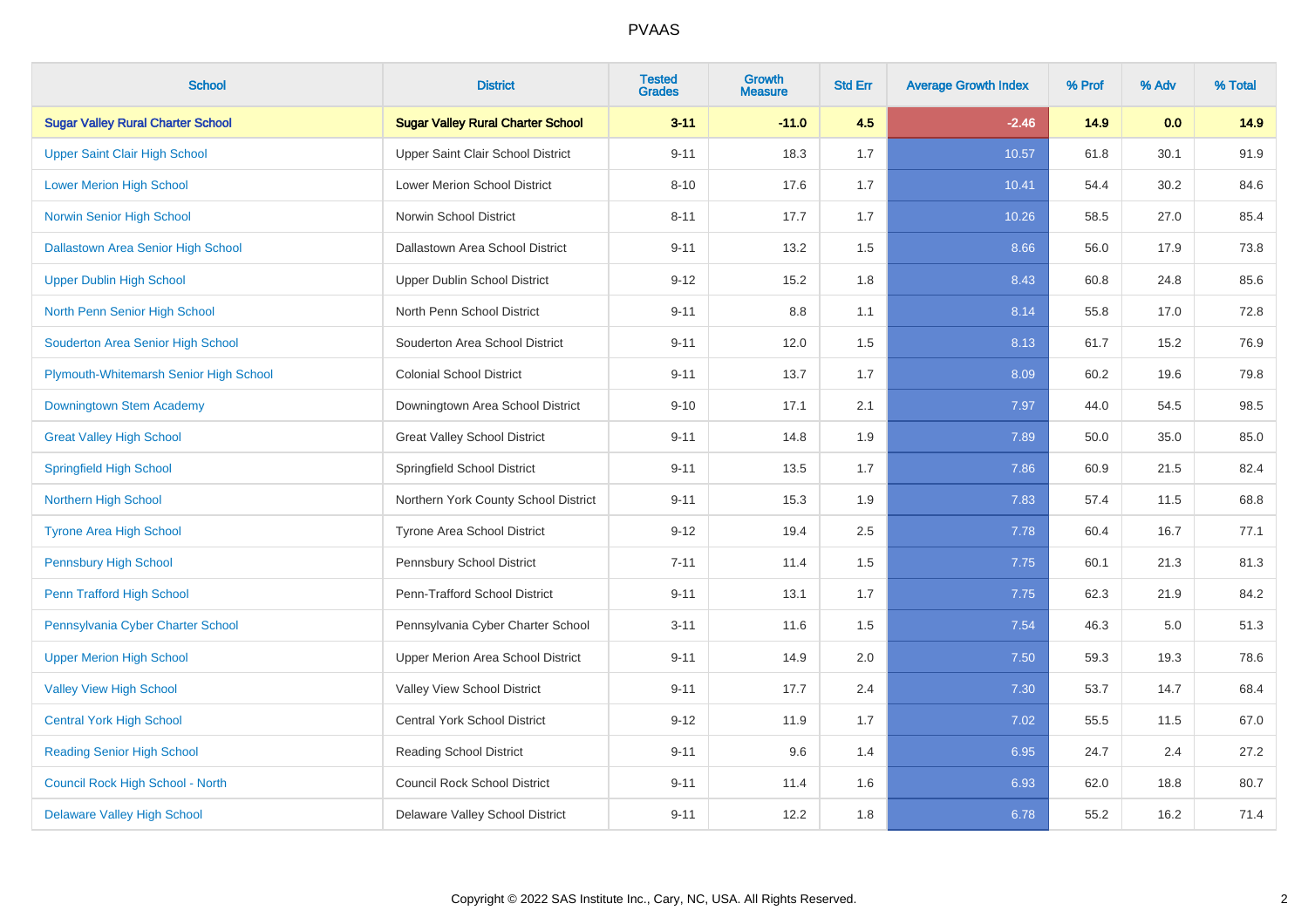| <b>School</b>                            | <b>District</b>                                  | <b>Tested</b><br><b>Grades</b> | Growth<br><b>Measure</b> | <b>Std Err</b> | <b>Average Growth Index</b> | % Prof | % Adv | % Total |
|------------------------------------------|--------------------------------------------------|--------------------------------|--------------------------|----------------|-----------------------------|--------|-------|---------|
| <b>Sugar Valley Rural Charter School</b> | <b>Sugar Valley Rural Charter School</b>         | $3 - 11$                       | $-11.0$                  | 4.5            | $-2.46$                     | 14.9   | 0.0   | 14.9    |
| <b>Susquehannock High School</b>         | Southern York County School<br><b>District</b>   | $9 - 11$                       | 13.9                     | 2.0            | 6.78                        | 55.1   | 18.1  | 73.1    |
| <b>West Chester East High School</b>     | West Chester Area School District                | $9 - 11$                       | 13.3                     | 2.0            | 6.76                        | 63.1   | 22.0  | 85.1    |
| <b>Wissahickon Senior High School</b>    | Wissahickon School District                      | $9 - 10$                       | 12.2                     | 1.8            | 6.73                        | 58.3   | 22.4  | 80.7    |
| <b>Hazleton Area High School</b>         | Hazleton Area School District                    | $9 - 11$                       | 9.1                      | 1.4            | 6.52                        | 45.0   | 7.8   | 52.9    |
| West Chester Bayard Rustin High School   | West Chester Area School District                | $9 - 10$                       | 13.1                     | 2.0            | 6.43                        | 67.1   | 21.9  | 89.0    |
| <b>Garnet Valley High School</b>         | <b>Garnet Valley School District</b>             | $9 - 10$                       | 10.6                     | 1.7            | 6.40                        | 67.1   | 19.0  | 86.1    |
| <b>Hershey High School</b>               | Derry Township School District                   | $9 - 10$                       | 12.6                     | 2.0            | 6.29                        | 54.8   | 25.8  | 80.6    |
| Abington Heights High School             | Abington Heights School District                 | $8 - 11$                       | 13.5                     | 2.2            | 6.26                        | 58.4   | 16.3  | 74.7    |
| <b>Pine-Richland High School</b>         | Pine-Richland School District                    | $8 - 11$                       | 11.2                     | 1.8            | 6.21                        | 60.6   | 24.4  | 85.0    |
| Deer Lakes High School                   | Deer Lakes School District                       | $9 - 11$                       | 16.7                     | 2.7            | 6.21                        | 61.5   | 16.4  | 77.9    |
| <b>Girls High School</b>                 | Philadelphia City School District                | $8 - 11$                       | 14.6                     | 2.4            | 6.11                        | 69.5   | 5.4   | 74.8    |
| <b>Avon Grove High School</b>            | Avon Grove School District                       | $9 - 10$                       | 9.7                      | 1.6            | 6.11                        | 56.3   | 18.6  | 74.9    |
| <b>Freedom High School</b>               | Bethlehem Area School District                   | $9 - 11$                       | 10.3                     | 1.7            | 6.10                        | 43.3   | 12.0  | 55.3    |
| Downingtown High School East Campus      | Downingtown Area School District                 | $9 - 11$                       | 11.0                     | 1.8            | 6.06                        | 67.6   | 17.1  | 84.6    |
| <b>Franklin LC</b>                       | Philadelphia City School District                | $9 - 11$                       | 13.8                     | 2.3            | 5.97                        | 51.9   | 3.7   | 55.6    |
| <b>Ridley High School</b>                | <b>Ridley School District</b>                    | $9 - 12$                       | 9.6                      | 1.6            | 5.90                        | 45.6   | 8.2   | 53.8    |
| Saucon Valley Senior High School         | Saucon Valley School District                    | $9 - 11$                       | 14.4                     | 2.5            | 5.87                        | 48.7   | 20.2  | 69.0    |
| Mountain View Junior/Senior High School  | Mountain View School District                    | $7 - 11$                       | 20.6                     | 3.5            | 5.85                        | 57.8   | 20.3  | 78.1    |
| <b>Wilson High School</b>                | <b>Wilson School District</b>                    | $8 - 12$                       | 8.5                      | 1.5            | 5.78                        | 52.6   | 14.6  | 67.2    |
| <b>Fleetwood Senior High School</b>      | Fleetwood Area School District                   | $9 - 10$                       | 11.9                     | 2.1            | 5.54                        | 53.5   | 11.6  | 65.2    |
| <b>Liberty High School</b>               | Bethlehem Area School District                   | $9 - 11$                       | 7.7                      | 1.4            | 5.44                        | 45.6   | 12.0  | 57.6    |
| <b>Unionville High School</b>            | Unionville-Chadds Ford School<br><b>District</b> | $8 - 11$                       | 16.8                     | 3.1            | 5.44                        | 68.1   | 13.2  | 81.3    |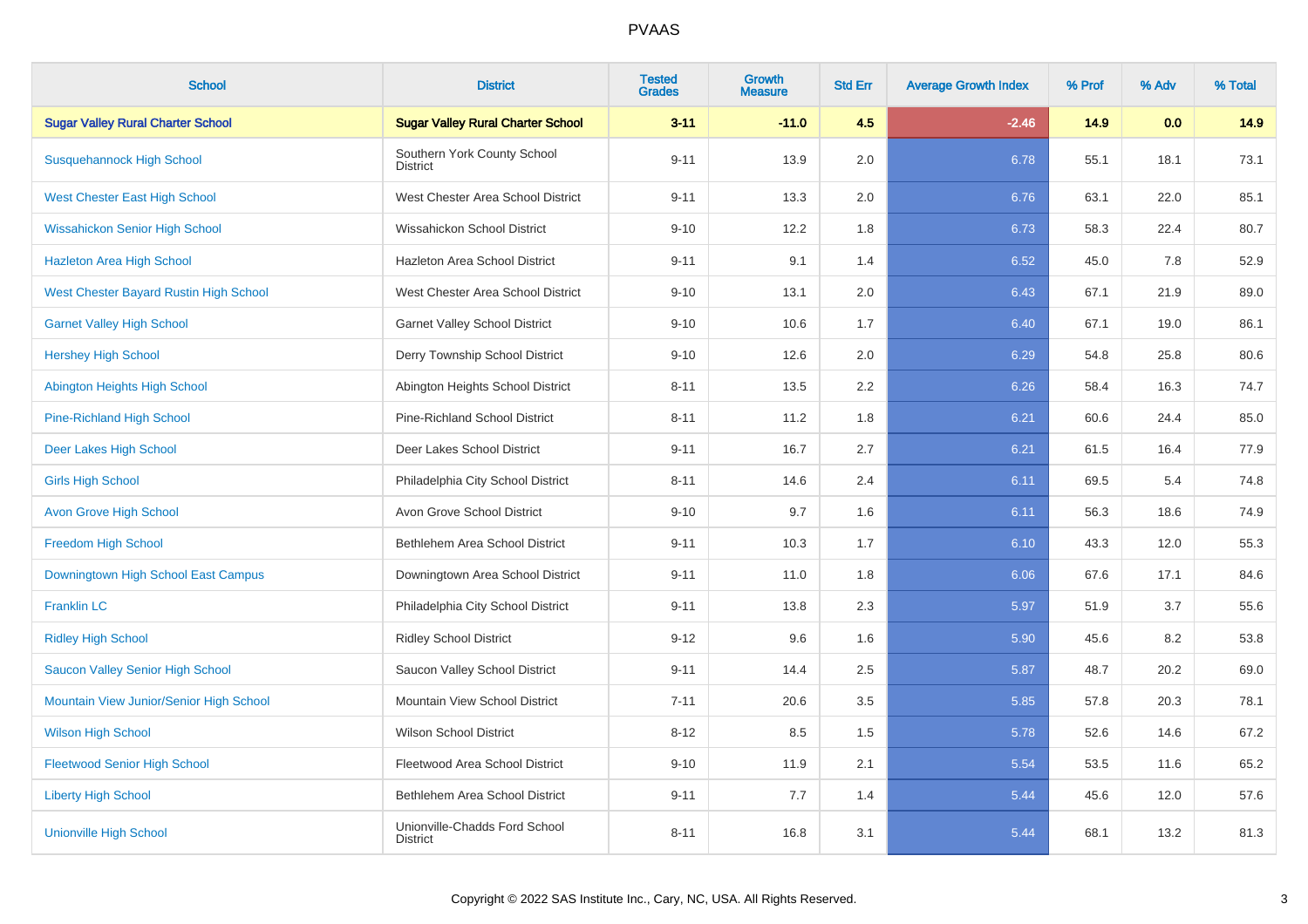| <b>School</b>                                      | <b>District</b>                                       | <b>Tested</b><br><b>Grades</b> | Growth<br><b>Measure</b> | <b>Std Err</b> | <b>Average Growth Index</b> | % Prof | % Adv | % Total |
|----------------------------------------------------|-------------------------------------------------------|--------------------------------|--------------------------|----------------|-----------------------------|--------|-------|---------|
| <b>Sugar Valley Rural Charter School</b>           | <b>Sugar Valley Rural Charter School</b>              | $3 - 11$                       | $-11.0$                  | 4.5            | $-2.46$                     | 14.9   | 0.0   | 14.9    |
| Downingtown High School West Campus                | Downingtown Area School District                      | $9 - 11$                       | 8.7                      | 1.6            | 5.28                        | 62.6   | 11.8  | 74.4    |
| <b>Mifflin County High School</b>                  | Mifflin County School District                        | $10 - 11$                      | 8.7                      | 1.6            | 5.28                        | 47.1   | 6.7   | 53.8    |
| Fox Chapel Area High School                        | Fox Chapel Area School District                       | $9 - 11$                       | 9.6                      | 1.8            | 5.26                        | 56.6   | 28.6  | 85.2    |
| <b>City Charter High School</b>                    | City CHS                                              | $10 - 11$                      | 13.6                     | 2.7            | 5.12                        | 45.8   | 3.0   | 48.8    |
| <b>Haverford Senior High School</b>                | Haverford Township School District                    | $9 - 11$                       | 7.7                      | 1.5            | 5.11                        | 53.0   | 25.5  | 78.6    |
| <b>Cocalico Senior High School</b>                 | <b>Cocalico School District</b>                       | $9 - 11$                       | 10.3                     | 2.0            | 5.04                        | 50.8   | 14.1  | 64.8    |
| <b>West Chester Henderson High School</b>          | West Chester Area School District                     | $9 - 10$                       | 9.7                      | 1.9            | 4.99                        | 70.3   | 16.8  | 87.1    |
| <b>Commonwealth Charter Academy Charter School</b> | Commonwealth Charter Academy<br><b>Charter School</b> | $3 - 10$                       | 9.1                      | 1.9            | 4.90                        | 47.2   | 9.1   | 56.3    |
| <b>Cedar Crest High School</b>                     | Cornwall-Lebanon School District                      | $9 - 11$                       | 8.0                      | 1.6            | 4.90                        | 47.2   | 8.4   | 55.6    |
| <b>Red Land Senior High School</b>                 | <b>West Shore School District</b>                     | $9 - 11$                       | 9.4                      | 1.9            | 4.86                        | 53.0   | 10.3  | 63.2    |
| <b>West Perry Senior High School</b>               | West Perry School District                            | $7 - 11$                       | 12.1                     | 2.5            | 4.86                        | 56.6   | 8.4   | 65.0    |
| <b>York Suburban Senior High School</b>            | York Suburban School District                         | $8 - 11$                       | 9.9                      | 2.0            | 4.82                        | 53.5   | 27.8  | 81.3    |
| Penns Valley Area Junior/Senior High School        | Penns Valley Area School District                     | $6 - 12$                       | 13.7                     | 2.9            | 4.71                        | 41.9   | 23.1  | 65.0    |
| Shippensburg Area Senior High School               | Shippensburg Area School District                     | $9 - 11$                       | 9.0                      | 1.9            | 4.69                        | 53.1   | 10.2  | 63.3    |
| <b>Fort Leboeuf Senior High School</b>             | Fort Leboeuf School District                          | $8 - 11$                       | 11.4                     | 2.5            | 4.62                        | 48.5   | 21.1  | 69.6    |
| Derry Area Senior High School                      | Derry Area School District                            | $9 - 11$                       | 12.9                     | 2.8            | 4.59                        | 60.0   | 12.5  | 72.5    |
| Conestoga Valley Senior High School                | Conestoga Valley School District                      | $9 - 11$                       | 8.3                      | 1.8            | 4.54                        | 60.3   | 13.5  | 73.8    |
| The Science Leadership Academy At Beeber           | Philadelphia City School District                     | $5 - 12$                       | 13.0                     | 2.9            | 4.52                        | 54.5   | 5.4   | 59.8    |
| Northern Bedford County High School                | Northern Bedford County School<br><b>District</b>     | $9 - 11$                       | 16.2                     | 3.6            | 4.51                        | 51.7   | 20.0  | 71.7    |
| <b>Littlestown Senior High School</b>              | Littlestown Area School District                      | $9 - 11$                       | 11.0                     | 2.5            | 4.49                        | 55.2   | 10.4  | 65.6    |
| <b>Upper Darby Senior High School</b>              | <b>Upper Darby School District</b>                    | $9 - 12$                       | 6.5                      | 1.5            | 4.37                        | 45.0   | 6.7   | 51.7    |
| Spring-Ford Senior High School 9-12 Center         | Spring-Ford Area School District                      | $9 - 11$                       | 5.7                      | 1.3            | 4.27                        | 60.8   | 16.5  | 77.4    |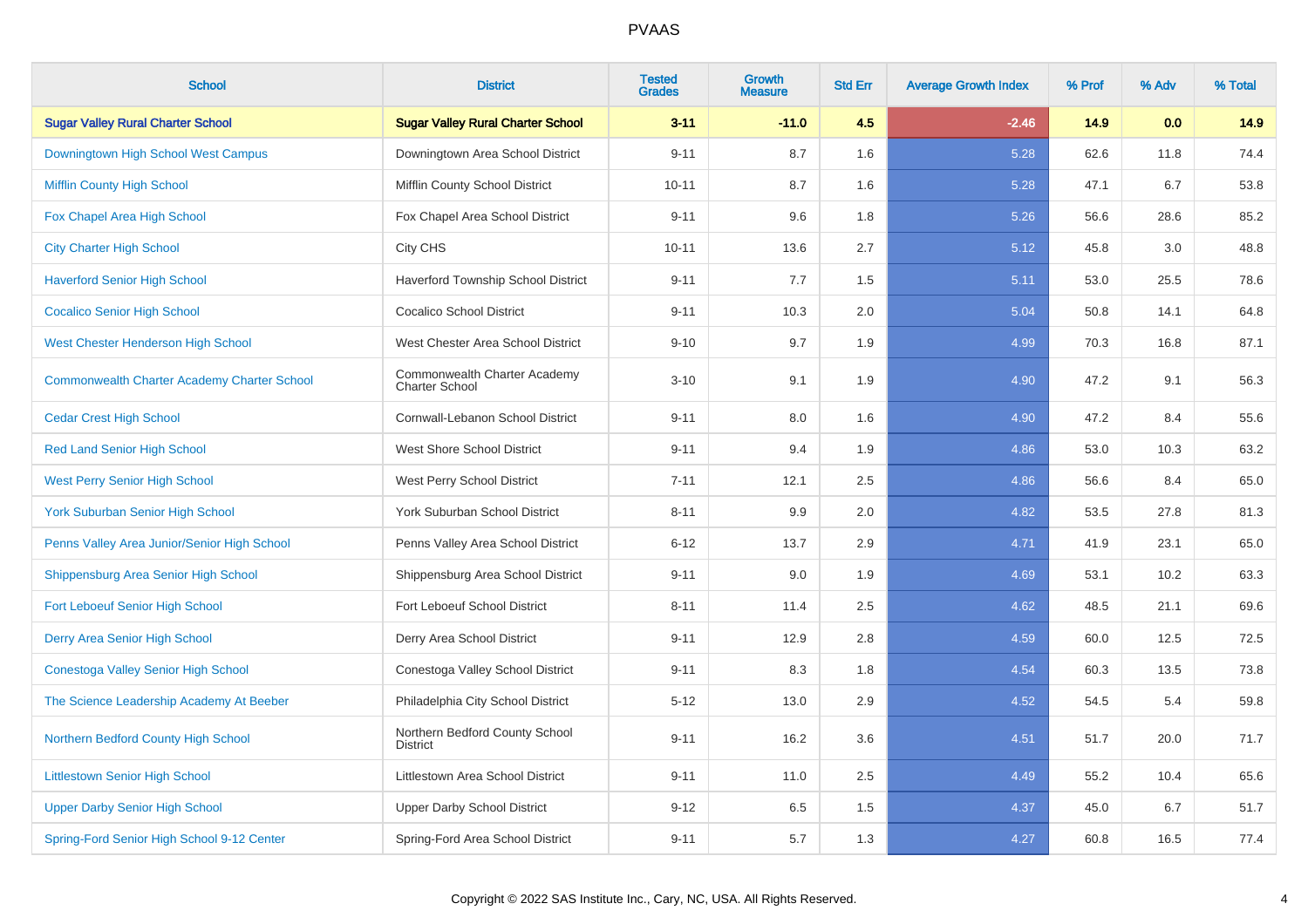| <b>School</b>                               | <b>District</b>                                  | <b>Tested</b><br><b>Grades</b> | <b>Growth</b><br><b>Measure</b> | <b>Std Err</b> | <b>Average Growth Index</b> | % Prof | % Adv | % Total |
|---------------------------------------------|--------------------------------------------------|--------------------------------|---------------------------------|----------------|-----------------------------|--------|-------|---------|
| <b>Sugar Valley Rural Charter School</b>    | <b>Sugar Valley Rural Charter School</b>         | $3 - 11$                       | $-11.0$                         | 4.5            | $-2.46$                     | 14.9   | 0.0   | 14.9    |
| <b>Iroquois Junior/Senior High School</b>   | <b>Iroquois School District</b>                  | $7 - 11$                       | 12.7                            | 3.0            | 4.24                        | 48.2   | 7.8   | 56.0    |
| Masterman Julia R Sec School                | Philadelphia City School District                | $5 - 10$                       | 11.6                            | 2.8            | 4.21                        | 27.7   | 72.3  | 100.0   |
| <b>Central High School</b>                  | Philadelphia City School District                | $9 - 10$                       | 5.6                             | 1.3            | 4.19                        | 67.3   | 31.5  | 98.8    |
| <b>Hill Freedman World Academy</b>          | Philadelphia City School District                | $6 - 10$                       | 16.2                            | 3.9            | 4.18                        | 63.6   | 0.0   | 63.6    |
| <b>Mastbaum Jules E AVTS</b>                | Philadelphia City School District                | $9 - 10$                       | 11.5                            | 2.8            | 4.16                        | 19.3   | 0.0   | 19.3    |
| <b>Frankford High School</b>                | Philadelphia City School District                | $9 - 11$                       | 16.8                            | 4.1            | 4.14                        | 18.5   | 0.0   | 18.5    |
| William Allen High School                   | <b>Allentown City School District</b>            | $8 - 12$                       | 8.2                             | 2.0            | 4.13                        | 23.7   | 5.0   | 28.7    |
| Montoursville Area Senior High School       | Montoursville Area School District               | $9 - 12$                       | 10.5                            | 2.5            | 4.13                        | 44.6   | 20.1  | 64.8    |
| <b>Moon Senior High School</b>              | Moon Area School District                        | $9 - 11$                       | 7.9                             | 1.9            | 4.11                        | 58.7   | 18.5  | 77.2    |
| <b>William Tennent High School</b>          | <b>Centennial School District</b>                | $6 - 10$                       | 6.8                             | 1.7            | 4.10                        | 50.1   | 8.7   | 58.9    |
| <b>Parkland High School</b>                 | <b>Parkland School District</b>                  | $9 - 11$                       | 5.0                             | 1.2            | 4.09                        | 58.0   | 22.3  | 80.4    |
| Pocono Mountain East High School            | Pocono Mountain School District                  | $9 - 12$                       | 8.3                             | 2.0            | 4.09                        | 50.6   | 6.0   | 56.6    |
| <b>Greenwood High School</b>                | <b>Greenwood School District</b>                 | $9 - 11$                       | 15.6                            | 3.9            | 4.05                        | 50.0   | 25.0  | 75.0    |
| Arts Academy At Benjamin Rush               | Philadelphia City School District                | $9 - 10$                       | 10.0                            | 2.5            | 4.04                        | 68.7   | 12.9  | 81.6    |
| <b>Council Rock High School South</b>       | <b>Council Rock School District</b>              | $9 - 11$                       | 6.1                             | 1.5            | 4.01                        | 63.5   | 14.8  | 78.3    |
| Greater Nanticoke Area Senior High School   | Greater Nanticoke Area School<br><b>District</b> | $9 - 12$                       | 10.8                            | 2.8            | 3.88                        | 38.0   | 12.4  | 50.4    |
| <b>Carver High School</b>                   | Philadelphia City School District                | $7 - 11$                       | 8.7                             | 2.2            | 3.87                        | 75.0   | 13.6  | 88.6    |
| Lake-Lehman Junior/Senior High School       | Lake-Lehman School District                      | $7 - 11$                       | 10.4                            | 2.7            | 3.81                        | 55.3   | 7.9   | 63.2    |
| <b>Freeport Area Senior High School</b>     | Freeport Area School District                    | $9 - 10$                       | 9.4                             | 2.5            | 3.80                        | 57.5   | 17.8  | 75.3    |
| Penn Wood High School                       | William Penn School District                     | $9 - 12$                       | 7.9                             | 2.1            | 3.78                        | 35.6   | 3.0   | 38.7    |
| Paul Robeson High School for Human Services | Philadelphia City School District                | $9 - 11$                       | 12.5                            | 3.3            | 3.75                        | 30.1   | 0.0   | 30.1    |
| Eastern Lebanon County Senior High School   | Eastern Lebanon County School<br><b>District</b> | $9 - 11$                       | 8.2                             | 2.2            | 3.68                        | 48.8   | 11.4  | 60.3    |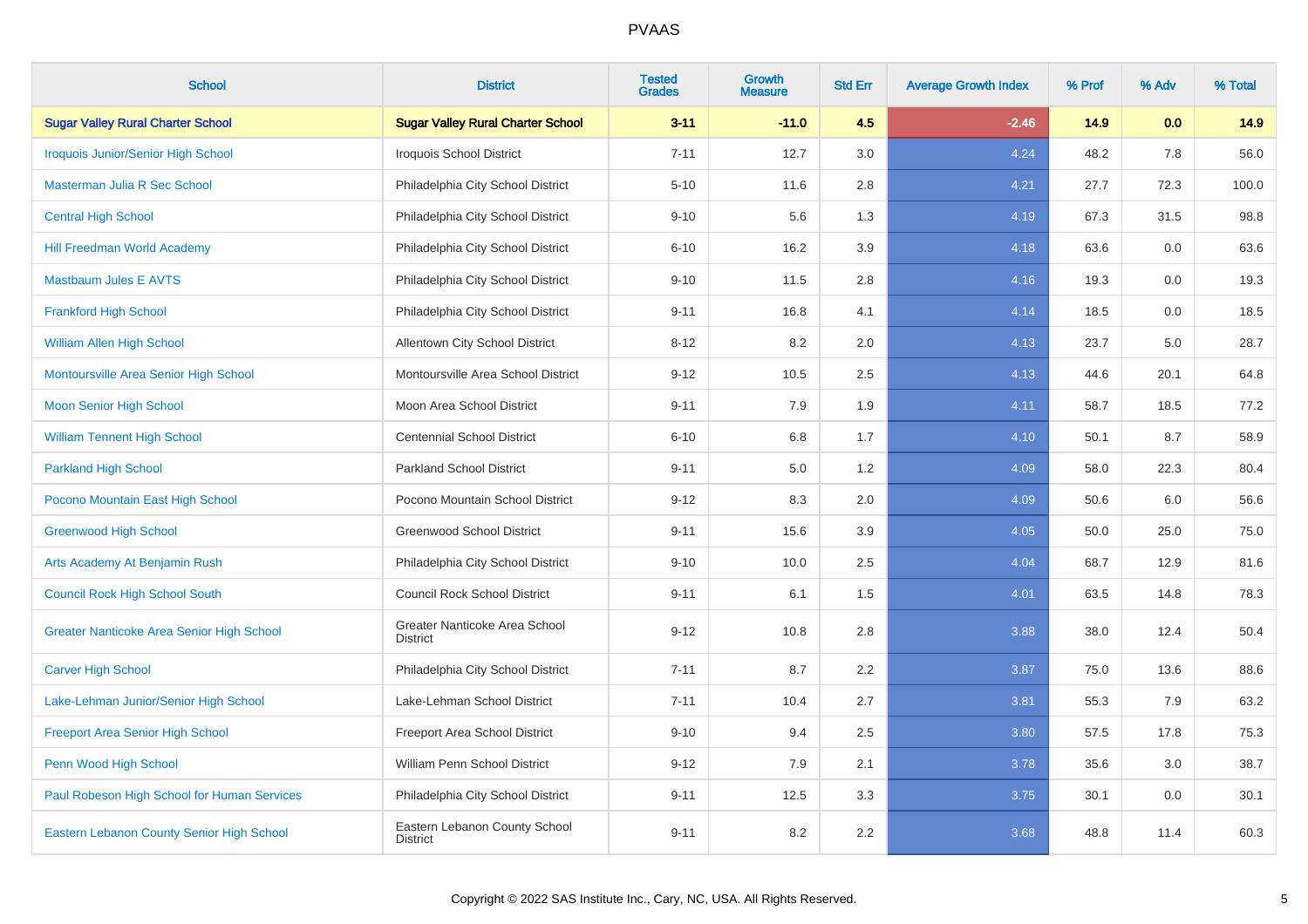| <b>School</b>                                  | <b>District</b>                            | <b>Tested</b><br><b>Grades</b> | <b>Growth</b><br><b>Measure</b> | <b>Std Err</b> | <b>Average Growth Index</b> | % Prof | % Adv | % Total |
|------------------------------------------------|--------------------------------------------|--------------------------------|---------------------------------|----------------|-----------------------------|--------|-------|---------|
| <b>Sugar Valley Rural Charter School</b>       | <b>Sugar Valley Rural Charter School</b>   | $3 - 11$                       | $-11.0$                         | 4.5            | $-2.46$                     | 14.9   | 0.0   | 14.9    |
| <b>Midd-West High School</b>                   | Midd-West School District                  | $7 - 11$                       | 10.0                            | 2.7            | 3.68                        | 58.0   | 13.4  | 71.4    |
| Octorara Area Junior/Senior High School        | Octorara Area School District              | $7 - 11$                       | 8.7                             | 2.4            | 3.67                        | 52.1   | 8.5   | 60.6    |
| Eastern York High School                       | Eastern York School District               | $9 - 11$                       | 9.2                             | 2.6            | 3.60                        | 56.3   | 12.6  | 68.9    |
| <b>Mckeesport Area Senior High School</b>      | Mckeesport Area School District            | $9 - 12$                       | 8.5                             | 2.4            | 3.55                        | 31.0   | 4.5   | 35.5    |
| <b>Hamburg Area High School</b>                | Hamburg Area School District               | $9 - 11$                       | 8.5                             | 2.4            | 3.48                        | 43.5   | 8.2   | 51.7    |
| <b>School Lane Charter School</b>              | School Lane Charter School                 | $3 - 11$                       | 12.4                            | 3.6            | 3.43                        | 59.1   | 9.8   | 68.9    |
| Selinsgrove Area High School                   | Selinsgrove Area School District           | $8 - 12$                       | 7.9                             | 2.3            | 3.41                        | 56.8   | 10.0  | 66.8    |
| Pennsylvania Virtual Charter School            | Pennsylvania Virtual Charter School        | $3 - 11$                       | 11.8                            | 3.5            | 3.37                        | 56.5   | 11.1  | 67.6    |
| Pen Argyl Area High School                     | Pen Argyl Area School District             | $8 - 12$                       | 8.8                             | 2.6            | 3.34                        | 50.0   | 12.6  | 62.6    |
| <b>Mastery Charter School - Hardy Williams</b> | Mastery Charter School - Hardy<br>Williams | $3 - 11$                       | 11.4                            | 3.4            | 3.33                        | 44.3   | 5.7   | 50.0    |
| Ambridge Area High School                      | Ambridge Area School District              | $9 - 12$                       | 8.7                             | 2.6            | 3.32                        | 50.4   | 10.7  | 61.1    |
| Saegertown Junior/Senior High School           | Penncrest School District                  | $7 - 11$                       | 11.4                            | 3.5            | 3.31                        | 50.0   | 8.6   | 58.6    |
| <b>Whitehall High School</b>                   | Whitehall-Coplay School District           | $9 - 11$                       | 5.8                             | 1.8            | 3.26                        | 49.3   | 7.4   | 56.6    |
| <b>Tech Freire Charter School</b>              | <b>Tech Freire Charter School</b>          | $9 - 11$                       | 9.3                             | 2.9            | 3.26                        | 18.0   | 1.1   | 19.1    |
| Jamestown Area Junior/Senior High School       | Jamestown Area School District             | $7 - 11$                       | 13.3                            | 4.2            | 3.14                        | 64.4   | 13.3  | 77.8    |
| <b>Avon Grove Charter School</b>               | Avon Grove Charter School                  | $3 - 11$                       | 9.0                             | 2.9            | 3.13                        | 58.8   | 16.7  | 75.5    |
| Mechanicsburg Area Senior High School          | Mechanicsburg Area School District         | $9 - 11$                       | 5.6                             | 1.8            | 3.13                        | 57.2   | 13.7  | 70.9    |
| Honesdale High School                          | Wayne Highlands School District            | $9 - 11$                       | $7.5\,$                         | 2.4            | 3.11                        | 52.3   | 13.1  | 65.4    |
| Sayre Area High School                         | Sayre Area School District                 | $7 - 11$                       | 10.8                            | 3.5            | 3.10                        | 52.2   | 7.5   | 59.7    |
| <b>Bethel Park High School</b>                 | <b>Bethel Park School District</b>         | $8 - 11$                       | 5.3                             | 1.8            | 3.04                        | 65.3   | 18.6  | 83.9    |
| <b>Emmaus High School</b>                      | East Penn School District                  | $9 - 11$                       | 3.8                             | 1.3            | 3.02                        | 55.8   | 11.5  | 67.3    |
| Swenson Arts & Technology High School          | Philadelphia City School District          | $9 - 10$                       | 7.2                             | 2.4            | 2.96                        | 44.9   | 2.0   | 46.9    |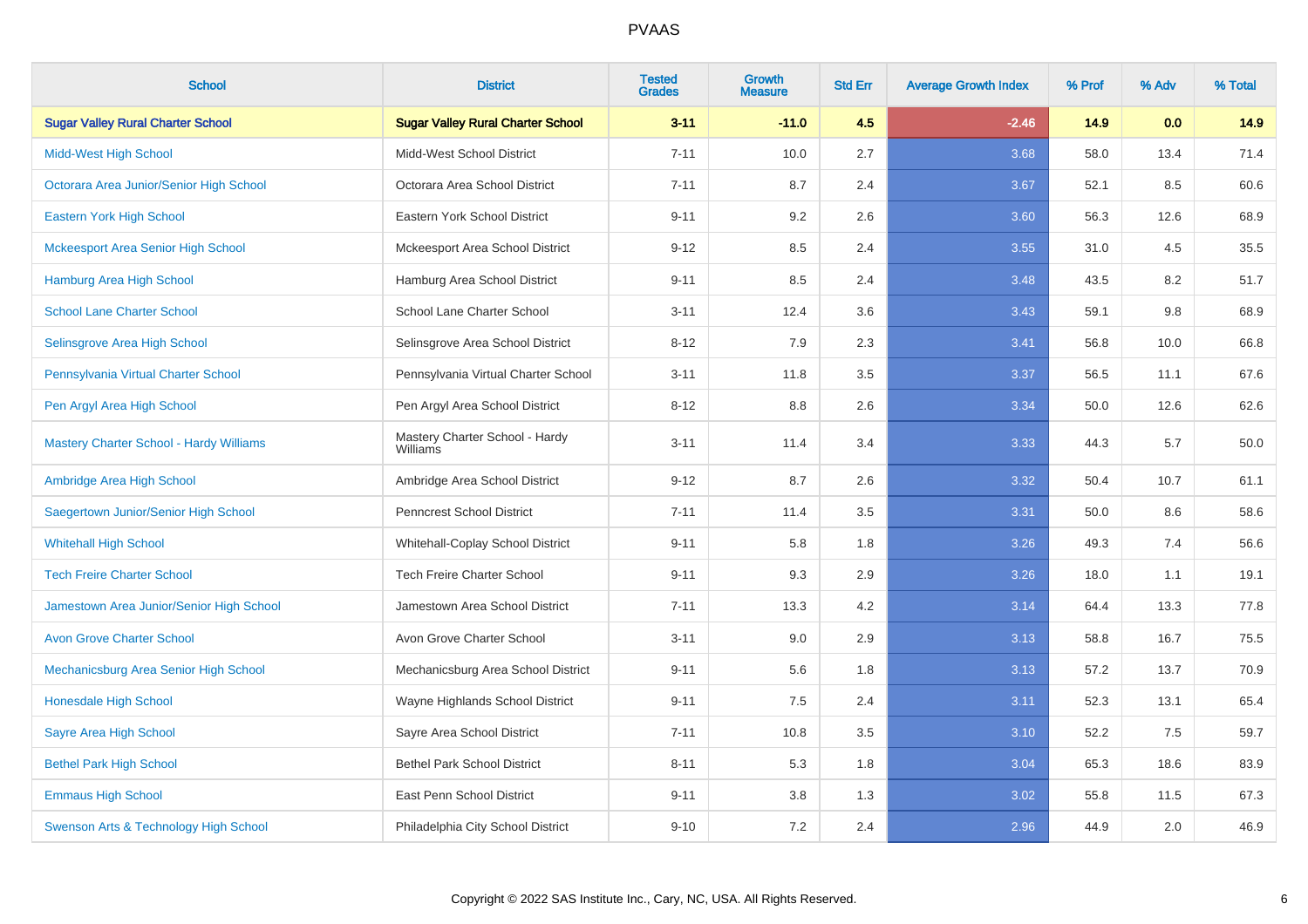| <b>School</b>                                   | <b>District</b>                                   | <b>Tested</b><br><b>Grades</b> | <b>Growth</b><br><b>Measure</b> | <b>Std Err</b> | <b>Average Growth Index</b> | % Prof | % Adv | % Total |
|-------------------------------------------------|---------------------------------------------------|--------------------------------|---------------------------------|----------------|-----------------------------|--------|-------|---------|
| <b>Sugar Valley Rural Charter School</b>        | <b>Sugar Valley Rural Charter School</b>          | $3 - 11$                       | $-11.0$                         | 4.5            | $-2.46$                     | 14.9   | 0.0   | 14.9    |
| Northern Cambria High School                    | Northern Cambria School District                  | $9 - 11$                       | 9.7                             | 3.3            | 2.94                        | 48.0   | 5.2   | 53.2    |
| <b>Ephrata Senior High School</b>               | Ephrata Area School District                      | $9 - 11$                       | 5.2                             | 1.8            | 2.93                        | 54.7   | 9.5   | 64.2    |
| Parkway Center City Middle College              | Philadelphia City School District                 | $9 - 10$                       | 8.1                             | 2.8            | 2.93                        | 77.0   | 4.4   | 81.4    |
| <b>Cranberry Area Junior/Senior High School</b> | Cranberry Area School District                    | $7 - 12$                       | 8.8                             | 3.0            | 2.92                        | 47.5   | 10.2  | 57.6    |
| <b>St Marys Area Senior High School</b>         | Saint Marys Area School District                  | $9 - 11$                       | 7.4                             | 2.6            | 2.92                        | 57.0   | 8.2   | 65.2    |
| Northeastern Senior High School                 | Northeastern York School District                 | $8 - 11$                       | 5.6                             | 1.9            | 2.88                        | 51.1   | 16.6  | 67.6    |
| Montgomery Junior/Senior High School            | Montgomery Area School District                   | $7 - 11$                       | 10.4                            | 3.6            | 2.88                        | 48.7   | 12.4  | 61.1    |
| <b>Connellsville Area Senior High School</b>    | Connellsville Area School District                | $9 - 11$                       | 5.7                             | 2.0            | 2.87                        | 45.4   | 7.8   | 53.2    |
| Lehigh Valley Charter High School For The Arts  | Lehigh Valley Charter High School<br>For The Arts | $9 - 10$                       | 7.3                             | 2.6            | 2.82                        | 62.3   | 18.2  | 80.5    |
| The Linc                                        | Philadelphia City School District                 | $9 - 11$                       | 11.9                            | 4.2            | 2.81                        | 29.3   | 0.0   | 29.3    |
| <b>Neshaminy High School</b>                    | <b>Neshaminy School District</b>                  | $9 - 11$                       | 3.7                             | 1.3            | 2.80                        | 58.7   | 9.5   | 68.2    |
| Palmyra Area Senior High School                 | Palmyra Area School District                      | $9 - 11$                       | 5.3                             | 1.9            | 2.80                        | 56.4   | 15.6  | 72.0    |
| Jenkintown Middle/High School                   | Jenkintown School District                        | $6 - 11$                       | 12.2                            | 4.4            | 2.79                        | 54.6   | 29.6  | 84.1    |
| Dover Area High School                          | Dover Area School District                        | $9 - 12$                       | 5.6                             | 2.0            | 2.76                        | 52.2   | 6.0   | 58.2    |
| Hollidaysburg Area Senior High School           | Hollidaysburg Area School District                | $10 - 11$                      | 5.6                             | 2.1            | 2.74                        | 57.1   | 12.3  | 69.4    |
| <b>Central Dauphin Senior High School</b>       | Central Dauphin School District                   | $9 - 11$                       | 4.4                             | 1.6            | 2.73                        | 63.3   | 10.1  | 73.4    |
| Dobbins Avt High School                         | Philadelphia City School District                 | $9 - 10$                       | 7.0                             | 2.6            | 2.70                        | 12.6   | 0.8   | 13.4    |
| Daniel Boone Area High School                   | Daniel Boone Area School District                 | $9 - 12$                       | 5.3                             | 2.0            | 2.70                        | 51.0   | 11.5  | 62.6    |
| <b>Stroudsburg High School</b>                  | Stroudsburg Area School District                  | $10 - 11$                      | 5.2                             | 1.9            | 2.70                        | 48.1   | 4.2   | 52.3    |
| <b>Lincoln High School</b>                      | Philadelphia City School District                 | $9 - 12$                       | 5.9                             | $2.2\,$        | 2.69                        | 25.0   | 0.9   | 25.9    |
| <b>Multicultural Academy Charter School</b>     | Multicultural Academy Charter<br>School           | $9 - 11$                       | 9.5                             | 3.5            | 2.69                        | 22.0   | 0.0   | 22.0    |
| <b>Hempfield Area Senior High School</b>        | Hempfield Area School District                    | $9 - 12$                       | 4.3                             | 1.6            | 2.68                        | 53.5   | 20.1  | 73.6    |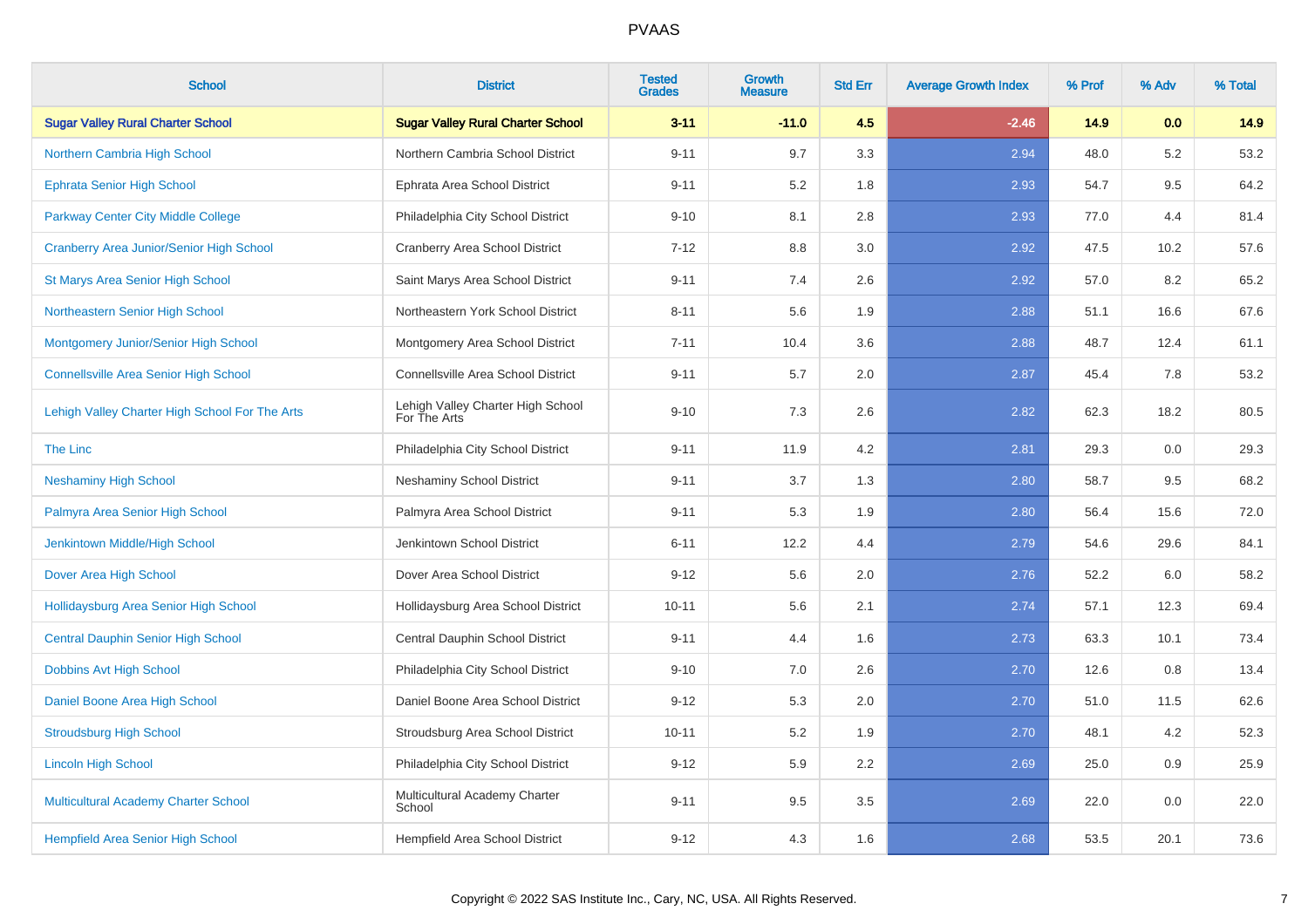| <b>School</b>                                     | <b>District</b>                          | <b>Tested</b><br><b>Grades</b> | <b>Growth</b><br><b>Measure</b> | <b>Std Err</b> | <b>Average Growth Index</b> | % Prof | % Adv | % Total |
|---------------------------------------------------|------------------------------------------|--------------------------------|---------------------------------|----------------|-----------------------------|--------|-------|---------|
| <b>Sugar Valley Rural Charter School</b>          | <b>Sugar Valley Rural Charter School</b> | $3 - 11$                       | $-11.0$                         | 4.5            | $-2.46$                     | 14.9   | 0.0   | 14.9    |
| <b>Central Bucks High School -South</b>           | <b>Central Bucks School District</b>     | $10 - 11$                      | 3.8                             | 1.4            | 2.66                        | 63.3   | 18.0  | 81.4    |
| <b>Mars Area Senior High School</b>               | Mars Area School District                | $8 - 10$                       | 5.4                             | 2.0            | 2.64                        | 57.9   | 18.2  | 76.1    |
| <b>Peters Township High School</b>                | Peters Township School District          | $8 - 11$                       | 4.8                             | 1.8            | 2.63                        | 59.8   | 26.1  | 85.9    |
| Homer-Center Junior/Senior High School            | Homer-Center School District             | $7 - 11$                       | 9.4                             | 3.6            | 2.62                        | 45.1   | 17.2  | 62.3    |
| <b>Building 21</b>                                | Philadelphia City School District        | $9 - 11$                       | 8.2                             | 3.2            | 2.59                        | 6.9    | 0.0   | 6.9     |
| <b>Wyalusing Valley Junior/Senior High School</b> | Wyalusing Area School District           | $7 - 12$                       | 8.4                             | 3.3            | 2.58                        | 54.6   | 11.7  | 66.2    |
| <b>Warwick Senior High School</b>                 | <b>Warwick School District</b>           | $9 - 11$                       | 4.8                             | 1.9            | 2.57                        | 46.4   | 17.0  | 63.3    |
| Academy At Palumbo                                | Philadelphia City School District        | $8 - 11$                       | 5.3                             | 2.1            | 2.57                        | 65.9   | 6.6   | 72.5    |
| <b>Spring Grove Area High School</b>              | Spring Grove Area School District        | $9 - 11$                       | 5.3                             | 2.1            | 2.54                        | 55.1   | 15.0  | 70.1    |
| Renaissance Academy Charter School                | Renaissance Academy Charter<br>School    | $3 - 11$                       | 8.3                             | 3.3            | 2.54                        | 45.6   | 22.8  | 68.4    |
| 21st Century Cyber Charter School                 | 21st Century Cyber Charter School        | $6 - 12$                       | 5.7                             | 2.3            | 2.50                        | 56.7   | 8.3   | 65.0    |
| New Hope-Solebury High School                     | New Hope-Solebury School District        | $9 - 11$                       | 7.3                             | 2.9            | 2.50                        | 68.2   | 22.7  | 90.9    |
| <b>Kennett High School</b>                        | Kennett Consolidated School District     | $9 - 11$                       | 4.4                             | 1.8            | 2.45                        | 52.5   | 10.7  | 63.2    |
| <b>Belmont Charter School</b>                     | <b>Belmont Charter School</b>            | $3 - 10$                       | 16.0                            | 6.5            | 2.45                        | 64.3   | 0.0   | 64.3    |
| People For People Charter School                  | People For People Charter School         | $3 - 12$                       | 13.3                            | 5.5            | 2.43                        | 13.5   | 0.0   | 13.5    |
| <b>Clarion Area Junior/Senior High School</b>     | <b>Clarion Area School District</b>      | $7 - 11$                       | 9.9                             | 4.1            | 2.43                        | 45.4   | 14.6  | 60.0    |
| <b>New Foundations Charter School</b>             | New Foundations Charter School           | $3 - 11$                       | 5.4                             | 2.2            | 2.41                        | 47.2   | 2.5   | 49.8    |
| Shenandoah Valley Junior/Senior High School       | Shenandoah Valley School District        | $7 - 11$                       | 9.4                             | 3.9            | 2.40                        | 28.3   | 5.0   | 33.3    |
| <b>Wilmington Area High School</b>                | Wilmington Area School District          | $8 - 11$                       | 7.1                             | 3.0            | 2.38                        | 55.1   | 5.1   | 60.2    |
| Bethlehem-Center Senior High School               | Bethlehem-Center School District         | $9 - 10$                       | 7.7                             | 3.3            | 2.35                        | 35.1   | 1.4   | 36.5    |
| <b>Collegium Charter School</b>                   | Collegium Charter School                 | $3 - 10$                       | 5.9                             | 2.5            | 2.33                        | 38.1   | 7.9   | 46.0    |
| <b>Belle Vernon Area High School</b>              | Belle Vernon Area School District        | $9 - 11$                       | 6.1                             | 2.6            | 2.32                        | 55.6   | 11.1  | 66.7    |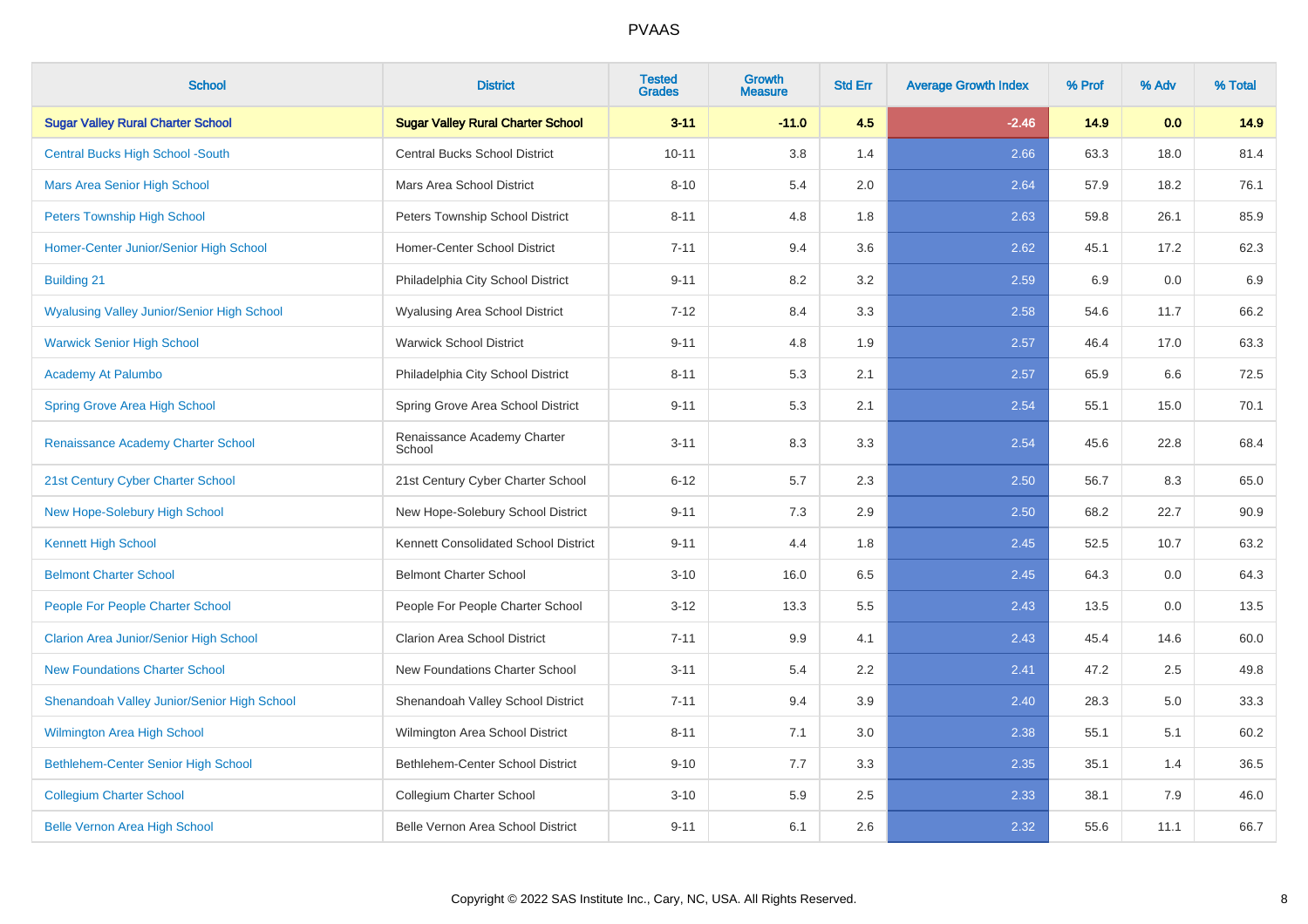| <b>School</b>                                    | <b>District</b>                                         | <b>Tested</b><br><b>Grades</b> | Growth<br><b>Measure</b> | <b>Std Err</b> | <b>Average Growth Index</b> | % Prof | % Adv | % Total |
|--------------------------------------------------|---------------------------------------------------------|--------------------------------|--------------------------|----------------|-----------------------------|--------|-------|---------|
| <b>Sugar Valley Rural Charter School</b>         | <b>Sugar Valley Rural Charter School</b>                | $3 - 11$                       | $-11.0$                  | 4.5            | $-2.46$                     | 14.9   | 0.0   | 14.9    |
| Seneca High School                               | Wattsburg Area School District                          | $9 - 11$                       | 6.2                      | 2.7            | 2.31                        | 42.7   | 7.6   | 50.3    |
| Northampton Area High School                     | Northampton Area School District                        | $9 - 11$                       | 3.6                      | 1.6            | 2.30                        | 52.3   | 10.8  | 63.1    |
| <b>Agora Cyber Charter School</b>                | Agora Cyber Charter School                              | $3 - 11$                       | 5.8                      | 2.6            | 2.28                        | 42.8   | 6.6   | 49.4    |
| <b>Hampton High School</b>                       | Hampton Township School District                        | $9 - 11$                       | 4.8                      | 2.1            | 2.25                        | 54.0   | 28.2  | 82.2    |
| <b>Eisenhower M/Hs</b>                           | Warren County School District                           | $6 - 11$                       | 7.9                      | 3.5            | 2.24                        | 37.7   | 1.4   | 39.0    |
| Pennsylvania Distance Learning Charter School    | Pennsylvania Distance Learning<br><b>Charter School</b> | $3 - 12$                       | 9.3                      | 4.2            | 2.22                        | 42.2   | 3.1   | 45.3    |
| Lincoln Leadership Academy Charter School        | Lincoln Leadership Academy<br><b>Charter School</b>     | $3 - 12$                       | 14.2                     | 6.4            | 2.22                        | 23.5   | 0.0   | 23.5    |
| Franklin Area Junior/Senior High School          | Franklin Area School District                           | $7 - 11$                       | 6.2                      | 2.8            | 2.21                        | 48.2   | 4.5   | 52.7    |
| <b>Richland High School</b>                      | <b>Richland School District</b>                         | $7 - 11$                       | 6.3                      | 2.9            | 2.21                        | 62.2   | 19.2  | 81.4    |
| <b>Brookville Junior/Senior High School</b>      | <b>Brookville Area School District</b>                  | $7 - 11$                       | 6.6                      | 3.0            | 2.19                        | 55.2   | 15.6  | 70.8    |
| <b>Wilson Area High School</b>                   | Wilson Area School District                             | $9 - 11$                       | 5.6                      | 2.6            | 2.18                        | 48.7   | 8.5   | 57.2    |
| Saul W B Agricultural School                     | Philadelphia City School District                       | $9 - 10$                       | 5.6                      | 2.6            | 2.17                        | 29.5   | 0.8   | 30.2    |
| Pocono Mountain West High School                 | Pocono Mountain School District                         | $9 - 11$                       | 4.3                      | 2.0            | 2.15                        | 41.2   | 4.0   | 45.1    |
| Carbondale Area Junior/Senior High School        | Carbondale Area School District                         | $7 - 10$                       | 7.1                      | 3.3            | 2.14                        | 56.6   | 2.6   | 59.2    |
| Pennsylvania Leadership Charter School           | Pennsylvania Leadership Charter<br>School               | $3 - 11$                       | 4.6                      | 2.2            | 2.13                        | 55.4   | 11.2  | 66.7    |
| <b>Governor Mifflin Senior High School</b>       | Governor Mifflin School District                        | $9 - 11$                       | 3.7                      | 1.8            | 2.12                        | 42.5   | 7.2   | 49.7    |
| <b>Carlynton Junior/Senior High School</b>       | Carlynton School District                               | $7 - 11$                       | 6.9                      | 3.3            | 2.12                        | 41.0   | 10.5  | 51.6    |
| Community Academy Of Philadelphia Charter School | Community Academy Of<br>Philadelphia Charter School     | $3 - 11$                       | 5.8                      | 2.7            | 2.12                        | 26.7   | 0.9   | 27.6    |
| Springdale Junior/Senior High School             | Allegheny Valley School District                        | $7 - 11$                       | 8.2                      | 3.9            | 2.09                        | 53.1   | 12.2  | 65.3    |
| <b>Kensington Health Sciences</b>                | Philadelphia City School District                       | $9 - 10$                       | 13.7                     | 6.5            | 2.09                        | 30.8   | 7.7   | 38.5    |
| <b>Parkway West</b>                              | Philadelphia City School District                       | $9 - 10$                       | 7.4                      | 3.6            | 2.06                        | 24.6   | 0.0   | 24.6    |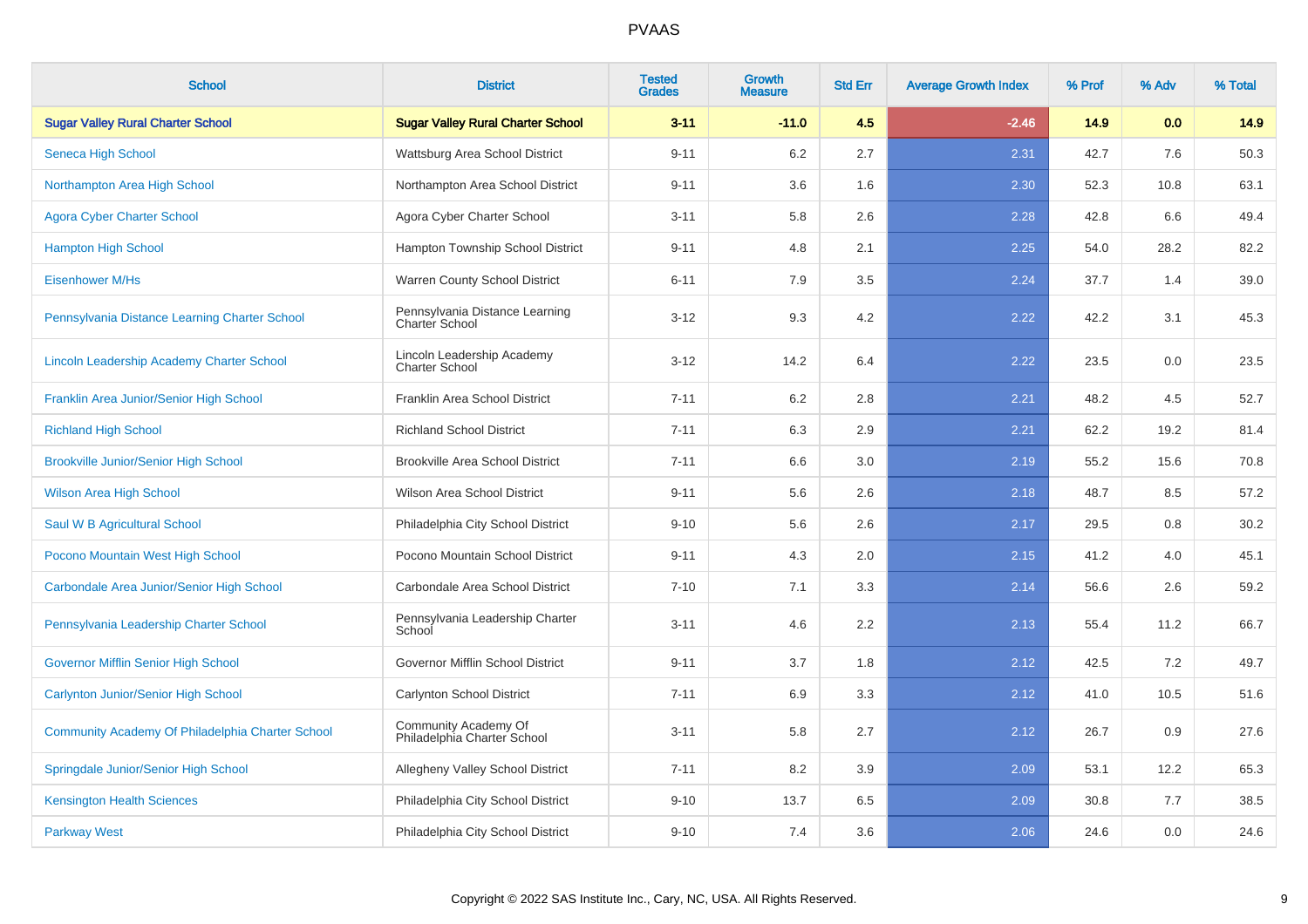| <b>School</b>                                          | <b>District</b>                                           | <b>Tested</b><br><b>Grades</b> | <b>Growth</b><br><b>Measure</b> | <b>Std Err</b> | <b>Average Growth Index</b> | % Prof | % Adv | % Total |
|--------------------------------------------------------|-----------------------------------------------------------|--------------------------------|---------------------------------|----------------|-----------------------------|--------|-------|---------|
| <b>Sugar Valley Rural Charter School</b>               | <b>Sugar Valley Rural Charter School</b>                  | $3 - 11$                       | $-11.0$                         | 4.5            | $-2.46$                     | 14.9   | 0.0   | 14.9    |
| <b>Penn Treaty School</b>                              | Philadelphia City School District                         | $6 - 11$                       | 8.0                             | 3.9            | 2.05                        | 16.4   | 0.0   | 16.4    |
| Dr Robert Ketterer Charter School Inc                  | Dr Robert Ketterer Charter School<br><b>Inc</b>           | $6 - 12$                       | 10.1                            | 5.0            | 2.04                        | 14.9   | 0.4   | 15.3    |
| <b>Chester Charter Scholars Academy Charter School</b> | Chester Charter Scholars Academy<br><b>Charter School</b> | $3 - 12$                       | 8.4                             | 4.1            | 2.03                        | 23.4   | 0.0   | 23.4    |
| <b>Motivation High School</b>                          | Philadelphia City School District                         | $9 - 10$                       | 6.3                             | 3.2            | 1.99                        | 21.8   | 0.0   | 21.8    |
| <b>Keystone Oaks High School</b>                       | Keystone Oaks School District                             | $9 - 11$                       | 5.2                             | 2.6            | 1.97                        | 53.2   | 12.1  | 65.4    |
| <b>Grove City Area High School</b>                     | Grove City Area School District                           | $8 - 12$                       | 4.8                             | 2.4            | 1.97                        | 41.3   | 18.7  | 60.0    |
| <b>Coudersport Area Junior/Senior High School</b>      | <b>Coudersport Area School District</b>                   | $7 - 11$                       | 7.4                             | 3.7            | 1.97                        | 55.7   | 8.2   | 63.9    |
| <b>Garden Spot Senior High School</b>                  | Eastern Lancaster County School<br><b>District</b>        | $8 - 12$                       | 4.2                             | 2.2            | 1.94                        | 46.3   | 11.4  | 57.6    |
| <b>Bodine William W High School</b>                    | Philadelphia City School District                         | $8 - 11$                       | 4.6                             | 2.4            | 1.91                        | 60.8   | 5.7   | 66.5    |
| South Western Senior High School                       | South Western School District                             | $9 - 12$                       | 3.6                             | 1.9            | 1.91                        | 60.2   | 8.1   | 68.3    |
| <b>Muhlenberg High School</b>                          | Muhlenberg School District                                | $10 - 10$                      | 3.6                             | 1.9            | 1.87                        | 34.2   | 2.6   | 36.8    |
| <b>Central Valley High School</b>                      | <b>Central Valley School District</b>                     | $9 - 10$                       | 4.5                             | 2.4            | 1.86                        | 56.9   | 9.0   | 65.9    |
| <b>Blackhawk High School</b>                           | <b>Blackhawk School District</b>                          | $8 - 11$                       | 4.3                             | 2.3            | 1.85                        | 55.8   | 8.8   | 64.6    |
| <b>Mcdowell High School</b>                            | Millcreek Township School District                        | $9 - 11$                       | 2.7                             | 1.5            | 1.85                        | 55.6   | 14.2  | 69.7    |
| <b>West Allegheny Senior High School</b>               | West Allegheny School District                            | $9 - 12$                       | 3.7                             | 2.1            | 1.82                        | 63.1   | 15.7  | 78.8    |
| <b>Beaver Area Senior High School</b>                  | <b>Beaver Area School District</b>                        | $9 - 10$                       | 4.4                             | 2.4            | 1.82                        | 57.4   | 16.8  | 74.2    |
| Randolph A. Philip AVT High School                     | Philadelphia City School District                         | $9 - 10$                       | 6.8                             | 3.8            | 1.82                        | 7.3    | 0.0   | 7.3     |
| <b>Western Wayne High School</b>                       | Western Wayne School District                             | $9 - 11$                       | 5.3                             | 2.9            | 1.82                        | 41.3   | 17.4  | 58.7    |
| <b>Steel Valley Senior High School</b>                 | <b>Steel Valley School District</b>                       | $9 - 11$                       | 6.1                             | 3.4            | 1.79                        | 50.7   | 5.6   | 56.3    |
| Pottsville Area High School                            | Pottsville Area School District                           | $9 - 12$                       | 4.1                             | 2.3            | 1.79                        | 44.8   | 5.4   | 50.2    |
| <b>York Academy Regional Charter School</b>            | York Academy Regional Charter<br>School                   | $3 - 11$                       | 9.0                             | 5.0            | 1.79                        | 55.2   | 0.0   | 55.2    |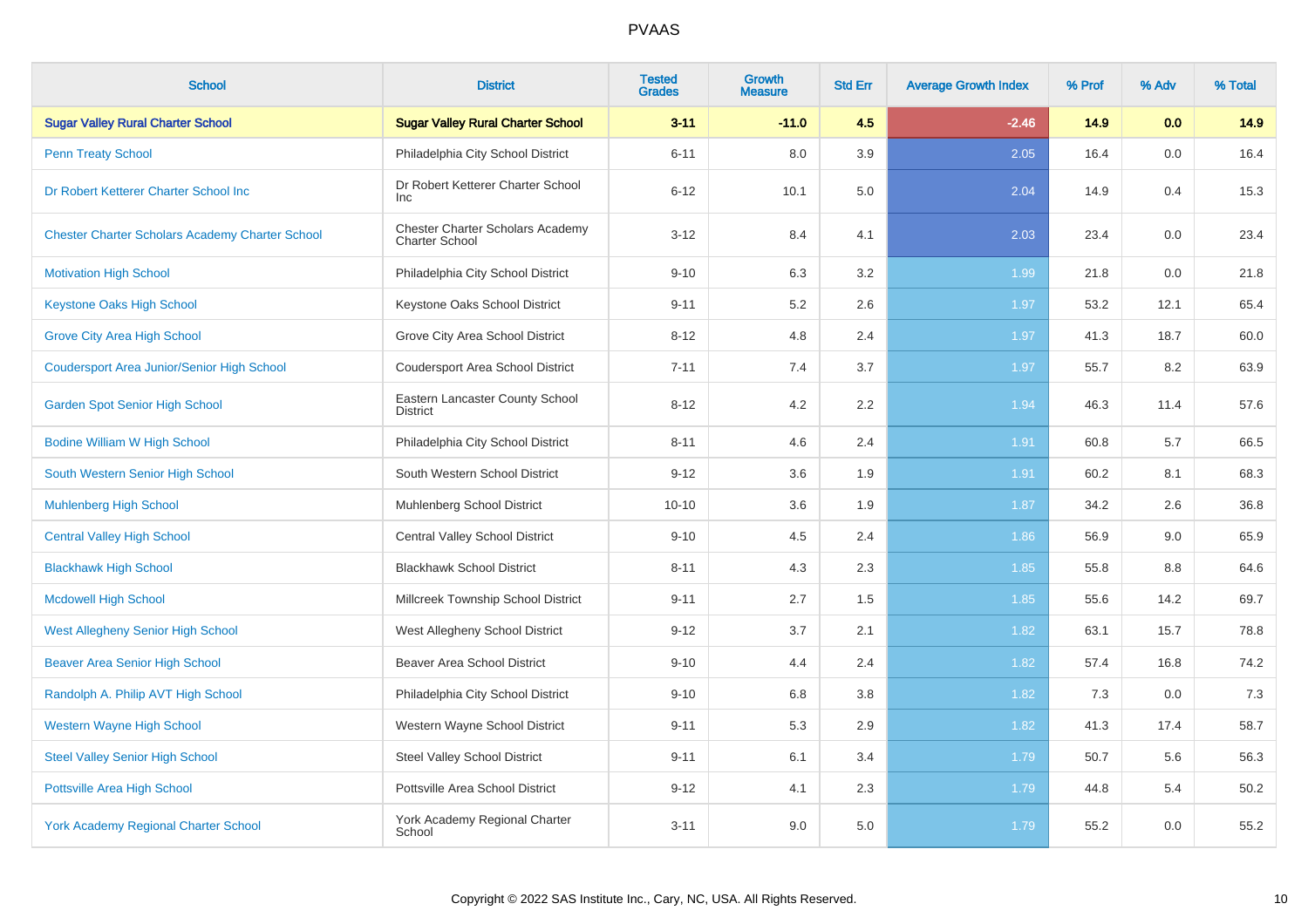| <b>School</b>                                     | <b>District</b>                                    | <b>Tested</b><br><b>Grades</b> | <b>Growth</b><br><b>Measure</b> | <b>Std Err</b> | <b>Average Growth Index</b> | % Prof | % Adv | % Total |
|---------------------------------------------------|----------------------------------------------------|--------------------------------|---------------------------------|----------------|-----------------------------|--------|-------|---------|
| <b>Sugar Valley Rural Charter School</b>          | <b>Sugar Valley Rural Charter School</b>           | $3 - 11$                       | $-11.0$                         | 4.5            | $-2.46$                     | 14.9   | 0.0   | 14.9    |
| <b>Monessen Senior High School</b>                | Monessen City School District                      | $8 - 10$                       | 7.9                             | 4.5            | 1.77                        | 42.9   | 2.9   | 45.7    |
| Altoona Area High School                          | Altoona Area School District                       | $9 - 12$                       | 2.9                             | 1.6            | 1.77                        | 47.7   | 8.2   | 55.9    |
| <b>Blacklick Valley Junior/Senior High School</b> | <b>Blacklick Valley School District</b>            | $7 - 11$                       | 7.6                             | 4.3            | 1.77                        | 34.1   | 0.0   | 34.1    |
| <b>Washington George High School</b>              | Philadelphia City School District                  | $9 - 11$                       | 5.3                             | 3.0            | 1.76                        | 37.2   | 2.9   | 40.2    |
| Uniontown Area Senior High School                 | Uniontown Area School District                     | $9 - 11$                       | 5.6                             | 3.2            | 1.76                        | 62.4   | 5.9   | 68.2    |
| <b>Sharon High School</b>                         | Sharon City School District                        | $8 - 11$                       | 4.5                             | 2.6            | 1.73                        | 48.2   | 5.3   | 53.4    |
| Pittsburgh Obama 6-12                             | Pittsburgh School District                         | $6 - 11$                       | 5.1                             | 3.0            | 1.72                        | 42.3   | 5.2   | 47.4    |
| <b>Hanover Senior High School</b>                 | Hanover Public School District                     | $9 - 11$                       | 4.9                             | 2.8            | 1.72                        | 52.2   | 14.4  | 66.7    |
| <b>Reach Cyber Charter School</b>                 | Reach Cyber Charter School                         | $3 - 11$                       | 8.1                             | 4.7            | 1.72                        | 42.4   | 4.6   | 47.0    |
| <b>Salisbury Senior High School</b>               | Salisbury Township School District                 | $9 - 11$                       | 6.0                             | 3.6            | 1.68                        | 46.2   | 6.6   | 52.8    |
| Sto-Rox Junior/Senior High School                 | <b>Sto-Rox School District</b>                     | $7 - 10$                       | 6.2                             | 3.7            | 1.67                        | 13.4   | 0.0   | 13.4    |
| Northgate Middle School High School               | Northgate School District                          | $7 - 11$                       | 6.0                             | 3.6            | 1.65                        | 53.3   | 16.7  | 70.0    |
| <b>Laurel Highlands Senior High School</b>        | Laurel Highlands School District                   | $9 - 11$                       | 3.9                             | 2.4            | 1.65                        | 44.9   | 9.6   | 54.5    |
| <b>Bentworth Senior High School</b>               | <b>Bentworth School District</b>                   | $9 - 11$                       | 5.3                             | 3.2            | 1.65                        | 44.2   | 19.5  | 63.6    |
| <b>Oswayo Valley High School</b>                  | Oswayo Valley School District                      | $9 - 12$                       | 8.3                             | 5.0            | 1.64                        | 50.0   | 16.7  | 66.7    |
| <b>Esperanza Academy Charter School</b>           | Esperanza Academy Charter School                   | $4 - 11$                       | 4.0                             | 2.5            | 1.61                        | 32.4   | 0.7   | 33.1    |
| <b>Allegheny-Clarion Valley High School</b>       | Allegheny-Clarion Valley School<br><b>District</b> | $7 - 10$                       | 7.5                             | 4.7            | 1.59                        | 53.3   | 3.3   | 56.7    |
| <b>Furness Horace High School</b>                 | Philadelphia City School District                  | $8 - 12$                       | 4.7                             | 2.9            | 1.59                        | 19.6   | 0.0   | 19.6    |
| Millersburg Area Senior High School               | Millersburg Area School District                   | $8 - 11$                       | 5.9                             | 3.8            | 1.56                        | 51.8   | 7.4   | 59.3    |
| Central Dauphin East Senior High School           | Central Dauphin School District                    | $9 - 11$                       | 3.2                             | 2.1            | 1.55                        | 39.3   | 3.6   | 42.9    |
| <b>Hickory High School</b>                        | Hermitage School District                          | $7 - 12$                       | 3.5                             | 2.4            | 1.46                        | 57.5   | 9.3   | 66.8    |
| <b>Conrad Weiser High School</b>                  | <b>Conrad Weiser Area School District</b>          | $9 - 11$                       | 3.3                             | 2.2            | 1.46                        | 52.1   | 2.1   | 54.2    |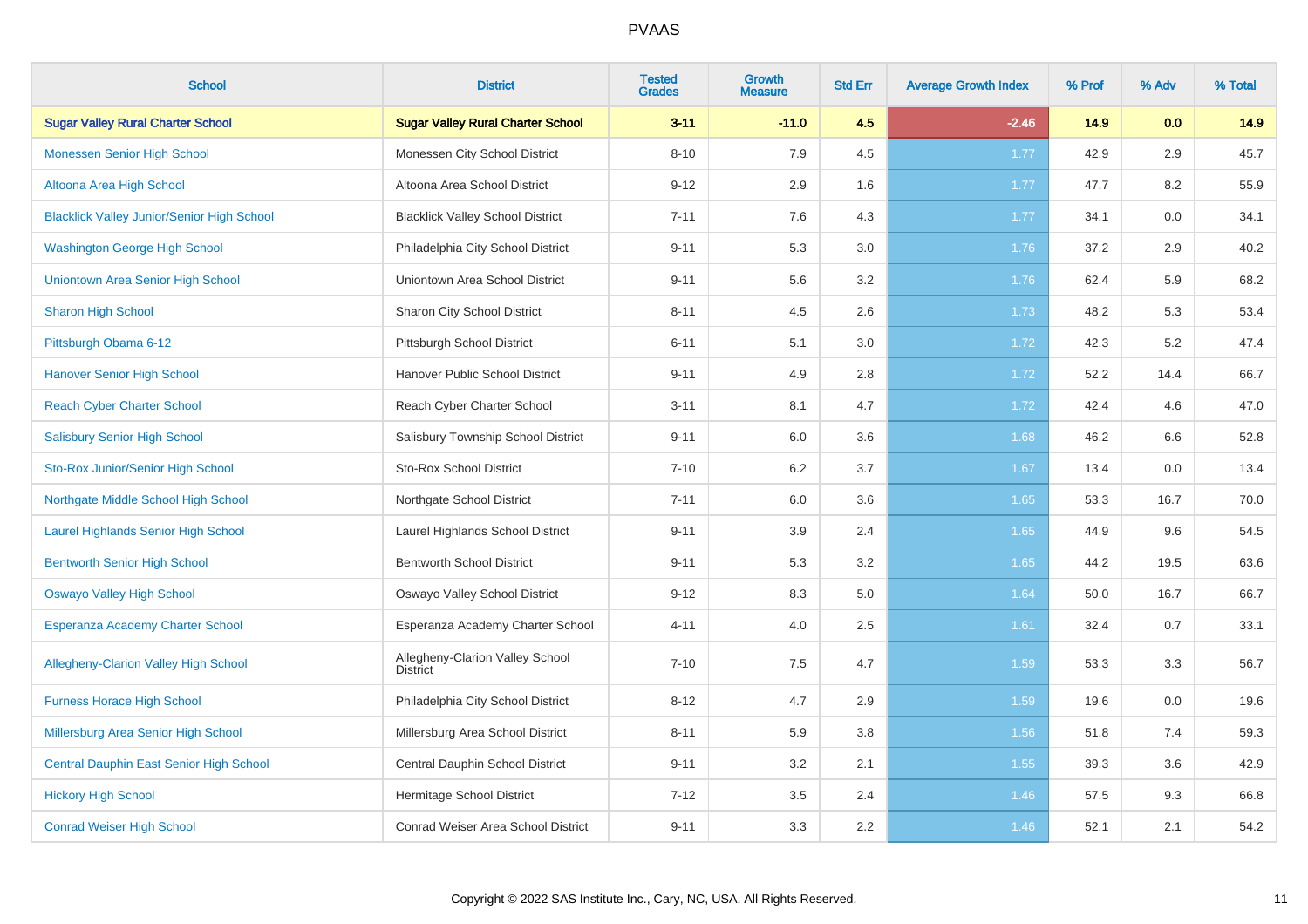| <b>School</b>                                      | <b>District</b>                                     | <b>Tested</b><br><b>Grades</b> | <b>Growth</b><br><b>Measure</b> | <b>Std Err</b> | <b>Average Growth Index</b> | % Prof | % Adv | % Total |
|----------------------------------------------------|-----------------------------------------------------|--------------------------------|---------------------------------|----------------|-----------------------------|--------|-------|---------|
| <b>Sugar Valley Rural Charter School</b>           | <b>Sugar Valley Rural Charter School</b>            | $3 - 11$                       | $-11.0$                         | 4.5            | $-2.46$                     | 14.9   | 0.0   | 14.9    |
| Pittsburgh Capa 6-12                               | <b>Pittsburgh School District</b>                   | $6 - 11$                       | 4.0                             | 2.8            | 1.45                        | 56.4   | 25.0  | 81.4    |
| James M Coughlin Junior/Senior High School         | Wilkes-Barre Area School District                   | $9 - 11$                       | 7.7                             | 5.5            | 1.42                        | 31.8   | 4.6   | 36.4    |
| <b>Lincoln Park Performing Arts Charter School</b> | Lincoln Park Performing Arts Charter<br>School      | $7 - 11$                       | 3.6                             | 2.5            | 1.42                        | 59.6   | 14.7  | 74.3    |
| <b>Warrior Run High School</b>                     | Warrior Run School District                         | $8 - 11$                       | 4.3                             | 3.0            | 1.41                        | 40.9   | 8.1   | 49.0    |
| <b>Knoch High School</b>                           | South Butler County School District                 | $9 - 10$                       | 3.5                             | 2.5            | 1.41                        | 53.1   | 16.6  | 69.7    |
| <b>KIPP Dubois Charter School</b>                  | KIPP Dubois Charter School                          | $9 - 10$                       | 4.7                             | 3.3            | 1.40                        | 31.0   | 1.4   | 32.4    |
| Capital Area School for the Arts Charter School    | Capital Area School for the Arts<br>Charter School  | $9 - 11$                       | 5.8                             | 4.1            | 1.39                        | 59.3   | 18.6  | 78.0    |
| <b>Burrell High School</b>                         | <b>Burrell School District</b>                      | $9 - 11$                       | 4.2                             | 3.0            | 1.39                        | 58.5   | 13.8  | 72.3    |
| <b>Pleasant Valley High School</b>                 | Pleasant Valley School District                     | $9 - 11$                       | 2.7                             | 2.0            | 1.39                        | 57.2   | 5.5   | 62.8    |
| <b>Everett Area High School</b>                    | <b>Everett Area School District</b>                 | $9 - 11$                       | 4.6                             | 3.4            | 1.37                        | 60.5   | 1.3   | 61.8    |
| <b>MaST Community Charter School II</b>            | MaST Community Charter School II                    | $3 - 10$                       | 4.4                             | 3.2            | 1.37                        | 28.4   | 3.4   | 31.8    |
| Armstrong Junior/Senior High School                | <b>Armstrong School District</b>                    | $6 - 11$                       | 2.7                             | 2.0            | 1.37                        | 51.1   | 6.2   | 57.3    |
| New Brighton Area High School                      | New Brighton Area School District                   | $9 - 11$                       | 4.2                             | 3.1            | 1.36                        | 60.9   | 5.8   | 66.7    |
| <b>Kensington High School</b>                      | Philadelphia City School District                   | $9 - 11$                       | 4.9                             | 3.6            | 1.36                        | 10.7   | 0.0   | 10.7    |
| <b>Loyalsock Township Senior High School</b>       | Loyalsock Township School District                  | $8 - 12$                       | 3.9                             | 2.8            | 1.36                        | 54.3   | 2.1   | 56.4    |
| Lankenau High School                               | Philadelphia City School District                   | $9 - 10$                       | 4.4                             | 3.3            | 1.35                        | 43.6   | 1.3   | 44.9    |
| <b>Fels Samuel High School</b>                     | Philadelphia City School District                   | $9 - 11$                       | 5.0                             | 3.8            | 1.34                        | 13.9   | 0.0   | 13.9    |
| <b>Mastery Charter School - Shoemaker Campus</b>   | Mastery Charter School -<br><b>Shoemaker Campus</b> | $7 - 10$                       | 4.1                             | 3.0            | 1.34                        | 20.9   | 3.3   | 24.2    |
| <b>Punxsutawney Area High School</b>               | Punxsutawney Area School District                   | $7 - 11$                       | 3.8                             | 2.9            | 1.33                        | 55.0   | 5.5   | 60.6    |
| Cambridge Springs Junior/Senior High School        | <b>Penncrest School District</b>                    | $7 - 11$                       | 4.9                             | 3.7            | 1.30                        | 45.9   | 9.8   | 55.7    |
| Towanda Area Junior/Senior High School             | Towanda Area School District                        | $7 - 11$                       | 3.6                             | 2.8            | 1.29                        | 39.4   | 6.6   | 46.0    |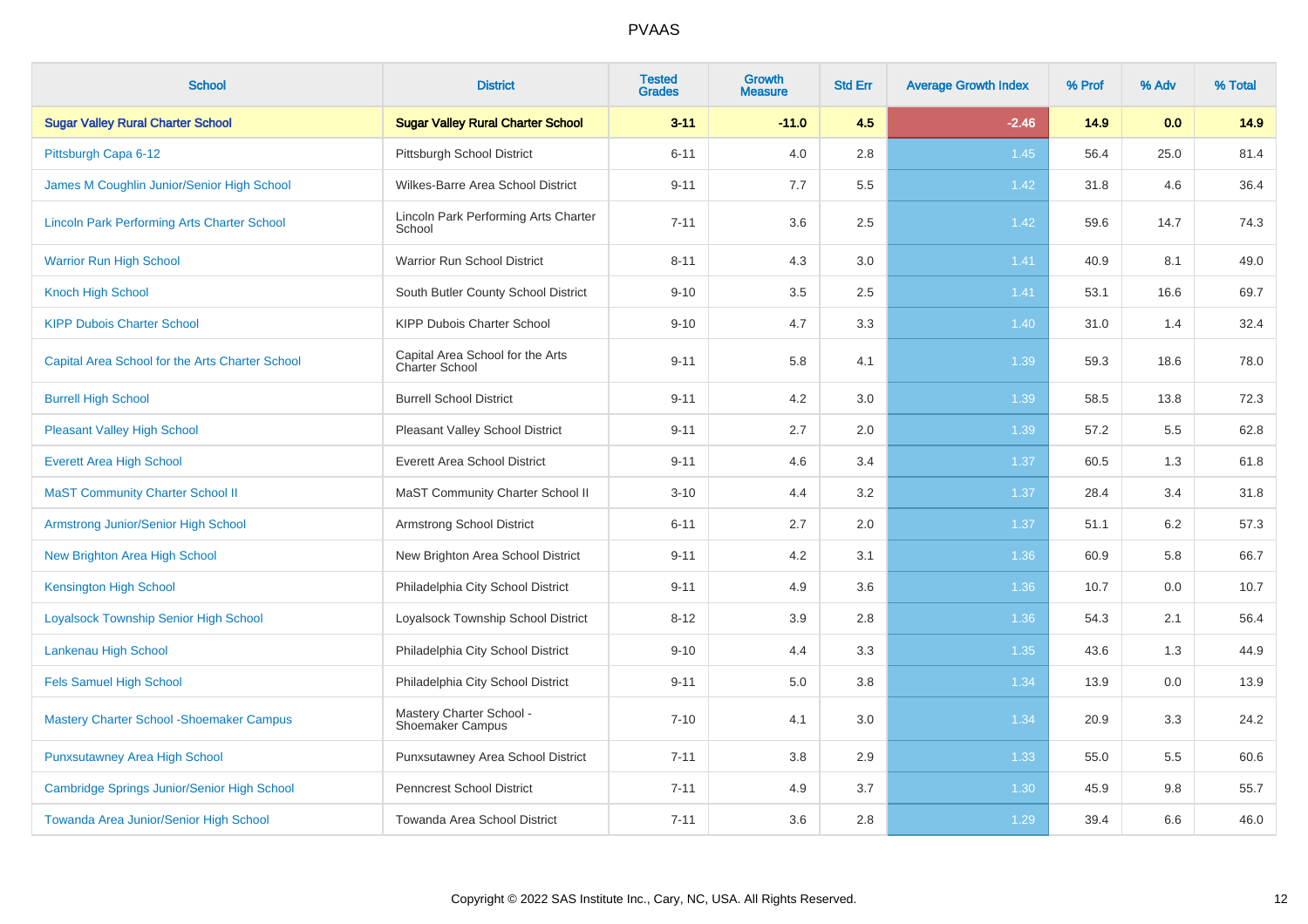| <b>School</b>                             | <b>District</b>                                  | <b>Tested</b><br><b>Grades</b> | <b>Growth</b><br><b>Measure</b> | <b>Std Err</b> | <b>Average Growth Index</b> | % Prof | % Adv | % Total |
|-------------------------------------------|--------------------------------------------------|--------------------------------|---------------------------------|----------------|-----------------------------|--------|-------|---------|
| <b>Sugar Valley Rural Charter School</b>  | <b>Sugar Valley Rural Charter School</b>         | $3 - 11$                       | $-11.0$                         | 4.5            | $-2.46$                     | 14.9   | 0.0   | 14.9    |
| <b>Methacton High School</b>              | <b>Methacton School District</b>                 | $9 - 11$                       | 2.1                             | 1.7            | 1.25                        | 62.5   | 16.4  | 79.0    |
| <b>West York Area High School</b>         | West York Area School District                   | $8 - 12$                       | 2.9                             | 2.3            | 1.24                        | 53.8   | 4.4   | 58.2    |
| <b>Ligonier Valley High School</b>        | <b>Ligonier Valley School District</b>           | $9 - 11$                       | 3.8                             | 3.1            | 1.24                        | 59.1   | 10.3  | 69.5    |
| <b>Fairview High School</b>               | <b>Fairview School District</b>                  | $9 - 11$                       | 3.1                             | 2.6            | 1.21                        | 57.2   | 17.6  | 74.8    |
| <b>Central High School</b>                | Spring Cove School District                      | $9 - 11$                       | 3.0                             | 2.5            | 1.20                        | 47.8   | 12.7  | 60.4    |
| <b>Science Leadership Academy</b>         | Philadelphia City School District                | $8 - 11$                       | 4.1                             | 3.5            | 1.19                        | 65.8   | 6.6   | 72.4    |
| <b>Constitution High School</b>           | Philadelphia City School District                | $8 - 11$                       | 3.9                             | 3.3            | 1.17                        | 40.0   | 2.4   | 42.4    |
| <b>Harrisburg High School</b>             | Harrisburg City School District                  | $9 - 11$                       | 3.4                             | 2.9            | 1.17                        | 4.2    | 0.0   | 4.2     |
| <b>Shanksville-Stonycreek High School</b> | Shanksville-Stonycreek School<br><b>District</b> | $9 - 10$                       | 6.9                             | 5.9            | 1.17                        | 64.7   | 17.6  | 82.4    |
| Pottsgrove Senior High School             | Pottsgrove School District                       | $9 - 11$                       | 2.4                             | 2.0            | 1.17                        | 44.0   | 10.0  | 53.9    |
| <b>Line Mountain High School</b>          | Line Mountain School District                    | $9 - 11$                       | 3.7                             | 3.2            | 1.16                        | 52.9   | 9.2   | 62.1    |
| <b>Bucktail High School</b>               | Keystone Central School District                 | $9 - 10$                       | 6.3                             | 5.5            | 1.16                        | 65.0   | 0.0   | 65.0    |
| <b>Donegal High School</b>                | Donegal School District                          | $8 - 12$                       | 2.8                             | 2.4            | 1.16                        | 60.6   | 9.1   | 69.7    |
| Esperanza Cyber Charter School            | Esperanza Cyber Charter School                   | $3 - 11$                       | 7.1                             | 6.1            | 1.16                        | 9.1    | 0.0   | 9.1     |
| <b>Halifax Area High School</b>           | Halifax Area School District                     | $9 - 11$                       | 4.4                             | 3.9            | 1.14                        | 61.5   | 9.6   | 71.2    |
| Port Allegany Junior/Senior High School   | Port Allegany School District                    | $7 - 11$                       | 4.0                             | 3.6            | 1.11                        | 28.1   | 9.4   | 37.5    |
| <b>Tidioute Community Charter School</b>  | <b>Tidioute Community Charter School</b>         | $3 - 11$                       | 5.7                             | 5.1            | 1.11                        | 34.4   | 21.9  | 56.2    |
| <b>Woodland Hills High School</b>         | Woodland Hills School District                   | $8 - 12$                       | 2.8                             | 2.6            | 1.05                        | 31.4   | 3.6   | 35.0    |
| <b>Central Cambria High School</b>        | Central Cambria School District                  | $9 - 11$                       | 2.6                             | $2.5\,$        | 1.04                        | 56.2   | 9.7   | 66.0    |
| Morrisville High School (8381)            | Morrisville Borough School District              | $6 - 11$                       | 4.4                             | 4.3            | 1.02                        | 30.2   | 2.3   | 32.6    |
| Gamp                                      | Philadelphia City School District                | $5 - 10$                       | 5.3                             | 5.2            | 1.01                        | 66.7   | 20.8  | 87.5    |
| Leechburg Area High School                | Leechburg Area School District                   | $8 - 11$                       | 4.1                             | 4.0            | 1.01                        | 47.8   | 19.6  | 67.4    |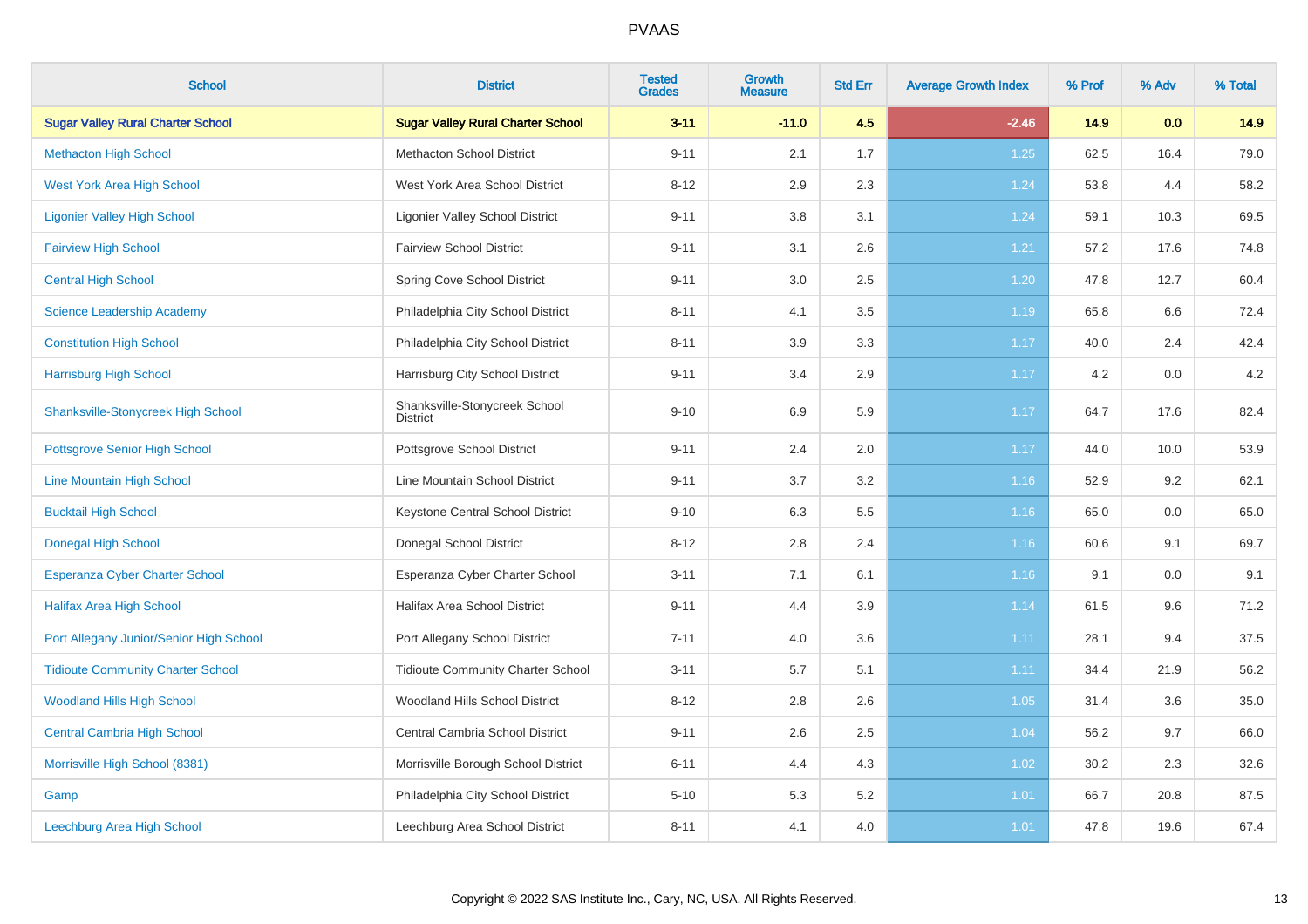| <b>School</b>                                   | <b>District</b>                                   | <b>Tested</b><br><b>Grades</b> | <b>Growth</b><br><b>Measure</b> | <b>Std Err</b> | <b>Average Growth Index</b> | % Prof | % Adv | % Total |
|-------------------------------------------------|---------------------------------------------------|--------------------------------|---------------------------------|----------------|-----------------------------|--------|-------|---------|
| <b>Sugar Valley Rural Charter School</b>        | <b>Sugar Valley Rural Charter School</b>          | $3 - 11$                       | $-11.0$                         | 4.5            | $-2.46$                     | 14.9   | 0.0   | 14.9    |
| <b>Mastery Charter School-Pickett Campus</b>    | Mastery Charter School - Pickett<br>Campus        | $6 - 10$                       | 5.6                             | 5.7            | 1.00 <sub>1</sub>           | 27.8   | 0.0   | 27.8    |
| Meyersdale Area High School                     | Meyersdale Area School District                   | $9 - 11$                       | 3.9                             | 4.0            | 1.00                        | 43.1   | 6.9   | 50.0    |
| East Stroudsburg Senior High School South       | East Stroudsburg Area School<br><b>District</b>   | $9 - 11$                       | 2.0                             | 2.0            | 0.99                        | 48.8   | 7.7   | 56.4    |
| <b>Stem At Showalter</b>                        | <b>Chester-Upland School District</b>             | $7 - 10$                       | 3.2                             | 3.2            | 0.99                        | 19.8   | 1.2   | 21.0    |
| <b>Lehigh Career &amp; Technical Institute</b>  | Lehigh Career & Technical Institute               | $10 - 12$                      | 5.6                             | 5.6            | 0.99                        | 78.3   | 0.0   | 78.3    |
| <b>Building 21 Allentown</b>                    | Allentown City School District                    | $9 - 11$                       | 3.6                             | 3.8            | 0.96                        | 24.6   | 0.0   | 24.6    |
| <b>General Mclane High School</b>               | <b>General Mclane School District</b>             | $8 - 11$                       | 2.7                             | 2.9            | 0.95                        | 62.3   | 4.9   | 67.2    |
| <b>Berlin Brothersvalley Senior High School</b> | Berlin Brothersvalley School District             | $9 - 11$                       | 3.8                             | 4.2            | 0.90                        | 48.8   | 14.0  | 62.8    |
| <b>Manheim Central Senior High School</b>       | Manheim Central School District                   | $9 - 11$                       | 1.8                             | 2.1            | 0.87                        | 53.2   | 11.6  | 64.8    |
| Franklin Regional Senior High School            | Franklin Regional School District                 | $9 - 11$                       | 1.7                             | 1.9            | 0.87                        | 66.7   | 15.5  | 82.1    |
| Keystone Junior/Senior High School              | Keystone School District                          | $7 - 11$                       | 2.7                             | 3.3            | 0.84                        | 50.6   | 6.5   | 57.1    |
| <b>Williamsport Area Senior High School</b>     | Williamsport Area School District                 | $9 - 11$                       | 1.5                             | 1.8            | 0.84                        | 44.1   | 12.8  | 56.9    |
| <b>Tunkhannock High School</b>                  | Tunkhannock Area School District                  | $8 - 11$                       | 1.9                             | 2.2            | 0.84                        | 44.9   | 9.6   | 54.6    |
| <b>Hopewell Senior High School</b>              | Hopewell Area School District                     | $9 - 11$                       | 2.2                             | 2.7            | 0.82                        | 58.4   | 4.0   | 62.4    |
| <b>Clairton Middle/High School</b>              | Clairton City School District                     | $6 - 11$                       | 3.0                             | 3.7            | 0.82                        | 13.4   | 0.0   | 13.4    |
| Louis E Dieruff High School                     | Allentown City School District                    | $8 - 12$                       | 1.6                             | 1.9            | 0.81                        | 27.2   | 0.7   | 28.0    |
| <b>Lower Moreland High School</b>               | Lower Moreland Township School<br><b>District</b> | $8 - 11$                       | 1.8                             | 2.2            | 0.81                        | 62.8   | 17.0  | 79.8    |
| <b>Bedford Senior High School</b>               | <b>Bedford Area School District</b>               | $9 - 11$                       | 2.1                             | 2.6            | 0.80                        | 48.5   | 10.0  | 58.5    |
| North Clarion County Junior/Senior High School  | North Clarion County School District              | $7 - 12$                       | $3.5\,$                         | 4.3            | 0.80                        | 67.5   | 15.0  | 82.5    |
| Northwestern Lehigh High School                 | Northwestern Lehigh School District               | $9 - 11$                       | 1.8                             | 2.3            | 0.79                        | 53.3   | 9.7   | 63.0    |
| South Fayette Township High School              | South Fayette Township School<br><b>District</b>  | $9 - 11$                       | 1.5                             | 1.9            | 0.77                        | 61.0   | 26.5  | 87.6    |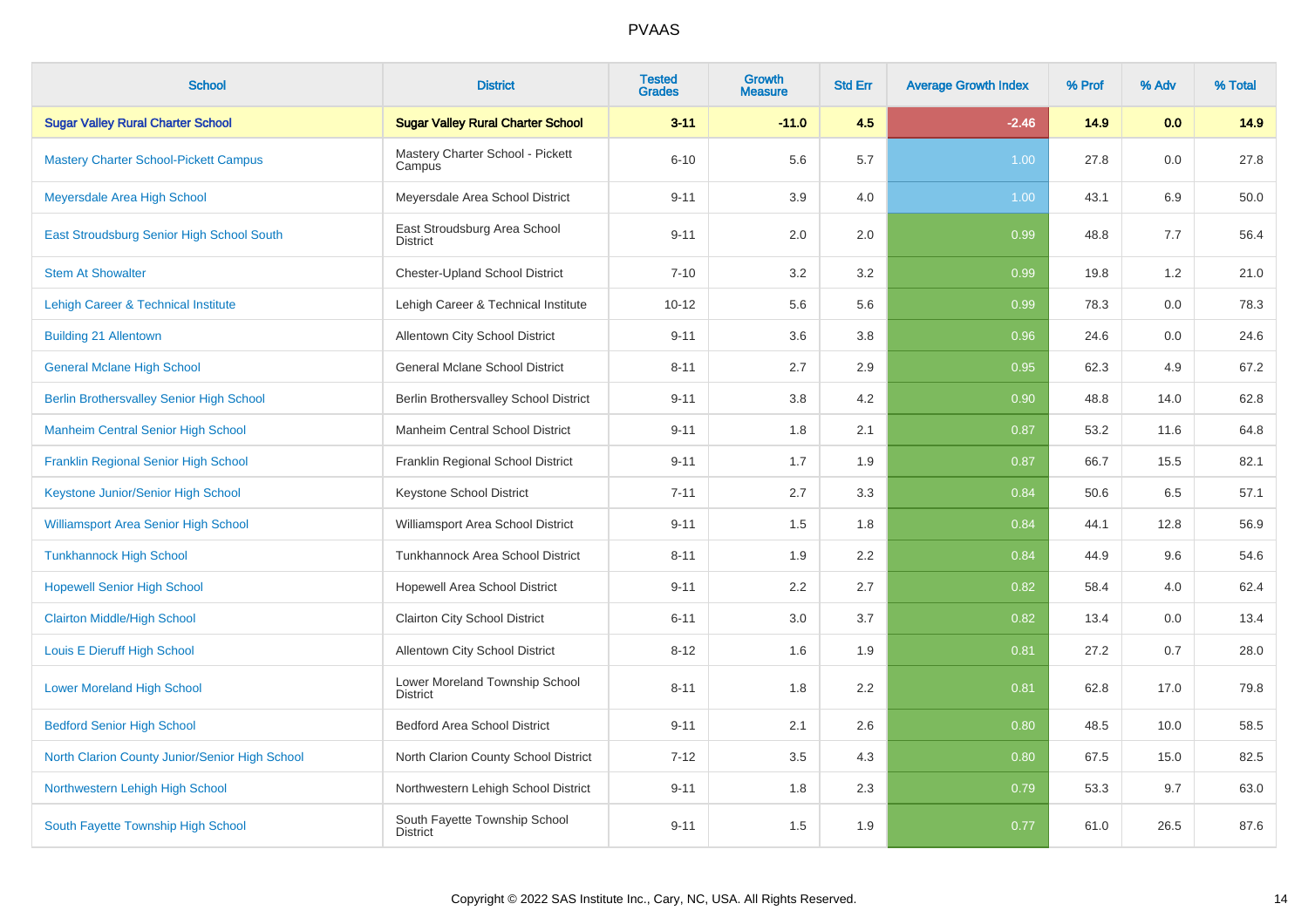| <b>School</b>                                     | <b>District</b>                          | <b>Tested</b><br><b>Grades</b> | <b>Growth</b><br><b>Measure</b> | <b>Std Err</b> | <b>Average Growth Index</b> | % Prof | % Adv | % Total |
|---------------------------------------------------|------------------------------------------|--------------------------------|---------------------------------|----------------|-----------------------------|--------|-------|---------|
| <b>Sugar Valley Rural Charter School</b>          | <b>Sugar Valley Rural Charter School</b> | $3 - 11$                       | $-11.0$                         | 4.5            | $-2.46$                     | 14.9   | 0.0   | 14.9    |
| <b>Baldwin Senior High School</b>                 | <b>Baldwin-Whitehall School District</b> | $7 - 11$                       | 1.4                             | 1.9            | 0.76                        | 58.6   | 8.6   | 67.1    |
| Urban Pathways 6-12 Charter School                | Urban Pathways 6-12 Charter<br>School    | $6 - 11$                       | 4.8                             | 6.4            | 0.75                        | 28.6   | 0.0   | 28.6    |
| <b>Thomas Jefferson High School</b>               | West Jefferson Hills School District     | $8 - 11$                       | 1.5                             | 2.1            | 0.74                        | 55.7   | 20.8  | 76.4    |
| <b>Bensalem Township High School</b>              | Bensalem Township School District        | $7 - 11$                       | 1.2                             | 1.6            | 0.74                        | 38.8   | 8.3   | 47.1    |
| <b>Scranton High School</b>                       | <b>Scranton School District</b>          | $9 - 11$                       | 2.7                             | 3.7            | 0.72                        | 49.2   | 6.4   | 55.6    |
| Harmony Area Junior/Senior High School            | Harmony Area School District             | $7 - 10$                       | 4.4                             | 6.3            | 0.69                        | 33.3   | 13.3  | 46.7    |
| Camp Hill Senior High School                      | Camp Hill School District                | $9 - 12$                       | 2.0                             | 3.0            | 0.69                        | 53.6   | 17.5  | 71.1    |
| <b>Marple Newtown Senior High School</b>          | Marple Newtown School District           | $9 - 11$                       | 1.7                             | 2.4            | 0.69                        | 57.6   | 12.8  | 70.4    |
| <b>Mcguffey High School</b>                       | <b>Mcguffey School District</b>          | $9 - 11$                       | 1.8                             | 2.6            | 0.67                        | 57.7   | 3.1   | 60.8    |
| Mapletown Junior/Senior High School               | Southeastern Greene School District      | $7 - 10$                       | 3.1                             | 4.6            | 0.66                        | 57.6   | 6.1   | 63.6    |
| Kensington Creative & Performing Arts High School | Philadelphia City School District        | $8 - 11$                       | 2.2                             | 3.4            | 0.65                        | 10.4   | 3.9   | 14.3    |
| <b>Strawberry Mansion High School</b>             | Philadelphia City School District        | $9 - 11$                       | 3.6                             | 5.6            | 0.64                        | 16.7   | 0.0   | 16.7    |
| <b>Creative And Performing Arts</b>               | Philadelphia City School District        | $8 - 11$                       | 1.5                             | 2.3            | 0.64                        | 65.6   | 9.8   | 75.4    |
| <b>Central Bucks High School - East</b>           | Central Bucks School District            | $9 - 11$                       | 0.9                             | 1.5            | 0.60                        | 61.6   | 16.0  | 77.6    |
| Wilkes-Barre Area Sd Stem Academy                 | Wilkes-Barre Area School District        | $9 - 11$                       | 3.8                             | 6.6            | 0.57                        | 72.7   | 27.3  | 100.0   |
| <b>Commodore Perry Junior/Senior High School</b>  | Commodore Perry School District          | $7 - 11$                       | 2.9                             | 5.6            | 0.53                        | 58.3   | 0.0   | 58.3    |
| <b>United Junior/Senior High School</b>           | <b>United School District</b>            | $7 - 11$                       | 1.8                             | 3.4            | 0.53                        | 60.3   | 6.6   | 66.9    |
| Forbes Road Junior/Senior High School             | <b>Forbes Road School District</b>       | $7 - 11$                       | 2.6                             | 5.1            | 0.51                        | 41.4   | 10.3  | 51.7    |
| <b>Athens Area High School</b>                    | Athens Area School District              | $9 - 11$                       | 1.2                             | 2.5            | 0.49                        | 46.9   | 7.6   | 54.5    |
| <b>Laurel High School</b>                         | <b>Laurel School District</b>            | $9 - 11$                       | 1.5                             | 3.1            | 0.48                        | 70.1   | 2.3   | 72.4    |
| <b>Union High School</b>                          | <b>Union School District</b>             | $6 - 12$                       | 1.9                             | 4.2            | 0.45                        | 32.6   | 7.0   | 39.5    |
| <b>Roberto Clemente Charter School</b>            | Roberto Clemente Charter School          | $3 - 12$                       | 2.2                             | 4.9            | 0.45                        | 27.5   | 5.0   | 32.5    |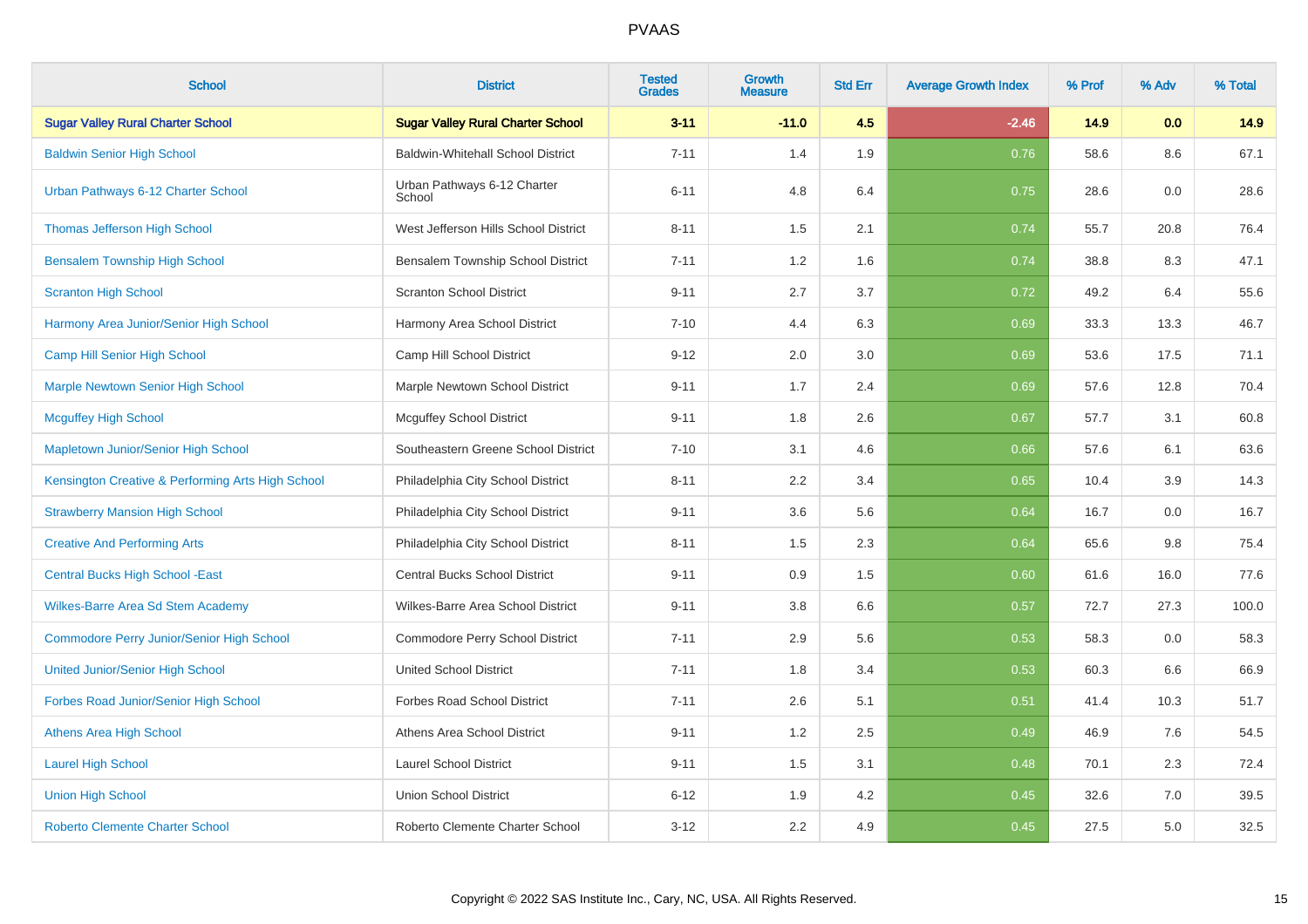| <b>School</b>                                     | <b>District</b>                                         | <b>Tested</b><br><b>Grades</b> | <b>Growth</b><br><b>Measure</b> | <b>Std Err</b> | <b>Average Growth Index</b> | % Prof | % Adv | % Total |
|---------------------------------------------------|---------------------------------------------------------|--------------------------------|---------------------------------|----------------|-----------------------------|--------|-------|---------|
| <b>Sugar Valley Rural Charter School</b>          | <b>Sugar Valley Rural Charter School</b>                | $3 - 11$                       | $-11.0$                         | 4.5            | $-2.46$                     | 14.9   | 0.0   | 14.9    |
| <b>Schuylkill Valley High School</b>              | Schuylkill Valley School District                       | $9 - 11$                       | 1.1                             | 2.5            | 0.43                        | 55.1   | 10.2  | 65.3    |
| <b>Mastery Charter High School-Lenfest Campus</b> | Mastery Charter High School-<br>Lenfest Campus          | $7 - 11$                       | 2.5                             | 5.7            | 0.43                        | 40.0   | 0.0   | 40.0    |
| Hanover Area Junior/Senior High School            | Hanover Area School District                            | $7 - 11$                       | 1.9                             | 4.6            | 0.41                        | 42.9   | 5.7   | 48.6    |
| Pittsburgh Science And Technology Academy 6-12    | Pittsburgh School District                              | $6 - 11$                       | 1.2                             | 3.0            | 0.41                        | 53.8   | 10.6  | 64.4    |
| <b>Radnor Senior High School</b>                  | Radnor Township School District                         | $8 - 12$                       | 0.8                             | 2.1            | 0.39                        | 65.0   | 23.2  | 88.2    |
| <b>Union Area High School</b>                     | Union Area School District                              | $9 - 11$                       | 1.6                             | 4.3            | 0.37                        | 61.5   | 0.0   | 61.5    |
| <b>Galeton Area School</b>                        | Galeton Area School District                            | $3 - 11$                       | 2.0                             | 5.3            | 0.37                        | 41.3   | 4.4   | 45.6    |
| <b>Biglerville High School</b>                    | <b>Upper Adams School District</b>                      | $9 - 11$                       | 1.0                             | 2.9            | 0.35                        | 55.2   | 8.6   | 63.8    |
| Purchase Line Junior/Senior High School           | <b>Purchase Line School District</b>                    | $7 - 12$                       | 1.2                             | 3.5            | 0.35                        | 43.1   | 5.4   | 48.5    |
| <b>Mastery Charter School - Thomas Campus</b>     | Mastery Charter School - Thomas<br>Campus               | $3 - 10$                       | 2.1                             | 6.2            | 0.33                        | 28.6   | 0.0   | 28.6    |
| <b>Newport High School</b>                        | <b>Newport School District</b>                          | $9 - 12$                       | 1.1                             | 3.5            | 0.32                        | 51.5   | 10.3  | 61.8    |
| Lehigh Valley Academy Regional Charter School     | Lehigh Valley Academy Regional<br><b>Charter School</b> | $3 - 11$                       | 0.7                             | 2.3            | 0.32                        | 46.3   | 5.0   | 51.4    |
| Warren Area High School                           | Warren County School District                           | $8 - 11$                       | 0.8                             | 2.4            | 0.32                        | 41.2   | 9.6   | 50.8    |
| West Shamokin Junior/Senior High School           | <b>Armstrong School District</b>                        | $7 - 10$                       | 0.9                             | 2.9            | 0.31                        | 52.4   | 5.7   | 58.1    |
| <b>Tussey Mountain High School</b>                | <b>Tussey Mountain School District</b>                  | $9 - 12$                       | 1.1                             | 3.7            | 0.29                        | 38.6   | 1.8   | 40.4    |
| <b>Strath Haven High School</b>                   | Wallingford-Swarthmore School<br><b>District</b>        | $9 - 10$                       | 0.7                             | 2.4            | 0.28                        | 64.4   | 22.7  | 87.1    |
| <b>Lakeland Junior/Senior High School</b>         | <b>Lakeland School District</b>                         | $7 - 11$                       | 0.7                             | 2.8            | 0.25                        | 48.6   | 3.7   | 52.3    |
| Kennard-Dale High School                          | South Eastern School District                           | $9 - 11$                       | 0.6                             | 2.4            | 0.24                        | 54.8   | 6.6   | 61.4    |
| Sheffield M/Hs                                    | Warren County School District                           | $6 - 11$                       | 1.1                             | 4.7            | 0.23                        | 42.2   | 0.0   | 42.2    |
| Edison High School/Fareira Skills                 | Philadelphia City School District                       | $8 - 12$                       | 0.7                             | 3.1            | 0.23                        | 11.0   | 0.0   | 11.0    |
| <b>Gateway Senior High School</b>                 | <b>Gateway School District</b>                          | $9 - 11$                       | 0.5                             | 2.2            | 0.22                        | 52.1   | 13.8  | 65.9    |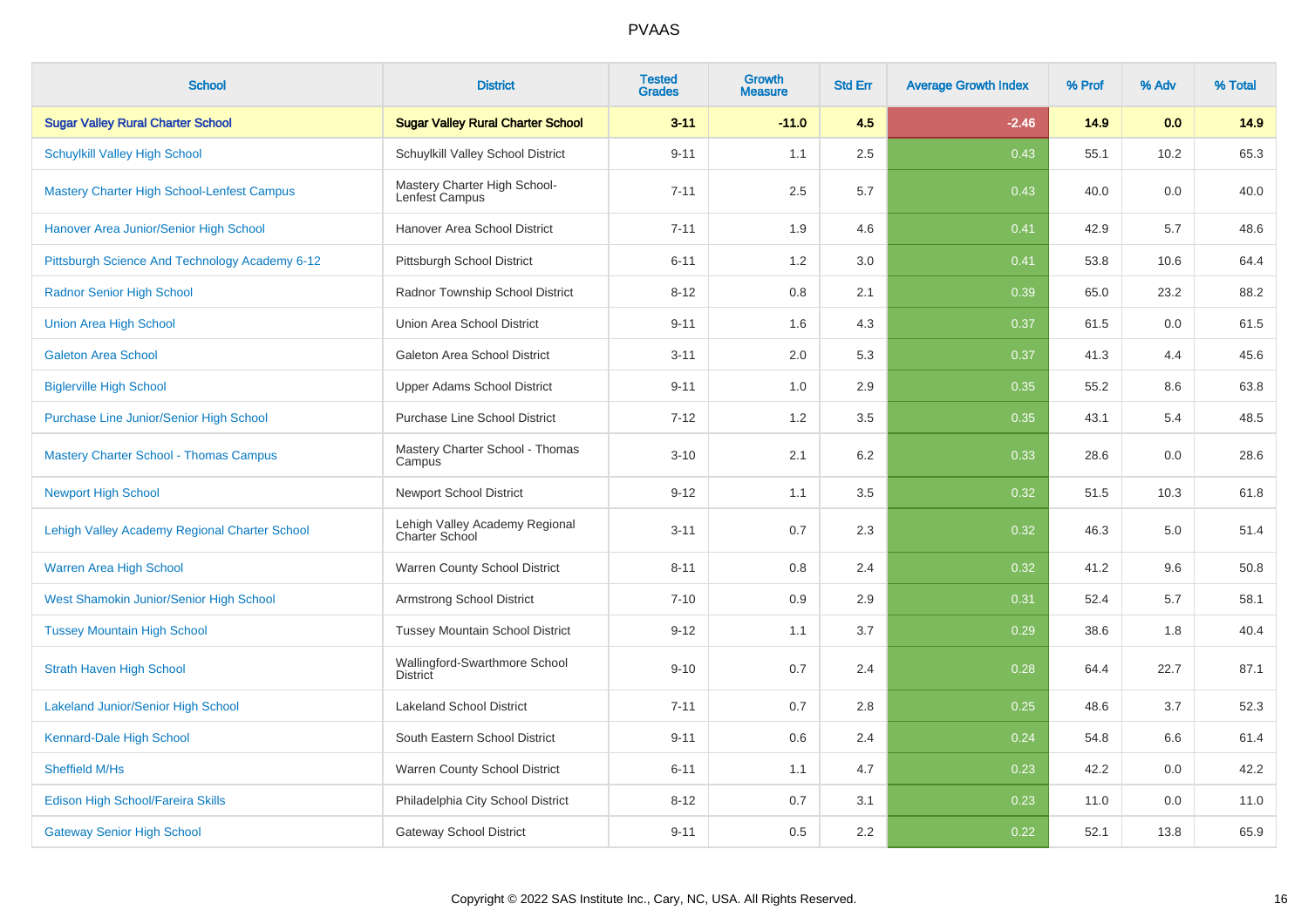| <b>School</b>                                    | <b>District</b>                          | <b>Tested</b><br><b>Grades</b> | <b>Growth</b><br><b>Measure</b> | <b>Std Err</b> | <b>Average Growth Index</b> | % Prof | % Adv | % Total |
|--------------------------------------------------|------------------------------------------|--------------------------------|---------------------------------|----------------|-----------------------------|--------|-------|---------|
| <b>Sugar Valley Rural Charter School</b>         | <b>Sugar Valley Rural Charter School</b> | $3 - 11$                       | $-11.0$                         | 4.5            | $-2.46$                     | 14.9   | 0.0   | 14.9    |
| <b>Wyomissing Area Junior/Senior High School</b> | Wyomissing Area School District          | $7 - 12$                       | 0.5                             | 2.6            | 0.21                        | 55.7   | 17.6  | 73.3    |
| <b>Lower Dauphin High School</b>                 | Lower Dauphin School District            | $9 - 10$                       | 0.3                             | 1.9            | 0.17                        | 49.6   | 12.7  | 62.3    |
| <b>Cougar Academy</b>                            | Harrisburg City School District          | $3 - 10$                       | 0.9                             | 6.2            | 0.15                        | 15.8   | 0.0   | 15.8    |
| Greenville Junior/Senior High School             | Greenville Area School District          | $7 - 11$                       | 0.4                             | 2.9            | 0.15                        | 53.4   | 6.9   | 60.3    |
| <b>Greater Latrobe Senior High School</b>        | <b>Greater Latrobe School District</b>   | $9 - 11$                       | 0.3                             | 1.9            | 0.14                        | 55.5   | 14.1  | 69.5    |
| <b>Bloomsburg Area High School</b>               | Bloomsburg Area School District          | $8 - 10$                       | 0.4                             | 3.0            | 0.12                        | 55.9   | 11.8  | 67.6    |
| Insight PA Cyber Charter School                  | Insight PA Cyber Charter School          | $3 - 11$                       | 0.7                             | 5.7            | 0.12                        | 50.0   | 4.8   | 54.8    |
| <b>Parkway Northwest</b>                         | Philadelphia City School District        | $9 - 10$                       | 0.4                             | 3.8            | 0.09                        | 32.7   | 1.8   | 34.6    |
| Juniata Senior High School                       | Juniata County School District           | $8 - 11$                       | 0.2                             | 2.6            | 0.08                        | 38.2   | 1.5   | 39.7    |
| Smethport Area Junior/Senior High School         | Smethport Area School District           | $7 - 12$                       | 0.2                             | 3.9            | 0.06                        | 37.0   | 1.8   | 38.9    |
| <b>Reynolds Junior/Senior High School</b>        | <b>Reynolds School District</b>          | $7 - 10$                       | 0.2                             | 3.4            | 0.06                        | 52.1   | 7.0   | 59.2    |
| Brockway Area Junior/Senior High School          | Brockway Area School District            | $7 - 11$                       | 0.2                             | 3.6            | 0.06                        | 49.2   | 7.7   | 56.9    |
| Jersey Shore Area Senior High School             | Jersey Shore Area School District        | $9 - 11$                       | 0.1                             | 2.5            | 0.05                        | 47.1   | 9.2   | 56.2    |
| Danville Area Senior High School                 | Danville Area School District            | $9 - 11$                       | 0.1                             | 2.6            | 0.05                        | 57.4   | 18.4  | 75.7    |
| <b>Cedar Cliff High School</b>                   | <b>West Shore School District</b>        | $9 - 12$                       | 0.0                             | 1.9            | 0.01                        | 55.4   | 8.6   | 64.0    |
| Northern Lebanon Senior High School              | Northern Lebanon School District         | $9 - 11$                       | $-0.0$                          | 2.4            | $-0.01$                     | 28.0   | 3.0   | 31.0    |
| West Branch Area High School                     | West Branch Area School District         | $9 - 11$                       | $-0.2$                          | 3.8            | $-0.04$                     | 47.2   | 1.9   | 49.1    |
| South Philadelphia High School                   | Philadelphia City School District        | $9 - 10$                       | $-0.4$                          | 4.3            | $-0.08$                     | 20.0   | 0.0   | 20.0    |
| Avella Area Junior/Senior High School            | Avella Area School District              | $7 - 12$                       | $-0.6$                          | 4.7            | $-0.11$                     | 49.3   | 14.5  | 63.8    |
| Philadelphia Military Acad At Elverson           | Philadelphia City School District        | $9 - 10$                       | $-0.4$                          | 3.7            | $-0.12$                     | 8.5    | 0.0   | 8.5     |
| Penn Cambria High School                         | Penn Cambria School District             | $9 - 11$                       | $-0.3$                          | 2.7            | $-0.12$                     | 61.5   | 7.7   | 69.2    |
| <b>Susquenita High School</b>                    | Susquenita School District               | $9 - 11$                       | $-0.4$                          | 2.8            | $-0.14$                     | 47.7   | 10.1  | 57.8    |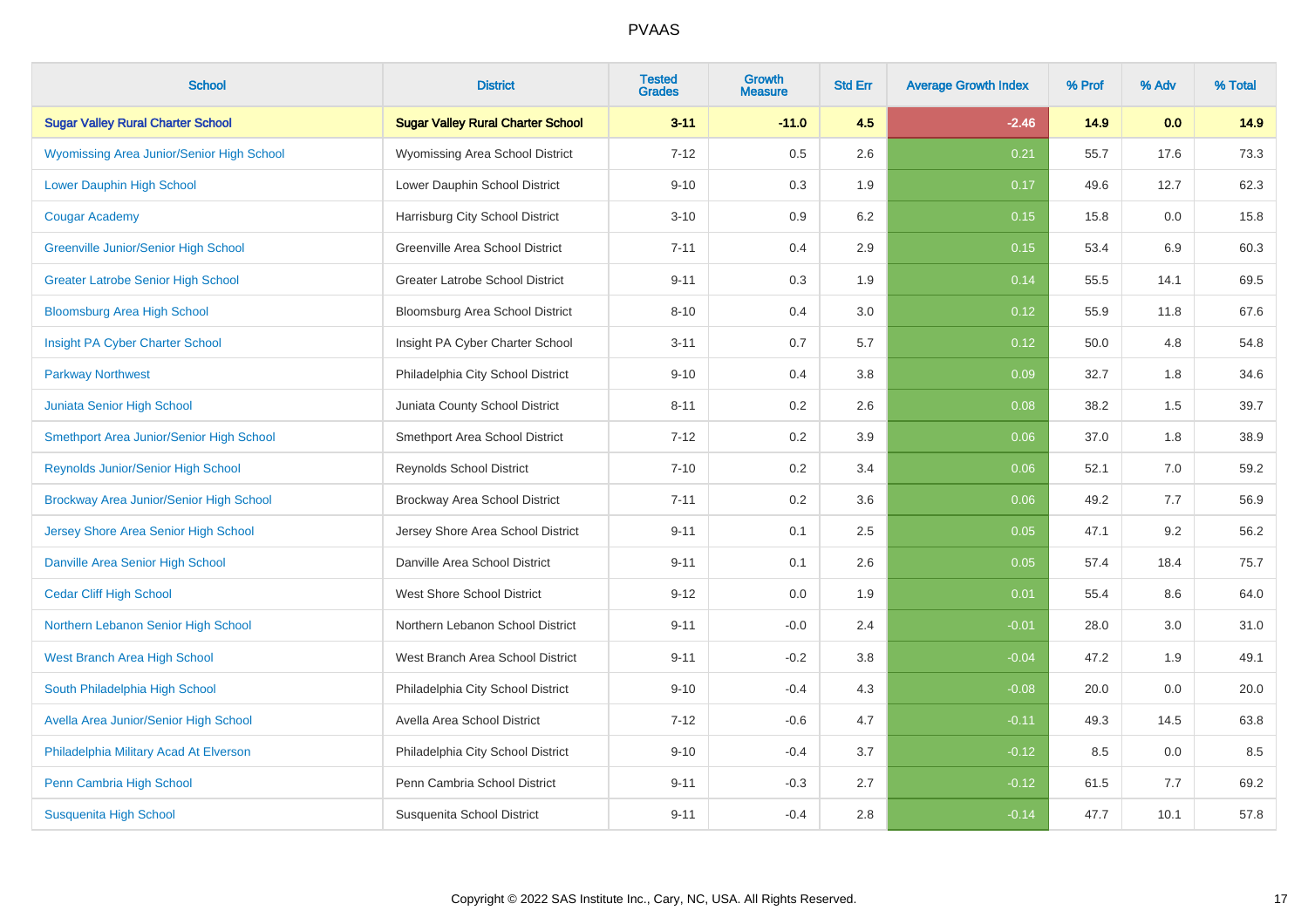| <b>School</b>                                      | <b>District</b>                                       | <b>Tested</b><br><b>Grades</b> | Growth<br><b>Measure</b> | <b>Std Err</b> | <b>Average Growth Index</b> | % Prof | % Adv | % Total |
|----------------------------------------------------|-------------------------------------------------------|--------------------------------|--------------------------|----------------|-----------------------------|--------|-------|---------|
| <b>Sugar Valley Rural Charter School</b>           | <b>Sugar Valley Rural Charter School</b>              | $3 - 11$                       | $-11.0$                  | 4.5            | $-2.46$                     | 14.9   | 0.0   | 14.9    |
| <b>Hempfield Senior High School</b>                | <b>Hempfield School District</b>                      | $9 - 11$                       | $-0.2$                   | 1.4            | $-0.15$                     | 58.2   | 9.9   | 68.2    |
| Kutztown Area Senior High School                   | Kutztown Area School District                         | $9 - 12$                       | $-0.5$                   | 3.2            | $-0.15$                     | 55.4   | 13.3  | 68.7    |
| Philadelphia Electrical & Tech Charter High School | Philadelphia Electrical & Tech<br>Charter High School | $10 - 10$                      | $-0.5$                   | 2.9            | $-0.15$                     | 8.8    | 0.0   | 8.8     |
| <b>Achievement House Charter School</b>            | Achievement House Charter School                      | $7 - 11$                       | $-0.7$                   | 4.0            | $-0.17$                     | 32.5   | 2.6   | 35.1    |
| <b>Westinghouse Arts Academy Charter School</b>    | Westinghouse Arts Academy<br>Charter School           | $9 - 10$                       | $-0.7$                   | 3.6            | $-0.19$                     | 59.2   | 8.4   | 67.6    |
| Valley Junior/Senior High School                   | New Kensington-Arnold School<br><b>District</b>       | $7 - 11$                       | $-0.8$                   | 3.8            | $-0.22$                     | 40.7   | 3.7   | 44.4    |
| <b>Mcconnellsburg High School</b>                  | Central Fulton School District                        | $9 - 11$                       | $-0.8$                   | 3.5            | $-0.23$                     | 51.4   | 8.6   | 60.0    |
| <b>Blue Ridge High School</b>                      | <b>Blue Ridge School District</b>                     | $9 - 11$                       | $-0.8$                   | 3.6            | $-0.23$                     | 44.6   | 3.1   | 47.7    |
| Otto-Eldred Junior/Senior High School              | <b>Otto-Eldred School District</b>                    | $7 - 11$                       | $-1.0$                   | 4.2            | $-0.23$                     | 56.2   | 6.2   | 62.5    |
| <b>Mercer Area Senior High School</b>              | Mercer Area School District                           | $8 - 11$                       | $-0.8$                   | 3.3            | $-0.23$                     | 56.8   | 8.1   | 64.9    |
| Millville Area Junior/Senior High School           | Millville Area School District                        | $7 - 12$                       | $-1.1$                   | 4.7            | $-0.24$                     | 51.4   | 5.4   | 56.8    |
| <b>Oley Valley Senior High School</b>              | Oley Valley School District                           | $9 - 11$                       | $-0.8$                   | 2.7            | $-0.29$                     | 43.1   | 12.9  | 56.0    |
| <b>Crestwood Secondary Campus</b>                  | <b>Crestwood School District</b>                      | $7 - 11$                       | $-0.7$                   | 2.3            | $-0.31$                     | 57.4   | 17.0  | 74.4    |
| Southern Lehigh Senior High School                 | Southern Lehigh School District                       | $9 - 11$                       | $-0.7$                   | 2.3            | $-0.31$                     | 66.1   | 11.9  | 78.0    |
| Panther Valley Junior/Senior High School           | Panther Valley School District                        | $7 - 12$                       | $-1.0$                   | 3.3            | $-0.31$                     | 47.9   | 4.3   | 52.1    |
| Mount Carmel Area High School                      | Mount Carmel Area School District                     | $6 - 11$                       | $-1.0$                   | 3.1            | $-0.32$                     | 45.3   | 2.1   | 47.4    |
| Hope For Hyndman Charter School                    | Hope For Hyndman Charter School                       | $3 - 11$                       | $-2.0$                   | 6.1            | $-0.32$                     | 33.3   | 0.0   | 33.3    |
| <b>Bellefonte Area High School</b>                 | Bellefonte Area School District                       | $9 - 11$                       | $-0.7$                   | 2.2            | $-0.33$                     | 47.6   | 10.6  | 58.2    |
| Lakeview Middle-High School                        | Lakeview School District                              | $6 - 11$                       | $-1.2$                   | 3.7            | $-0.33$                     | 60.3   | 3.2   | 63.5    |
| <b>Girard High School</b>                          | <b>Girard School District</b>                         | $9 - 11$                       | $-0.9$                   | 2.7            | $-0.33$                     | 53.9   | 15.6  | 69.6    |
| <b>Glendale Junior/Senior High School</b>          | <b>Glendale School District</b>                       | $7 - 10$                       | $-1.3$                   | 3.7            | $-0.34$                     | 50.0   | 5.4   | 55.4    |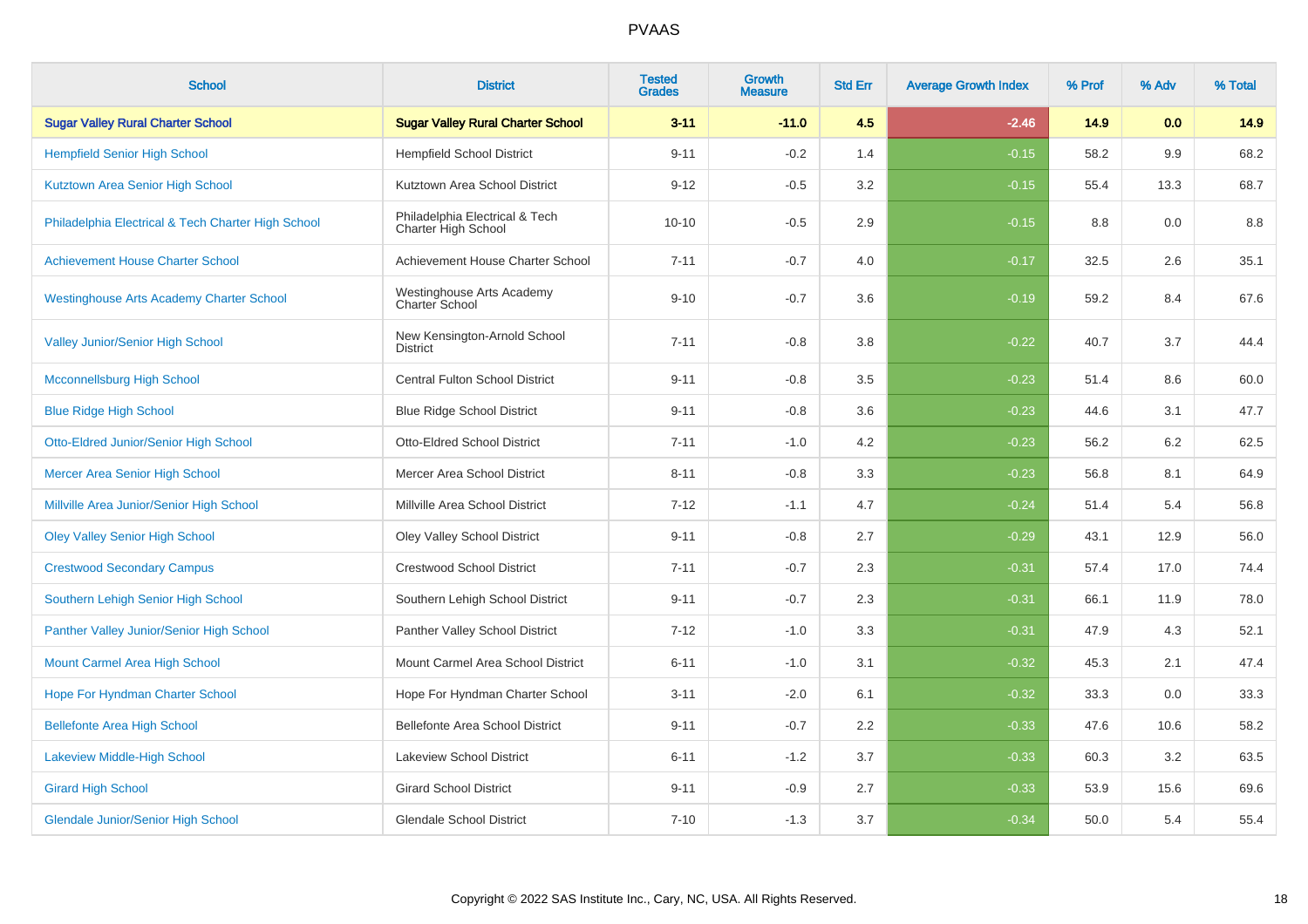| <b>School</b>                                      | <b>District</b>                                            | <b>Tested</b><br><b>Grades</b> | <b>Growth</b><br><b>Measure</b> | <b>Std Err</b> | <b>Average Growth Index</b> | % Prof | % Adv | % Total |
|----------------------------------------------------|------------------------------------------------------------|--------------------------------|---------------------------------|----------------|-----------------------------|--------|-------|---------|
| <b>Sugar Valley Rural Charter School</b>           | <b>Sugar Valley Rural Charter School</b>                   | $3 - 11$                       | $-11.0$                         | 4.5            | $-2.46$                     | 14.9   | 0.0   | 14.9    |
| <b>Cornell High School</b>                         | <b>Cornell School District</b>                             | $7 - 11$                       | $-2.0$                          | 5.0            | $-0.39$                     | 33.8   | 1.5   | 35.4    |
| James Buchanan High School                         | <b>Tuscarora School District</b>                           | $9 - 11$                       | $-1.0$                          | 2.3            | $-0.43$                     | 45.1   | 8.1   | 53.2    |
| Penn Manor High School                             | Penn Manor School District                                 | $7 - 11$                       | $-0.8$                          | 1.6            | $-0.47$                     | 51.9   | 12.6  | 64.5    |
| Center For Student Lrng Charter School Pennsbury   | Center For Student Learning Charter<br>School At Pennsbury | $6 - 12$                       | $-2.9$                          | 6.1            | $-0.47$                     | 42.9   | 0.0   | 42.9    |
| Albert Gallatin Area Senior High School            | Albert Gallatin Area School District                       | $8 - 11$                       | $-1.1$                          | 2.4            | $-0.47$                     | 54.5   | 10.0  | 64.6    |
| <b>Sharpsville Area Senior High School</b>         | Sharpsville Area School District                           | $7 - 11$                       | $-1.7$                          | 3.5            | $-0.48$                     | 55.2   | 13.4  | 68.7    |
| <b>Cowanesque Valley Junior/Senior High School</b> | Northern Tioga School District                             | $7 - 12$                       | $-2.1$                          | 4.4            | $-0.48$                     | 56.3   | 1.2   | 57.5    |
| <b>Bellwood-Antis High School</b>                  | <b>Bellwood-Antis School District</b>                      | $9 - 10$                       | $-1.6$                          | 3.2            | $-0.50$                     | 55.1   | 10.1  | 65.2    |
| Pittsburgh Allderdice High School                  | Pittsburgh School District                                 | $9 - 10$                       | $-1.0$                          | 2.0            | $-0.51$                     | 44.4   | 13.9  | 58.3    |
| <b>Palmerton Area High School</b>                  | Palmerton Area School District                             | $9 - 11$                       | $-1.6$                          | 3.0            | $-0.52$                     | 57.4   | 5.0   | 62.4    |
| North Schuylkill Junior/Senior High School         | North Schuylkill School District                           | $7 - 11$                       | $-1.4$                          | 2.4            | $-0.58$                     | 41.8   | 5.1   | 46.8    |
| South Side High School                             | South Side Area School District                            | $9 - 11$                       | $-2.0$                          | 3.3            | $-0.59$                     | 50.0   | 6.8   | 56.8    |
| <b>Cochranton Junior/Senior High School</b>        | <b>Crawford Central School District</b>                    | $7 - 11$                       | $-2.3$                          | 3.8            | $-0.62$                     | 47.9   | 18.3  | 66.2    |
| <b>New Oxford Senior High School</b>               | Conewago Valley School District                            | $7 - 12$                       | $-1.2$                          | 2.0            | $-0.62$                     | 51.7   | 9.6   | 61.3    |
| <b>Shaler Area High School</b>                     | <b>Shaler Area School District</b>                         | $9 - 11$                       | $-1.2$                          | 1.9            | $-0.63$                     | 49.1   | 9.6   | 58.7    |
| <b>Wyoming Area Sec Center</b>                     | Wyoming Area School District                               | $7 - 10$                       | $-1.7$                          | 2.6            | $-0.64$                     | 53.8   | 10.8  | 64.6    |
| <b>Bangor Area High School</b>                     | Bangor Area School District                                | $9 - 12$                       | $-1.3$                          | 2.0            | $-0.66$                     | 44.3   | 4.7   | 49.0    |
| Maplewood Junior/Senior High School                | <b>Penncrest School District</b>                           | $7 - 11$                       | $-2.4$                          | 3.6            | $-0.66$                     | 46.3   | 5.2   | 51.5    |
| Clarion-Limestone Area Junior/Senior High School   | Clarion-Limestone Area School<br><b>District</b>           | $7 - 12$                       | $-2.8$                          | 4.1            | $-0.67$                     | 56.8   | 6.8   | 63.6    |
| <b>Waynesburg Central High School</b>              | <b>Central Greene School District</b>                      | $9 - 11$                       | $-1.9$                          | 2.8            | $-0.67$                     | 54.2   | 2.8   | 57.0    |
| Elizabethtown Area Senior High School              | Elizabethtown Area School District                         | $9 - 12$                       | $-1.2$                          | 1.8            | $-0.67$                     | 50.0   | 11.2  | 61.2    |
| Sayre William L Middle School                      | Philadelphia City School District                          | $9 - 12$                       | $-2.8$                          | 4.2            | $-0.67$                     | 8.2    | 0.0   | $8.2\,$ |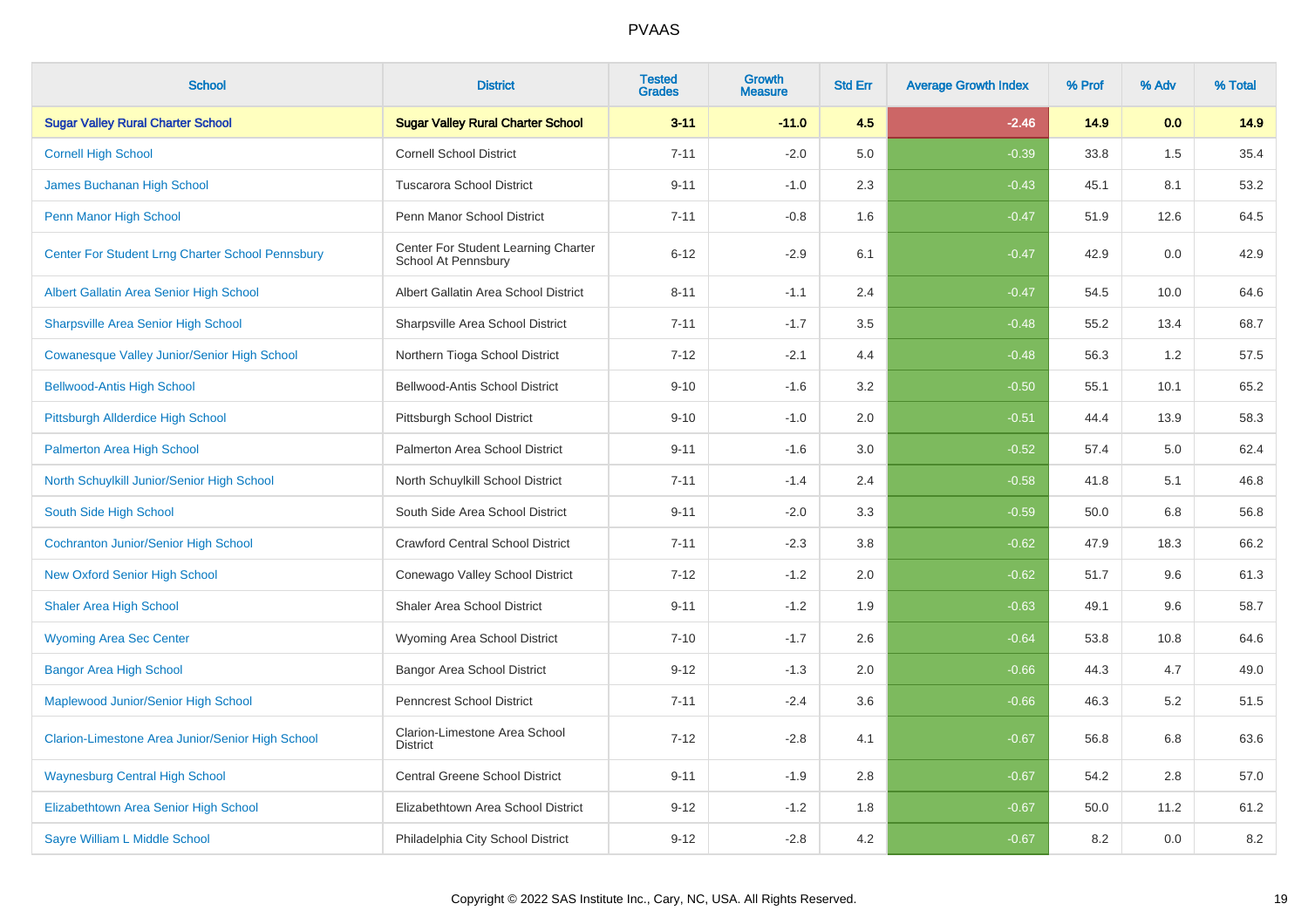| <b>School</b>                                           | <b>District</b>                                         | <b>Tested</b><br><b>Grades</b> | <b>Growth</b><br><b>Measure</b> | <b>Std Err</b> | <b>Average Growth Index</b> | % Prof | % Adv | % Total |
|---------------------------------------------------------|---------------------------------------------------------|--------------------------------|---------------------------------|----------------|-----------------------------|--------|-------|---------|
| <b>Sugar Valley Rural Charter School</b>                | <b>Sugar Valley Rural Charter School</b>                | $3 - 11$                       | $-11.0$                         | 4.5            | $-2.46$                     | 14.9   | 0.0   | 14.9    |
| <b>Mid Valley Secondary Center</b>                      | Mid Valley School District                              | $7 - 10$                       | $-2.0$                          | 2.9            | $-0.69$                     | 45.1   | 7.8   | 52.9    |
| Canon-Mcmillan Senior High School                       | Canon-Mcmillan School District                          | $9 - 11$                       | $-1.1$                          | 1.6            | $-0.69$                     | 58.7   | 15.9  | 74.6    |
| <b>Burgettstown Middle/High School</b>                  | <b>Burgettstown Area School District</b>                | $6 - 11$                       | $-2.5$                          | 3.4            | $-0.73$                     | 50.0   | 1.4   | 51.4    |
| <b>Fannett-Metal Senior High School</b>                 | Fannett-Metal School District                           | $9 - 11$                       | $-3.8$                          | 5.1            | $-0.73$                     | 38.7   | 8.1   | 46.8    |
| Susquehanna Community Junior/Senior High School         | Susquehanna Community School<br>District                | $7 - 11$                       | $-3.1$                          | 4.2            | $-0.74$                     | 49.4   | 6.9   | 56.3    |
| North Pocono High School                                | North Pocono School District                            | $9 - 11$                       | $-2.6$                          | 3.4            | $-0.76$                     | 52.0   | 16.4  | 68.5    |
| King Martin Luther High School                          | Philadelphia City School District                       | $9 - 10$                       | $-3.6$                          | 4.7            | $-0.76$                     | 13.3   | 0.0   | 13.3    |
| <b>Manheim Township High School</b>                     | Manheim Township School District                        | $8 - 12$                       | $-1.2$                          | 1.6            | $-0.77$                     | 53.2   | 15.5  | 68.7    |
| <b>Gillingham Charter School</b>                        | Gillingham Charter School                               | $3 - 11$                       | $-4.4$                          | 5.6            | $-0.77$                     | 20.8   | 8.3   | 29.2    |
| <b>Turkeyfoot Valley Area Junior/Senior High School</b> | <b>Turkeyfoot Valley Area School</b><br><b>District</b> | $7 - 12$                       | $-4.6$                          | 5.6            | $-0.83$                     | 22.0   | 5.1   | 27.1    |
| <b>Cheltenham High School</b>                           | <b>Cheltenham School District</b>                       | $9 - 11$                       | $-1.7$                          | 2.0            | $-0.84$                     | 46.1   | 10.0  | 56.1    |
| Huntingdon Area Senior High School                      | Huntingdon Area School District                         | $9 - 11$                       | $-2.4$                          | 2.7            | $-0.86$                     | 36.8   | 10.3  | 47.0    |
| Conemaugh Valley Junior/Senior High School              | Conemaugh Valley School District                        | $7 - 12$                       | $-3.5$                          | 4.1            | $-0.86$                     | 48.2   | 5.6   | 53.7    |
| Lehighton Area High School                              | Lehighton Area School District                          | $9 - 11$                       | $-2.0$                          | 2.3            | $-0.87$                     | 51.1   | 5.6   | 56.7    |
| Mt Lebanon Senior High School                           | Mt Lebanon School District                              | $8 - 11$                       | $-1.3$                          | 1.5            | $-0.87$                     | 61.9   | 24.0  | 85.9    |
| Northeast Bradford Junior/Senior High School            | Northeast Bradford School District                      | $7 - 10$                       | $-3.5$                          | 4.0            | $-0.87$                     | 33.9   | 3.4   | 37.3    |
| <b>West Forest Junior/Senior High School</b>            | <b>Forest Area School District</b>                      | $7 - 11$                       | $-5.5$                          | 6.2            | $-0.88$                     | 22.2   | 3.7   | 25.9    |
| <b>Shenango High School</b>                             | Shenango Area School District                           | $7 - 11$                       | $-2.9$                          | 3.3            | $-0.88$                     | 50.6   | 13.9  | 64.6    |
| <b>Bald Eagle Area Junior/Senior High School</b>        | <b>Bald Eagle Area School District</b>                  | $6 - 11$                       | $-2.4$                          | 2.7            | $-0.88$                     | 48.4   | 9.4   | 57.7    |
| Bartram John - Main                                     | Philadelphia City School District                       | $8 - 11$                       | $-2.9$                          | 3.3            | $-0.89$                     | 5.0    | 0.0   | 5.0     |
| <b>G A R Middle School</b>                              | Wilkes-Barre Area School District                       | $7 - 11$                       | $-5.1$                          | 5.5            | $-0.92$                     | 25.9   | 0.0   | 25.9    |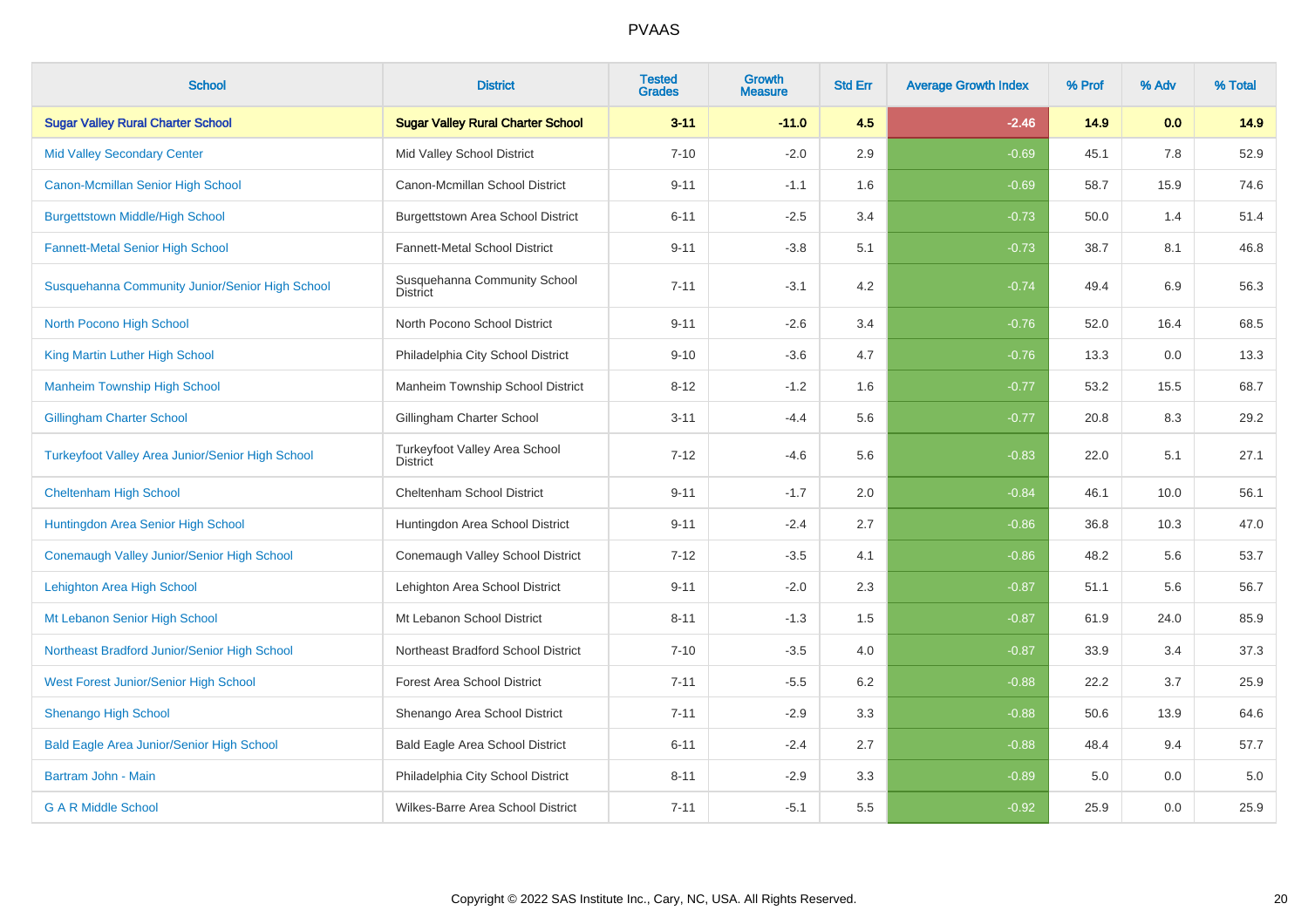| <b>School</b>                                     | <b>District</b>                                   | <b>Tested</b><br><b>Grades</b> | Growth<br><b>Measure</b> | <b>Std Err</b> | <b>Average Growth Index</b> | % Prof | % Adv | % Total |
|---------------------------------------------------|---------------------------------------------------|--------------------------------|--------------------------|----------------|-----------------------------|--------|-------|---------|
| <b>Sugar Valley Rural Charter School</b>          | <b>Sugar Valley Rural Charter School</b>          | $3 - 11$                       | $-11.0$                  | 4.5            | $-2.46$                     | 14.9   | 0.0   | 14.9    |
| Imhotep Institute Charter High School             | Imhotep Institute Charter High<br>School          | $9 - 11$                       | $-5.3$                   | 5.8            | $-0.92$                     | 25.0   | 0.0   | 25.0    |
| <b>Central Bucks High School - West</b>           | <b>Central Bucks School District</b>              | $10 - 11$                      | $-1.4$                   | 1.5            | $-0.93$                     | 63.9   | 16.1  | 80.0    |
| Austin Area Junior/Senior High School             | Austin Area School District                       | $7 - 11$                       | $-6.0$                   | 6.4            | $-0.93$                     | 33.3   | 5.6   | 38.9    |
| <b>Sullivan County Junior/Senior High School</b>  | <b>Sullivan County School District</b>            | $7 - 10$                       | $-4.3$                   | 4.4            | $-0.97$                     | 66.7   | 2.6   | 69.2    |
| Roxborough High School                            | Philadelphia City School District                 | $9 - 10$                       | $-3.1$                   | $3.2\,$        | $-0.97$                     | 14.1   | 2.2   | 16.3    |
| Elmer L Meyers Junior/Senior High School          | Wilkes-Barre Area School District                 | $7 - 11$                       | $-4.7$                   | 4.8            | $-0.98$                     | 33.3   | 3.0   | 36.4    |
| Phoenixville Area High School                     | Phoenixville Area School District                 | $9 - 11$                       | $-2.0$                   | 2.1            | $-0.98$                     | 59.9   | 10.6  | 70.5    |
| <b>Overbrook High School</b>                      | Philadelphia City School District                 | $9 - 11$                       | $-4.4$                   | 4.4            | $-0.99$                     | 8.7    | 0.0   | 8.7     |
| Charleroi Area High School                        | Charleroi School District                         | $8 - 11$                       | $-2.9$                   | 3.0            | $-0.99$                     | 55.7   | 7.4   | 63.1    |
| <b>Chartiers Valley High School</b>               | <b>Chartiers Valley School District</b>           | $9 - 11$                       | $-2.0$                   | 2.0            | $-1.00$                     | 54.7   | 8.4   | 63.1    |
| <b>Columbia High School</b>                       | Columbia Borough School District                  | $8 - 12$                       | $-3.6$                   | 3.5            | $-1.02$                     | 29.5   | 1.9   | 31.4    |
| <b>Montour High School</b>                        | <b>Montour School District</b>                    | $9 - 11$                       | $-2.1$                   | 2.1            | $-1.03$                     | 61.4   | 15.1  | 76.5    |
| <b>Lebanon Senior High School</b>                 | Lebanon School District                           | $9 - 11$                       | $-2.0$                   | 1.9            | $-1.06$                     | 24.4   | 2.6   | 27.0    |
| <b>Wyoming Valley West Senior High School</b>     | Wyoming Valley West School<br><b>District</b>     | $9 - 11$                       | $-2.6$                   | 2.4            | $-1.08$                     | 49.4   | 3.0   | 52.4    |
| Rocky Grove Junior/Senior High School             | Valley Grove School District                      | $7 - 10$                       | $-4.1$                   | 3.7            | $-1.11$                     | 51.2   | 6.1   | 57.3    |
| West Greene Junior/Senior High School             | West Greene School District                       | $7 - 11$                       | $-4.9$                   | 4.3            | $-1.12$                     | 36.6   | 7.3   | 43.9    |
| <b>Lewisburg High School</b>                      | Lewisburg Area School District                    | $9 - 11$                       | $-2.9$                   | 2.6            | $-1.13$                     | 57.0   | 18.5  | 75.6    |
| North Hills Senior High School                    | North Hills School District                       | $9 - 11$                       | $-2.1$                   | 1.8            | $-1.14$                     | 59.1   | 14.1  | 73.2    |
| <b>Quaker Valley High School</b>                  | Quaker Valley School District                     | $9 - 11$                       | $-3.1$                   | 2.6            | $-1.19$                     | 55.2   | 13.2  | 68.4    |
| Conemaugh Township Area Middle/Senior High School | Conemaugh Township Area School<br><b>District</b> | $6 - 12$                       | $-4.0$                   | 3.4            | $-1.19$                     | 53.8   | 17.6  | 71.4    |
| Juniata Valley Junior/Senior High School          | Juniata Valley School District                    | $6 - 11$                       | $-4.3$                   | 3.5            | $-1.21$                     | 44.4   | 3.5   | 47.8    |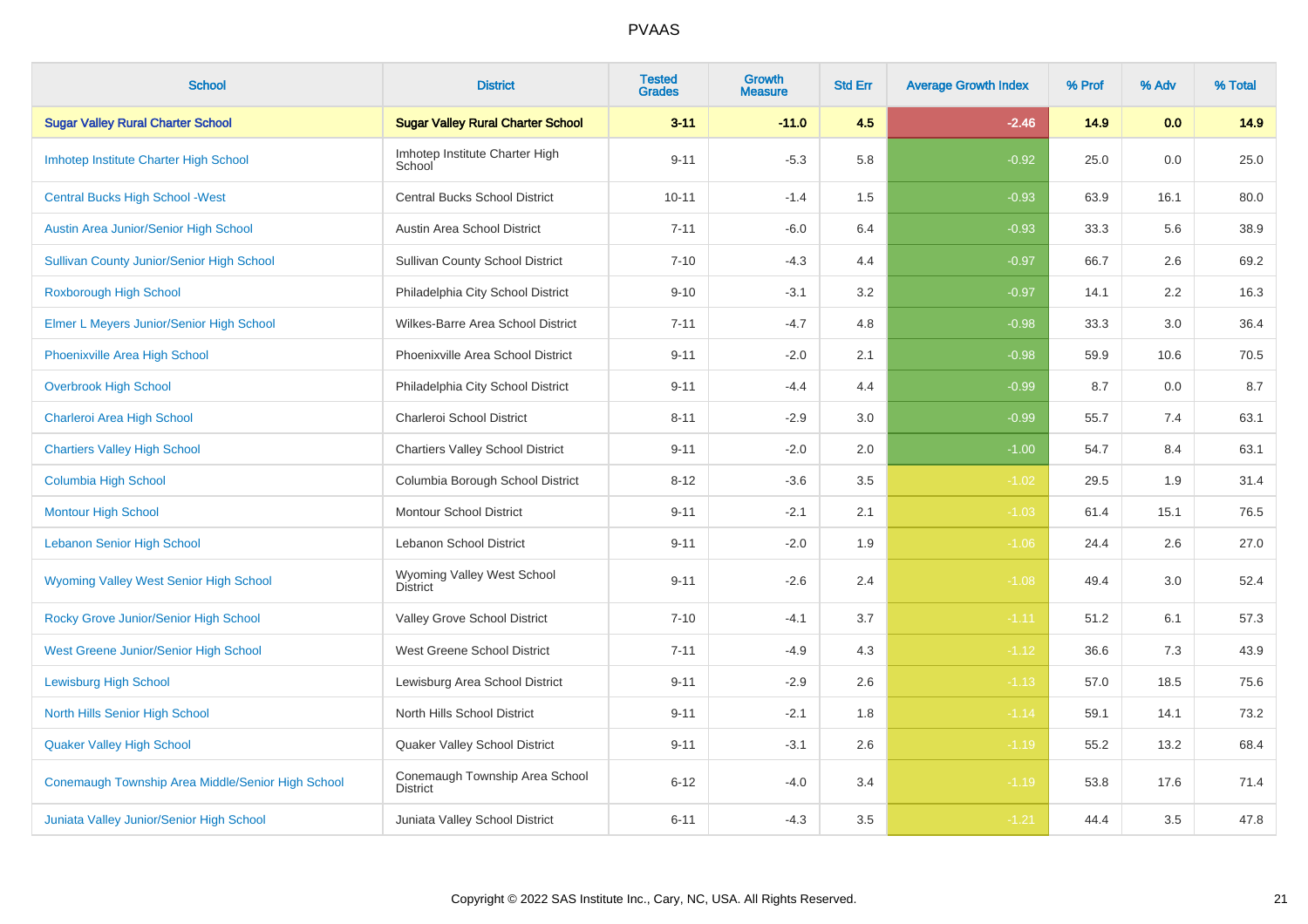| <b>School</b>                                  | <b>District</b>                                 | <b>Tested</b><br><b>Grades</b> | <b>Growth</b><br><b>Measure</b> | <b>Std Err</b> | <b>Average Growth Index</b> | % Prof | % Adv | % Total |
|------------------------------------------------|-------------------------------------------------|--------------------------------|---------------------------------|----------------|-----------------------------|--------|-------|---------|
| <b>Sugar Valley Rural Charter School</b>       | <b>Sugar Valley Rural Charter School</b>        | $3 - 11$                       | $-11.0$                         | 4.5            | $-2.46$                     | 14.9   | 0.0   | 14.9    |
| Riverside Junior/Senior High School            | Riverside School District                       | $7 - 11$                       | $-3.6$                          | 2.9            | $-1.22$                     | 43.0   | 9.0   | 52.0    |
| Antietam Middle/High School                    | Antietam School District                        | $7 - 10$                       | $-4.7$                          | 3.8            | $-1.23$                     | 36.4   | 5.4   | 41.8    |
| Seneca Valley High School                      | Seneca Valley School District                   | $7 - 11$                       | $-1.7$                          | 1.4            | $-1.23$                     | 57.2   | 11.4  | 68.6    |
| Oil City Senior High School                    | Oil City Area School District                   | $9 - 11$                       | $-3.3$                          | 2.6            | $-1.24$                     | 44.4   | 5.8   | 50.2    |
| Jeannette High School                          | Jeannette City School District                  | $7 - 11$                       | $-4.8$                          | 3.8            | $-1.24$                     | 46.7   | 7.5   | 54.2    |
| <b>Dallas Senior High School</b>               | <b>Dallas School District</b>                   | $9 - 11$                       | $-2.9$                          | 2.2            | $-1.28$                     | 54.9   | 7.6   | 62.4    |
| <b>Riverview Junior/Senior High School</b>     | <b>Riverview School District</b>                | $7 - 11$                       | $-4.8$                          | 3.8            | $-1.28$                     | 57.9   | 15.8  | 73.7    |
| Kane Area High School                          | Kane Area School District                       | $9 - 10$                       | $-4.1$                          | 3.1            | $-1.29$                     | 39.5   | 9.9   | 49.4    |
| North Penn-Mansfield Junior/Senior High School | Southern Tioga School District                  | $7 - 10$                       | $-4.3$                          | 3.4            | $-1.29$                     | 53.2   | 7.2   | 60.4    |
| <b>Chestnut Ridge Senior High School</b>       | Chestnut Ridge School District                  | $8 - 12$                       | $-3.8$                          | 2.9            | $-1.29$                     | 46.6   | 5.8   | 52.4    |
| Beaver Falls Area Senior High School           | Big Beaver Falls Area School District           | $9 - 11$                       | $-4.3$                          | 3.3            | $-1.30$                     | 34.1   | 3.5   | 37.6    |
| Apollo-Ridge High School                       | Apollo-Ridge School District                    | $9 - 12$                       | $-5.0$                          | 3.7            | $-1.32$                     | 50.0   | 10.0  | 60.0    |
| <b>Chichester Senior High School</b>           | <b>Chichester School District</b>               | $9 - 11$                       | $-3.1$                          | 2.3            | $-1.33$                     | 44.6   | 6.6   | 51.2    |
| Shade Junior/Senior High School                | Shade-Central City School District              | $7 - 11$                       | $-6.3$                          | 4.6            | $-1.36$                     | 27.8   | 0.0   | 27.8    |
| Elk Lake Junior/Senior High School             | <b>Elk Lake School District</b>                 | $7 - 11$                       | $-4.5$                          | 3.2            | $-1.37$                     | 46.2   | 3.3   | 49.4    |
| Troy Area Junior/Senior High School            | Troy Area School District                       | $7 - 10$                       | $-4.7$                          | 3.4            | $-1.38$                     | 43.2   | 5.7   | 48.9    |
| <b>Bristol High School</b>                     | <b>Bristol Borough School District</b>          | $9 - 12$                       | $-4.7$                          | 3.4            | $-1.39$                     | 39.7   | 1.3   | 41.0    |
| <b>Lincoln Junior/Senior High School</b>       | Ellwood City Area School District               | $7 - 11$                       | $-4.5$                          | 3.2            | $-1.39$                     | 54.1   | 14.1  | 68.2    |
| <b>Greater Johnstown Senior High School</b>    | Greater Johnstown School District               | $8 - 11$                       | $-3.6$                          | 2.6            | $-1.40$                     | 26.1   | 0.0   | 26.1    |
| East Stroudsburg Senior High School North      | East Stroudsburg Area School<br><b>District</b> | $9 - 11$                       | $-3.3$                          | 2.3            | $-1.41$                     | 41.8   | 7.9   | 49.7    |
| Ferndale Area Junior/Senior High School        | Ferndale Area School District                   | $7 - 10$                       | $-6.1$                          | 4.3            | $-1.42$                     | 40.0   | 0.0   | 40.0    |
| <b>Cambria Heights Senior High School</b>      | Cambria Heights School District                 | $9 - 10$                       | $-4.5$                          | 3.1            | $-1.44$                     | 51.0   | 6.0   | 57.0    |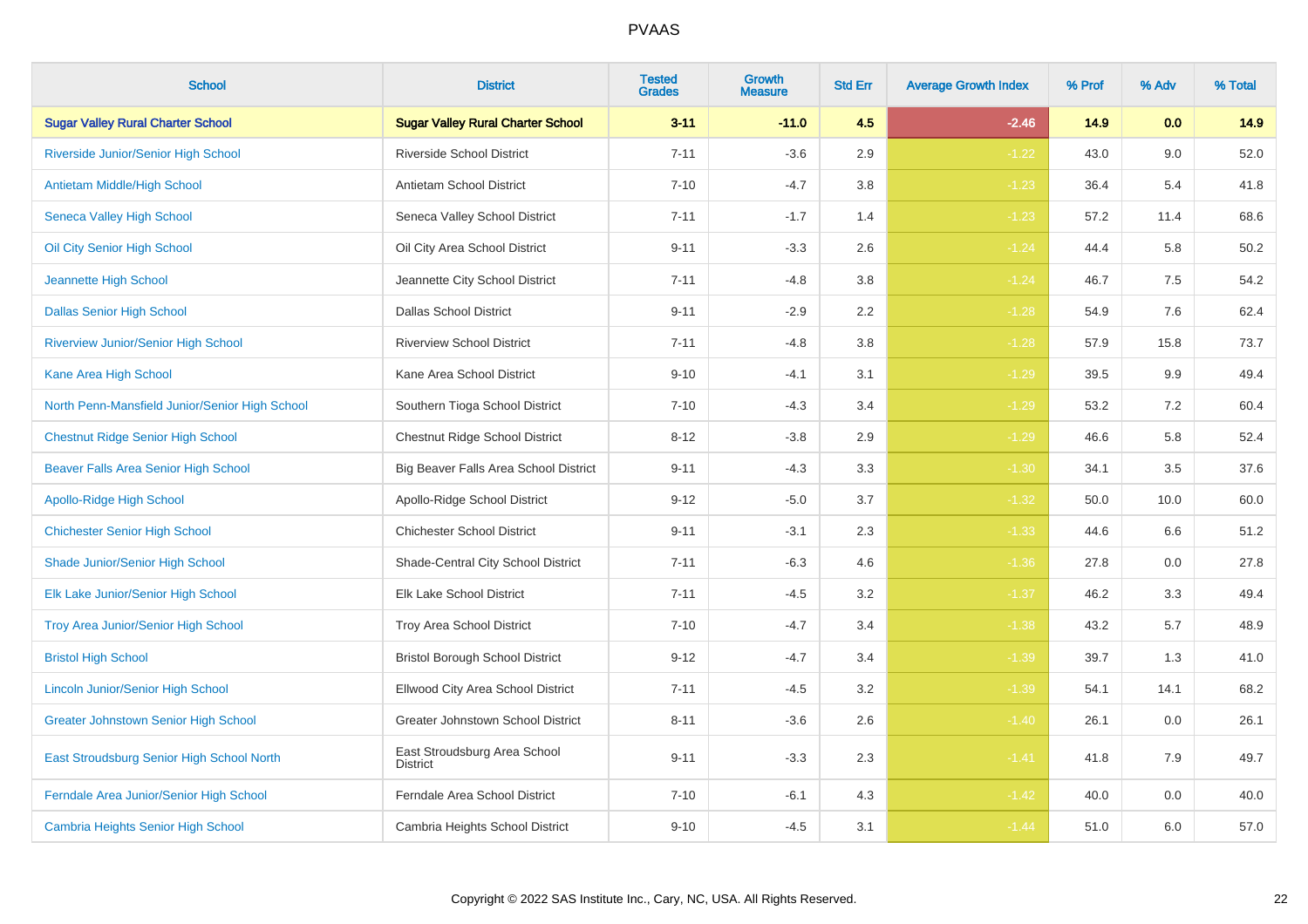| <b>School</b>                                                                   | <b>District</b>                                                             | <b>Tested</b><br><b>Grades</b> | Growth<br>Measure | <b>Std Err</b> | <b>Average Growth Index</b> | % Prof | % Adv | % Total |
|---------------------------------------------------------------------------------|-----------------------------------------------------------------------------|--------------------------------|-------------------|----------------|-----------------------------|--------|-------|---------|
| <b>Sugar Valley Rural Charter School</b>                                        | <b>Sugar Valley Rural Charter School</b>                                    | $3 - 11$                       | $-11.0$           | 4.5            | $-2.46$                     | 14.9   | 0.0   | 14.9    |
| Greencastle-Antrim Senior High School                                           | Greencastle-Antrim School District                                          | $9 - 11$                       | $-3.3$            | 2.2            | $-1.51$                     | 62.4   | 9.9   | 72.3    |
| Westmont Hilltop Junior/Senior High School                                      | Westmont Hilltop School District                                            | $7 - 11$                       | $-4.3$            | 2.8            | $-1.52$                     | 36.3   | 13.3  | 49.6    |
| Claysburg-Kimmel High School                                                    | Claysburg-Kimmel School District                                            | $7 - 11$                       | $-6.0$            | 4.0            | $-1.52$                     | 42.9   | 8.2   | 51.0    |
| <b>MaST Community Charter School</b>                                            | <b>MaST Community Charter School</b>                                        | $3 - 10$                       | $-4.1$            | 2.7            | $-1.52$                     | 44.0   | 9.5   | 53.4    |
| Preparatory Charter School Of Mathematics, Science,<br><b>Tech, And Careers</b> | Preparatory Charter School Of<br>Mathematics, Science, Tech, And<br>Careers | $9 - 10$                       | $-4.0$            | 2.5            | $-1.59$                     | 15.0   | 0.0   | 15.0    |
| <b>Carbon Career &amp; Technical Institute</b>                                  | Carbon Career & Technical Institute                                         | $9 - 11$                       | $-5.7$            | 3.6            | $-1.59$                     | 34.5   | 1.2   | 35.7    |
| Pittsburgh Carrick High School                                                  | Pittsburgh School District                                                  | $9 - 10$                       | $-4.8$            | 3.0            | $-1.60$                     | 22.3   | 3.2   | 25.5    |
| Fort Cherry Junior/Senior High School                                           | Fort Cherry School District                                                 | $7 - 10$                       | $-6.3$            | 3.8            | $-1.66$                     | 55.2   | 5.2   | 60.3    |
| <b>Shamokin Area High School</b>                                                | Shamokin Area School District                                               | $8 - 11$                       | $-8.0$            | 4.8            | $-1.66$                     | 38.1   | 3.2   | 41.3    |
| The U School: Innovative Lab                                                    | Philadelphia City School District                                           | $9 - 11$                       | $-7.1$            | 4.2            | $-1.67$                     | 2.2    | 0.0   | $2.2\,$ |
| <b>Tri-Valley Junior/Senior High School</b>                                     | <b>Tri-Valley School District</b>                                           | $7 - 10$                       | $-6.8$            | 4.1            | $-1.67$                     | 37.0   | 4.4   | 41.3    |
| Perseus House Charter School Of Excellence                                      | Perseus House Charter School Of<br>Excellence                               | $6 - 11$                       | $-5.2$            | 3.0            | $-1.72$                     | 16.5   | 0.0   | 16.5    |
| Saltsburg Middle/High School                                                    | Blairsville-Saltsburg School District                                       | $6 - 11$                       | $-7.6$            | 4.3            | $-1.76$                     | 36.7   | 8.9   | 45.6    |
| <b>Fairfield Area High School</b>                                               | Fairfield Area School District                                              | $8 - 11$                       | $-6.0$            | 3.4            | $-1.76$                     | 57.9   | 4.0   | 61.8    |
| <b>Chester High School</b>                                                      | <b>Chester-Upland School District</b>                                       | $9 - 11$                       | $-8.2$            | 4.5            | $-1.84$                     | 2.4    | 0.0   | 2.4     |
| <b>Brentwood Senior High School</b>                                             | Brentwood Borough School District                                           | $9 - 11$                       | $-5.6$            | $3.0\,$        | $-1.84$                     | 52.0   | 6.1   | 58.2    |
| <b>Pittston Area Senior High School</b>                                         | Pittston Area School District                                               | $9 - 11$                       | $-10.3$           | 5.6            | $-1.85$                     | 38.1   | 9.5   | 47.6    |
| Old Forge Junior/Senior High School                                             | Old Forge School District                                                   | $7 - 12$                       | $-6.3$            | 3.4            | $-1.85$                     | 52.9   | 7.1   | 60.0    |
| East Pennsboro Area Senior High School                                          | East Pennsboro Area School District                                         | $9 - 11$                       | $-4.5$            | 2.4            | $-1.85$                     | 60.8   | 8.5   | 69.3    |
| <b>Twin Valley High School</b>                                                  | Twin Valley School District                                                 | $9 - 12$                       | $-4.0$            | 2.1            | $-1.86$                     | 49.6   | 7.1   | 56.8    |
| <b>Pottstown Senior High School</b>                                             | <b>Pottstown School District</b>                                            | $9 - 12$                       | $-4.5$            | 2.4            | $-1.87$                     | 29.8   | 1.2   | 31.0    |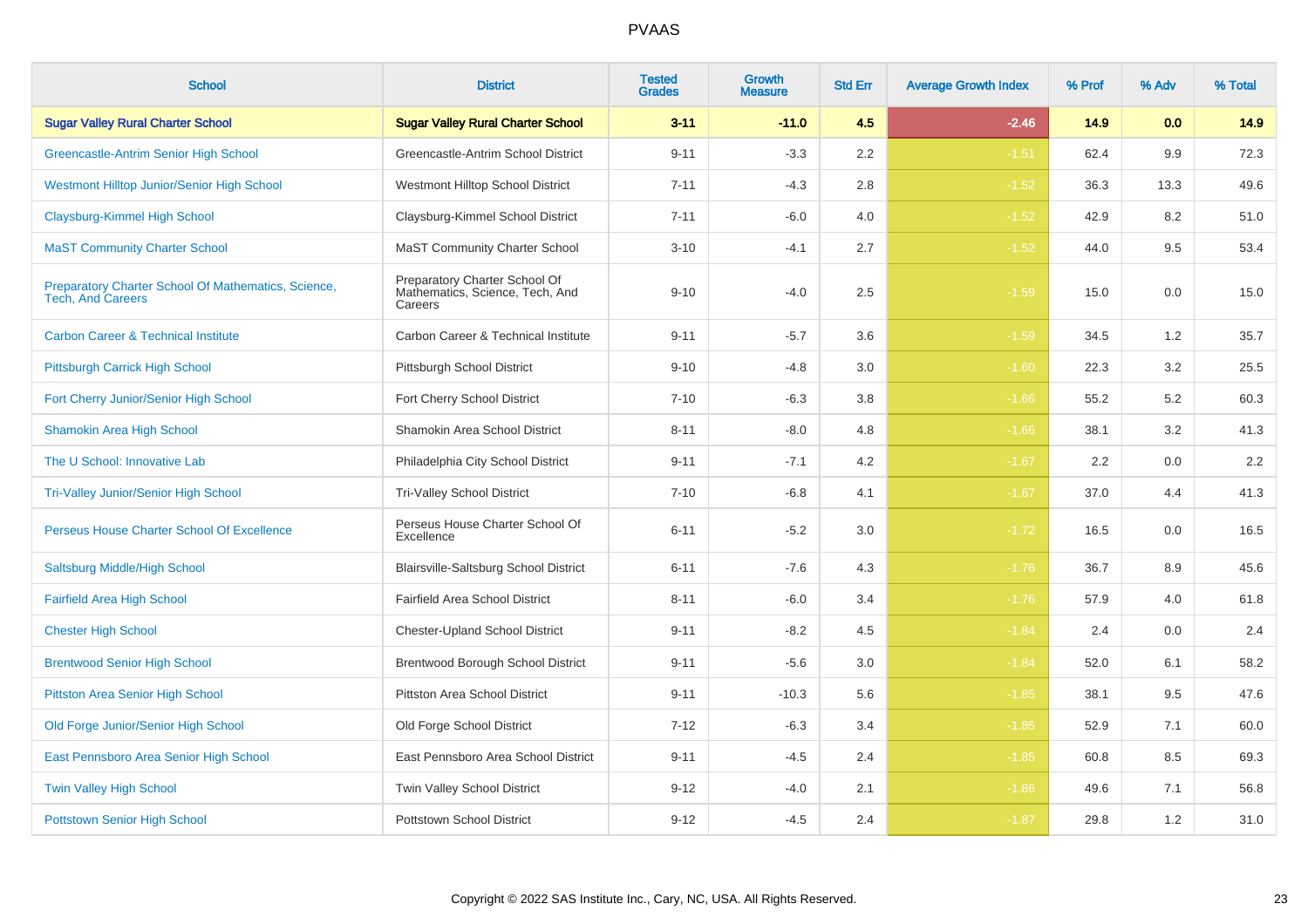| <b>School</b>                                     | <b>District</b>                                             | <b>Tested</b><br><b>Grades</b> | Growth<br><b>Measure</b> | <b>Std Err</b> | <b>Average Growth Index</b> | % Prof | % Adv | % Total |
|---------------------------------------------------|-------------------------------------------------------------|--------------------------------|--------------------------|----------------|-----------------------------|--------|-------|---------|
| <b>Sugar Valley Rural Charter School</b>          | <b>Sugar Valley Rural Charter School</b>                    | $3 - 11$                       | $-11.0$                  | 4.5            | $-2.46$                     | 14.9   | 0.0   | 14.9    |
| <b>Canton Junior/Senior High School</b>           | <b>Canton Area School District</b>                          | $7 - 11$                       | $-6.0$                   | 3.2            | $-1.88$                     | 40.7   | 2.3   | 43.0    |
| Pequea Valley High School                         | Pequea Valley School District                               | $9 - 11$                       | $-6.1$                   | 3.2            | $-1.90$                     | 39.8   | 9.1   | 48.9    |
| <b>Washington High School</b>                     | Washington School District                                  | $9 - 11$                       | $-5.3$                   | 2.8            | $-1.92$                     | 30.1   | 2.4   | 32.5    |
| <b>Brownsville Area High School</b>               | <b>Brownsville Area School District</b>                     | $7 - 12$                       | $-7.6$                   | 3.9            | $-1.93$                     | 34.4   | 6.1   | 40.5    |
| Montrose Area Junior/Senior High School           | Montrose Area School District                               | $7 - 10$                       | $-5.9$                   | 3.0            | $-1.95$                     | 46.7   | 5.4   | 52.2    |
| Western Beaver County Junior/Senior High School   | Western Beaver County School<br><b>District</b>             | $6 - 11$                       | $-8.1$                   | 4.2            | $-1.95$                     | 56.5   | 6.5   | 63.0    |
| <b>Brandywine Heights High School</b>             | Brandywine Heights Area School<br><b>District</b>           | $9 - 11$                       | $-5.3$                   | 2.7            | $-1.96$                     | 49.2   | 8.2   | 57.4    |
| Harrisburg High School - SciTech Cmp              | Harrisburg City School District                             | $9 - 11$                       | $-6.1$                   | 3.1            | $-1.97$                     | 32.2   | 1.1   | 33.3    |
| <b>Central Columbia Senior High School</b>        | Central Columbia School District                            | $9 - 12$                       | $-5.1$                   | 2.6            | $-1.97$                     | 53.7   | 14.8  | 68.5    |
| East Allegheny Junior/Senior High School          | East Allegheny School District                              | $7 - 11$                       | $-6.7$                   | 3.3            | $-1.99$                     | 31.9   | 9.7   | 41.7    |
| The New Academy Charter School                    | The New Academy Charter School                              | $8 - 11$                       | $-10.4$                  | 5.2            | $-2.00$                     | 0.0    | 0.0   | 0.0     |
| <b>Blairsville Senior High School</b>             | Blairsville-Saltsburg School District                       | $9 - 11$                       | $-7.7$                   | 3.8            | $-2.03$                     | 37.8   | 5.4   | 43.2    |
| Kiski Area High School                            | Kiski Area School District                                  | $8 - 11$                       | $-4.0$                   | 2.0            | $-2.03$                     | 57.4   | 10.4  | 67.8    |
| Greensburg-Salem High School                      | Greensburg Salem School District                            | $9 - 11$                       | $-4.8$                   | 2.3            | $-2.03$                     | 47.6   | 4.9   | 52.4    |
| Gettysburg Area High School                       | Gettysburg Area School District                             | $9 - 11$                       | $-4.3$                   | 2.1            | $-2.05$                     | 45.3   | 14.0  | 59.3    |
| <b>Bermudian Springs High School</b>              | Bermudian Springs School District                           | $9 - 11$                       | $-5.9$                   | 2.8            | $-2.06$                     | 56.4   | 6.8   | 63.2    |
| <b>Executive Education Academy Charter School</b> | <b>Executive Education Academy</b><br><b>Charter School</b> | $3 - 10$                       | $-6.5$                   | 3.1            | $-2.08$                     | 23.7   | 2.2   | 25.8    |
| <b>Mount Pleasant Area High School</b>            | Mount Pleasant Area School District                         | $9 - 11$                       | $-5.4$                   | 2.6            | $-2.09$                     | 52.6   | 0.0   | 52.6    |
| Somerset Area Jr-Sr High School                   | Somerset Area School District                               | $6 - 11$                       | $-4.8$                   | 2.3            | $-2.09$                     | 44.4   | 14.9  | 59.3    |
| <b>Forest City Regional High School</b>           | Forest City Regional School District                        | $7 - 12$                       | $-6.4$                   | 3.0            | $-2.10$                     | 44.1   | 0.0   | 44.1    |
| Upper Dauphin Area High School                    | Upper Dauphin Area School District                          | $9 - 11$                       | $-6.7$                   | 3.2            | $-2.11$                     | 37.4   | 4.8   | 42.2    |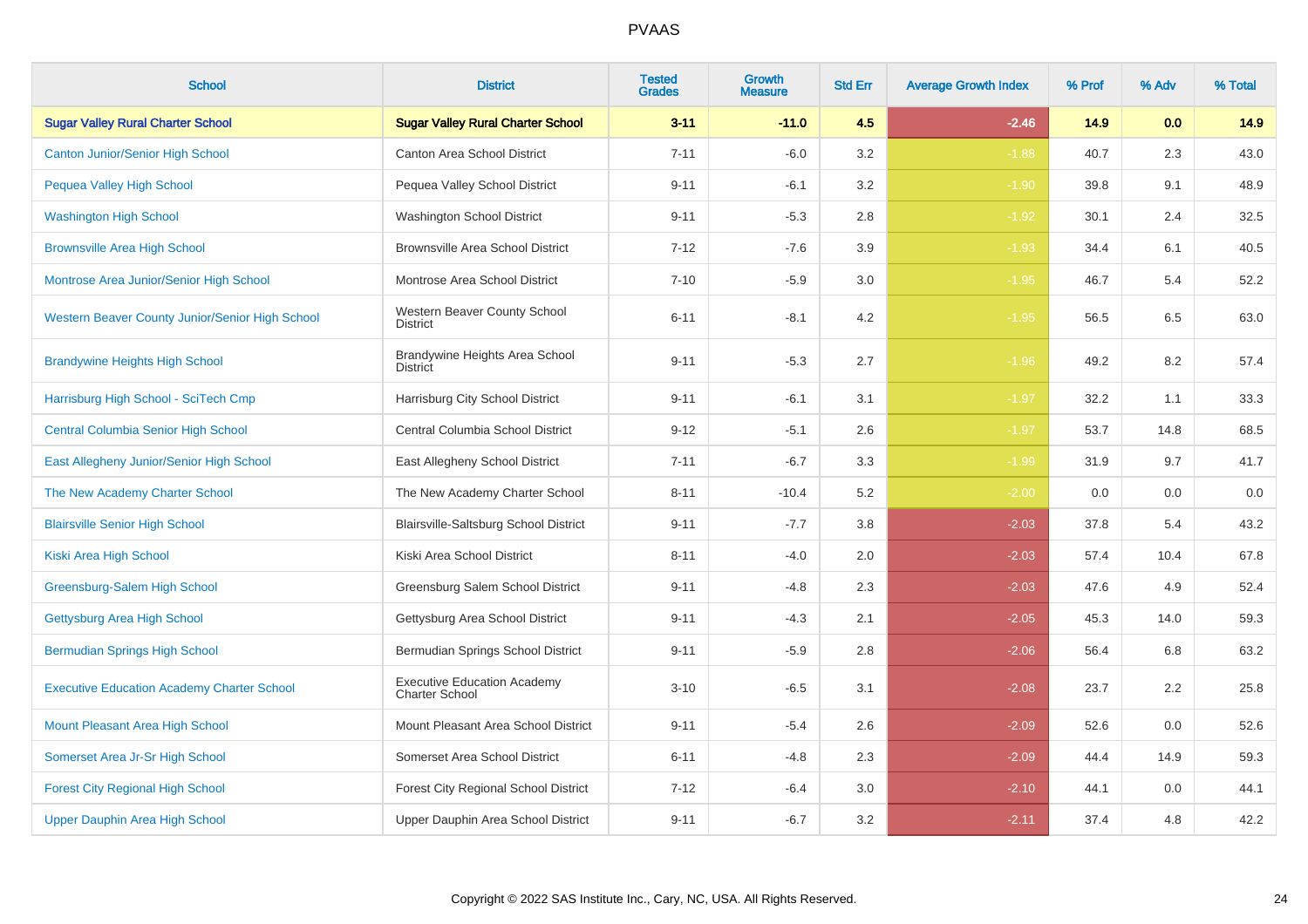| <b>School</b>                                       | <b>District</b>                             | <b>Tested</b><br><b>Grades</b> | <b>Growth</b><br><b>Measure</b> | <b>Std Err</b> | <b>Average Growth Index</b> | % Prof | % Adv | % Total |
|-----------------------------------------------------|---------------------------------------------|--------------------------------|---------------------------------|----------------|-----------------------------|--------|-------|---------|
| <b>Sugar Valley Rural Charter School</b>            | <b>Sugar Valley Rural Charter School</b>    | $3 - 11$                       | $-11.0$                         | 4.5            | $-2.46$                     | 14.9   | 0.0   | 14.9    |
| <b>Mount Union Area Senior High School</b>          | Mount Union Area School District            | $9 - 10$                       | $-6.5$                          | 3.1            | $-2.11$                     | 32.2   | 3.4   | 35.6    |
| Corry Area High School                              | Corry Area School District                  | $9 - 11$                       | $-5.6$                          | 2.6            | $-2.12$                     | 38.1   | 6.0   | 44.1    |
| California Area Senior High School                  | California Area School District             | $9 - 10$                       | $-7.7$                          | 3.6            | $-2.12$                     | 42.6   | 9.8   | 52.5    |
| Moshannon Valley Junior/Senior High School          | Moshannon Valley School District            | $7 - 10$                       | $-7.4$                          | 3.4            | $-2.14$                     | 48.5   | 0.0   | 48.5    |
| Karns City High School                              | Karns City Area School District             | $7 - 11$                       | $-6.3$                          | 2.9            | $-2.15$                     | 53.1   | 8.3   | 61.5    |
| Philadelphia Learning Academy - South               | Philadelphia City School District           | $9 - 11$                       | $-13.8$                         | 6.4            | $-2.15$                     | 0.0    | 0.0   | $0.0\,$ |
| <b>Academy at Westinghouse</b>                      | Pittsburgh School District                  | $5 - 11$                       | $-8.8$                          | 4.0            | $-2.18$                     | 9.4    | 1.0   | 10.4    |
| <b>Keystone Education Center Charter School</b>     | Keystone Education Center Charter<br>School | $3 - 12$                       | $-12.9$                         | 5.9            | $-2.19$                     | 28.0   | 0.0   | 28.0    |
| Middletown Area High School                         | Middletown Area School District             | $9 - 11$                       | $-5.7$                          | 2.6            | $-2.20$                     | 46.4   | 5.3   | 51.7    |
| <b>York County School Of Technology</b>             | York Co School Of Technology                | $9 - 12$                       | $-3.8$                          | 1.7            | $-2.22$                     | 39.1   | 5.6   | 44.7    |
| Roosevelt Campus of the Norristown Area High School | Norristown Area School District             | $9 - 12$                       | $-12.8$                         | 5.8            | $-2.22$                     | 6.4    | 0.0   | $6.4\,$ |
| West Philadelphia High School                       | Philadelphia City School District           | $9 - 11$                       | $-9.3$                          | 4.1            | $-2.24$                     | 6.0    | 0.0   | $6.0\,$ |
| Aliquippa Junior/Senior High School                 | Aliquippa School District                   | $7 - 11$                       | $-9.4$                          | 4.2            | $-2.25$                     | 11.0   | 0.0   | 11.0    |
| <b>Benton Area High School</b>                      | Benton Area School District                 | $9 - 10$                       | $-10.1$                         | 4.5            | $-2.25$                     | 43.2   | 5.4   | 48.6    |
| Pittsburgh Milliones 6-12                           | Pittsburgh School District                  | $6 - 11$                       | $-10.8$                         | 4.8            | $-2.25$                     | 9.7    | 0.0   | 9.7     |
| Williams Valley Junior/Senior High School           | Williams Valley School District             | $7 - 11$                       | $-7.8$                          | 3.4            | $-2.26$                     | 23.2   | 0.0   | 23.2    |
| <b>West Scranton High School</b>                    | <b>Scranton School District</b>             | $9 - 12$                       | $-6.5$                          | 2.9            | $-2.27$                     | 43.4   | 1.9   | 45.3    |
| <b>Muncy Junior/Senior High School</b>              | Muncy School District                       | $7 - 11$                       | $-8.4$                          | 3.7            | $-2.30$                     | 42.0   | 3.8   | 45.8    |
| West Middlesex Area Junior/Senior High School       | West Middlesex Area School District         | $7 - 10$                       | $-8.8$                          | 3.8            | $-2.31$                     | 34.9   | 2.8   | 37.6    |
| Susquehanna Township High School                    | Susquehanna Township School<br>District     | $9 - 12$                       | $-6.2$                          | 2.7            | $-2.32$                     | 36.0   | 5.6   | 41.6    |
| <b>Coatesville Area Senior High School</b>          | Coatesville Area School District            | $10 - 11$                      | $-4.0$                          | 1.7            | $-2.33$                     | 37.2   | 4.5   | 41.7    |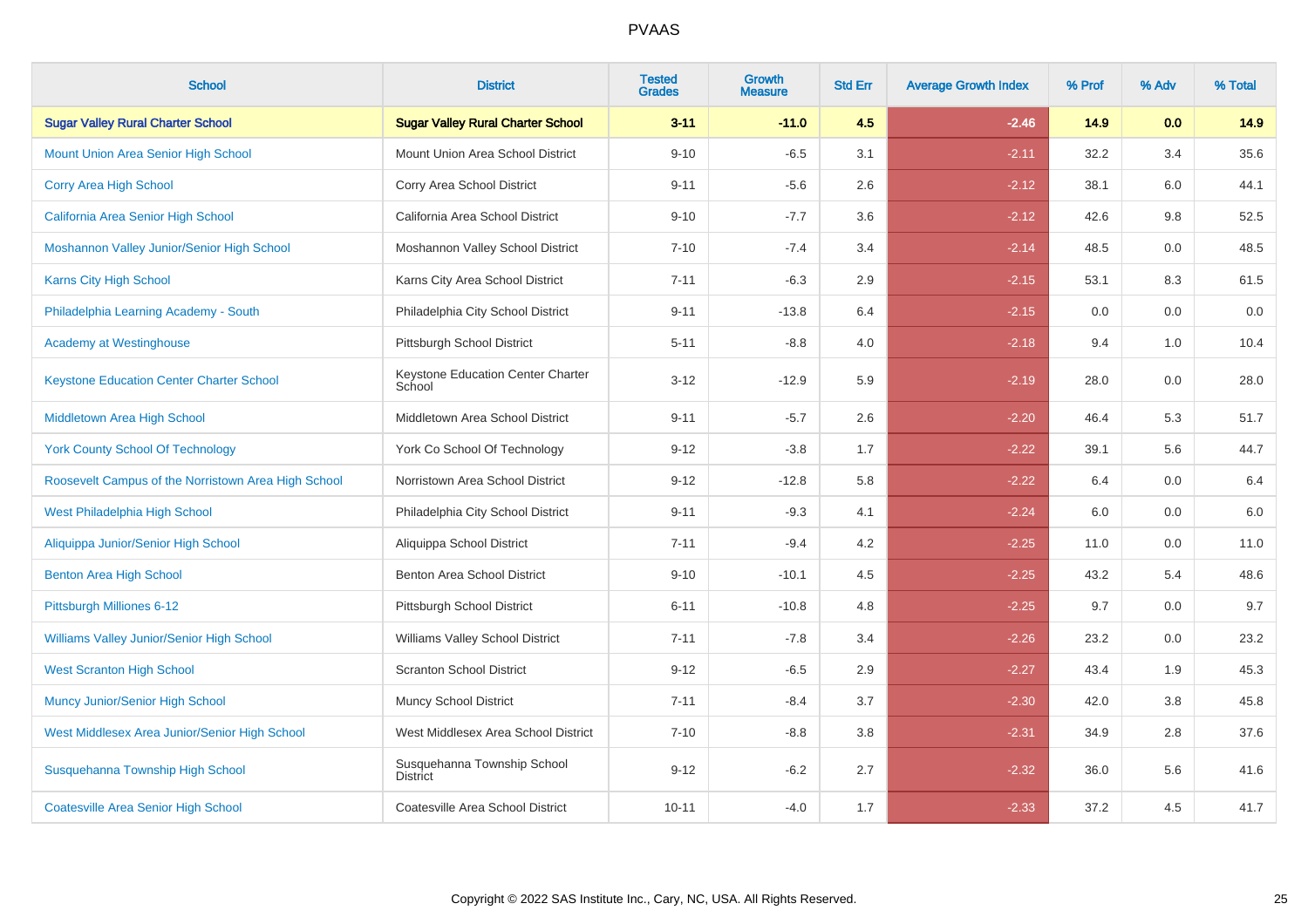| <b>School</b>                                         | <b>District</b>                                   | <b>Tested</b><br><b>Grades</b> | <b>Growth</b><br><b>Measure</b> | <b>Std Err</b> | <b>Average Growth Index</b> | % Prof | % Adv | % Total |
|-------------------------------------------------------|---------------------------------------------------|--------------------------------|---------------------------------|----------------|-----------------------------|--------|-------|---------|
| <b>Sugar Valley Rural Charter School</b>              | <b>Sugar Valley Rural Charter School</b>          | $3 - 11$                       | $-11.0$                         | 4.5            | $-2.46$                     | 14.9   | 0.0   | 14.9    |
| La Academia Partnership Charter School                | La Academia Partnership Charter<br>School         | $6 - 11$                       | $-11.0$                         | 4.7            | $-2.34$                     | 6.8    | 0.0   | 6.8     |
| <b>Windber Area High School</b>                       | Windber Area School District                      | $9 - 11$                       | $-7.5$                          | 3.2            | $-2.35$                     | 55.4   | 7.2   | 62.6    |
| Jim Thorpe Area High School                           | Jim Thorpe Area School District                   | $9 - 11$                       | $-6.2$                          | 2.7            | $-2.35$                     | 33.3   | 7.4   | 40.7    |
| <b>Meadville Area Senior High School</b>              | <b>Crawford Central School District</b>           | $9 - 11$                       | $-5.9$                          | 2.5            | $-2.35$                     | 37.2   | 6.8   | 43.9    |
| Portage Area Junior/Senior High School                | Portage Area School District                      | $7 - 10$                       | $-8.4$                          | 3.6            | $-2.36$                     | 40.6   | 9.4   | 50.0    |
| Hughesville Junior/Senior High School                 | East Lycoming School District                     | $7 - 11$                       | $-6.4$                          | 2.7            | $-2.37$                     | 48.3   | 4.2   | 52.5    |
| Salisbury-Elk Lick Junior/Senior High School          | Salisbury-Elk Lick School District                | $7 - 11$                       | $-13.9$                         | 5.9            | $-2.37$                     | 27.8   | 0.0   | 27.8    |
| Perkiomen Valley High School                          | Perkiomen Valley School District                  | $9 - 11$                       | $-3.8$                          | 1.6            | $-2.40$                     | 53.8   | 13.4  | 67.2    |
| Southmoreland Senior High School                      | Southmoreland School District                     | $9 - 11$                       | $-8.6$                          | 3.6            | $-2.40$                     | 56.8   | 7.2   | 64.0    |
| <b>Universal Audenried Charter School</b>             | Universal Audenried Charter School                | $9 - 11$                       | $-5.8$                          | 2.4            | $-2.40$                     | 14.6   | 0.0   | 14.6    |
| Indiana Area Senior High School                       | Indiana Area School District                      | $9 - 11$                       | $-5.6$                          | 2.3            | $-2.42$                     | 47.6   | 18.4  | 66.1    |
| <b>Innovative Arts Academy Charter School</b>         | Innovative Arts Academy Charter<br>School         | $6 - 11$                       | $-9.1$                          | 3.7            | $-2.44$                     | 9.5    | 0.0   | 9.5     |
| Jefferson-Morgan Middle/High School                   | Jefferson-Morgan School District                  | $7 - 10$                       | $-10.2$                         | 4.2            | $-2.44$                     | 43.8   | 4.2   | 47.9    |
| <b>Sugar Valley Rural Charter School</b>              | <b>Sugar Valley Rural Charter School</b>          | $3 - 11$                       | $-11.0$                         | 4.5            | $-2.46$                     | 14.9   | 0.0   | 14.9    |
| South Williamsport Area Junior/Senior High School     | South Williamsport Area School<br><b>District</b> | $7 - 10$                       | $-6.0$                          | 2.4            | $-2.47$                     | 45.5   | 4.5   | 50.0    |
| <b>Coatesville Area School District Cyber Academy</b> | Coatesville Area School District                  | $3 - 11$                       | $-16.3$                         | 6.6            | $-2.47$                     | 23.8   | 0.0   | 23.8    |
| <b>Oxford Area High School</b>                        | Oxford Area School District                       | $9 - 11$                       | $-4.7$                          | 1.9            | $-2.47$                     | 41.3   | 8.0   | 49.3    |
| <b>Upper Moreland High School</b>                     | Upper Moreland Township School<br>District        | $9 - 11$                       | $-5.4$                          | 2.2            | $-2.48$                     | 57.9   | 4.0   | 61.9    |
| Chartiers-Houston Junior/Senior High School           | <b>Chartiers-Houston School District</b>          | $7 - 10$                       | $-8.9$                          | 3.5            | $-2.50$                     | 59.7   | 4.5   | 64.2    |
| <b>School Of The Future</b>                           | Philadelphia City School District                 | $9 - 10$                       | $-6.8$                          | 2.7            | $-2.50$                     | 16.1   | 0.0   | 16.1    |
| Freedom Area Senior High School                       | Freedom Area School District                      | $9 - 11$                       | $-7.5$                          | 3.0            | $-2.51$                     | 43.8   | 4.2   | 47.9    |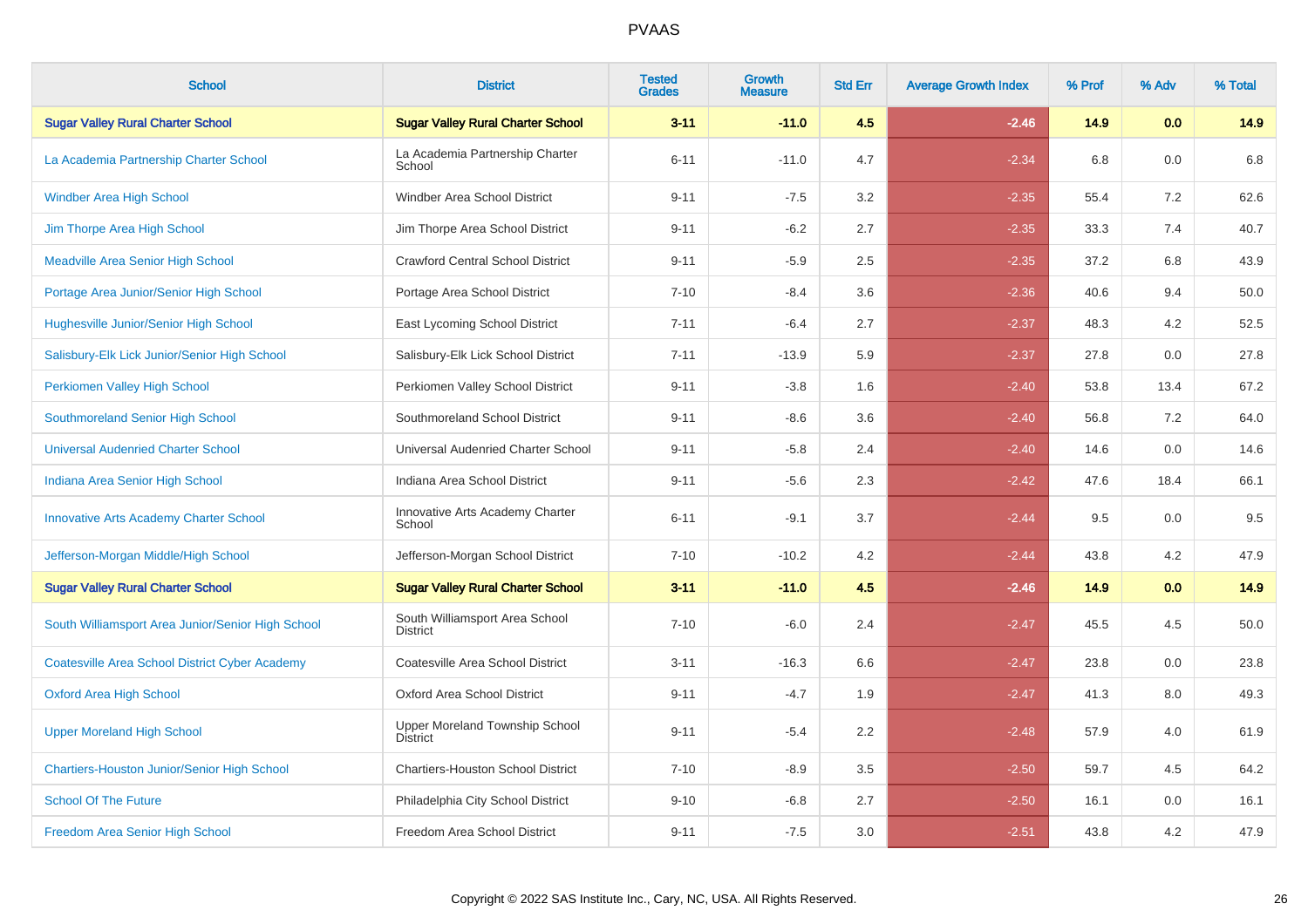| <b>School</b>                                 | <b>District</b>                                | <b>Tested</b><br><b>Grades</b> | <b>Growth</b><br><b>Measure</b> | <b>Std Err</b> | <b>Average Growth Index</b> | % Prof | % Adv | % Total |
|-----------------------------------------------|------------------------------------------------|--------------------------------|---------------------------------|----------------|-----------------------------|--------|-------|---------|
| <b>Sugar Valley Rural Charter School</b>      | <b>Sugar Valley Rural Charter School</b>       | $3 - 11$                       | $-11.0$                         | 4.5            | $-2.46$                     | 14.9   | 0.0   | 14.9    |
| Farrell Area High School/Upper Middle School  | <b>Farrell Area School District</b>            | $7 - 11$                       | $-10.9$                         | 4.3            | $-2.52$                     | 19.0   | 0.0   | 19.0    |
| <b>Mohawk Senior High School</b>              | Mohawk Area School District                    | $9 - 11$                       | $-7.8$                          | 3.1            | $-2.57$                     | 49.4   | 11.0  | 60.4    |
| <b>Yough Senior High School</b>               | Yough School District                          | $9 - 10$                       | $-7.0$                          | 2.7            | $-2.59$                     | 50.8   | 4.0   | 54.8    |
| North Star High School                        | North Star School District                     | $9 - 11$                       | $-9.1$                          | 3.5            | $-2.61$                     | 47.8   | 6.0   | 53.7    |
| Mahanoy Area Junior/Senior High School        | Mahanoy Area School District                   | $7 - 10$                       | $-9.4$                          | 3.6            | $-2.61$                     | 26.2   | 1.6   | 27.9    |
| <b>Slippery Rock Area High School</b>         | Slippery Rock Area School District             | $9 - 11$                       | $-6.7$                          | 2.5            | $-2.65$                     | 56.2   | 9.5   | 65.7    |
| Northwest Area High School                    | Northwest Area School District                 | $7 - 10$                       | $-10.4$                         | 3.8            | $-2.70$                     | 34.6   | 7.3   | 41.8    |
| <b>Propel Charter School-Montour</b>          | Propel Charter School-Montour                  | $3 - 10$                       | $-10.7$                         | 3.9            | $-2.71$                     | 13.7   | 0.0   | 13.7    |
| <b>Blue Mountain High School</b>              | <b>Blue Mountain School District</b>           | $9 - 10$                       | $-6.2$                          | 2.3            | $-2.73$                     | 46.6   | 8.5   | 55.1    |
| Dunmore Junior/Senior High School             | <b>Dunmore School District</b>                 | $7 - 11$                       | $-8.1$                          | 2.9            | $-2.76$                     | 34.0   | 7.2   | 41.2    |
| <b>Pine Grove Area High School</b>            | Pine Grove Area School District                | $9 - 11$                       | $-8.1$                          | 2.9            | $-2.79$                     | 42.3   | 7.7   | 50.0    |
| <b>Harbor Creek Senior High School</b>        | Harbor Creek School District                   | $8 - 11$                       | $-7.4$                          | 2.6            | $-2.80$                     | 48.8   | 15.2  | 64.0    |
| South Allegheny High School                   | South Allegheny School District                | $8 - 11$                       | $-9.1$                          | 3.2            | $-2.83$                     | 40.5   | 0.0   | 40.5    |
| <b>Propel Charter School-Homestead</b>        | Propel Charter School-Homestead                | $3 - 11$                       | $-11.7$                         | 4.1            | $-2.84$                     | 15.9   | 0.0   | 15.9    |
| <b>New Castle Senior High School</b>          | New Castle Area School District                | $7 - 12$                       | $-6.9$                          | 2.4            | $-2.84$                     | 32.5   | 4.3   | 36.8    |
| <b>Trinity Senior High School</b>             | <b>Trinity Area School District</b>            | $9 - 11$                       | $-5.8$                          | 2.0            | $-2.89$                     | 48.3   | 11.8  | 60.1    |
| <b>Forest Hills Junior/Senior High School</b> | <b>Forest Hills School District</b>            | $7 - 11$                       | $-7.7$                          | 2.6            | $-2.89$                     | 41.1   | 13.7  | 54.8    |
| <b>Redbank Valley High School</b>             | Redbank Valley School District                 | $6 - 11$                       | $-9.9$                          | 3.4            | $-2.90$                     | 31.5   | 4.9   | 36.4    |
| Franklin Benjamin High School                 | Philadelphia City School District              | $9 - 11$                       | $-10.4$                         | 3.6            | $-2.91$                     | 3.7    | 0.0   | 3.7     |
| <b>Highlands Senior High School</b>           | <b>Highlands School District</b>               | $9 - 11$                       | $-7.8$                          | 2.7            | $-2.92$                     | 44.4   | 3.7   | 48.2    |
| <b>Quakertown Community High School</b>       | Quakertown Community School<br><b>District</b> | $9 - 12$                       | $-4.8$                          | 1.6            | $-2.93$                     | 56.5   | 10.0  | 66.6    |
| Northern Potter Junior/Senior High School     | Northern Potter School District                | $7 - 12$                       | $-13.5$                         | 4.6            | $-2.94$                     | 37.5   | 0.0   | 37.5    |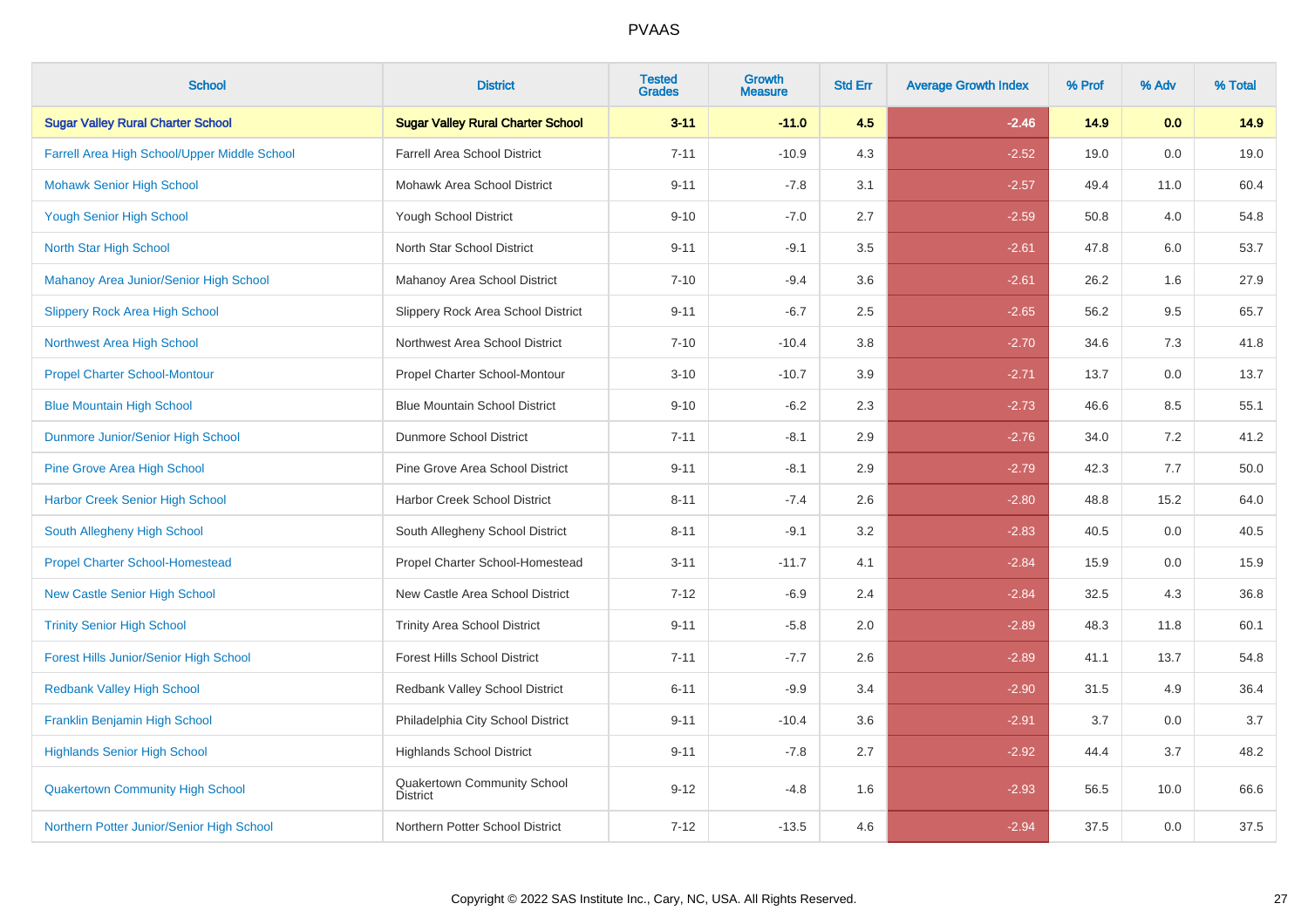| <b>School</b>                             | <b>District</b>                               | <b>Tested</b><br><b>Grades</b> | Growth<br><b>Measure</b> | <b>Std Err</b> | <b>Average Growth Index</b> | % Prof | % Adv | % Total |
|-------------------------------------------|-----------------------------------------------|--------------------------------|--------------------------|----------------|-----------------------------|--------|-------|---------|
| <b>Sugar Valley Rural Charter School</b>  | <b>Sugar Valley Rural Charter School</b>      | $3 - 11$                       | $-11.0$                  | 4.5            | $-2.46$                     | 14.9   | 0.0   | 14.9    |
| <b>Carmichaels Area High School</b>       | Carmichaels Area School District              | $9 - 10$                       | $-9.7$                   | 3.3            | $-2.94$                     | 35.1   | 1.4   | 36.5    |
| <b>Rochester High School</b>              | Rochester Area School District                | $9 - 11$                       | $-13.6$                  | 4.6            | $-2.98$                     | 19.5   | 1.3   | 20.8    |
| <b>Union City High School</b>             | Union City Area School District               | $9 - 12$                       | $-10.8$                  | 3.6            | $-3.00$                     | 43.3   | 3.3   | 46.7    |
| <b>Carlisle Area High School</b>          | Carlisle Area School District                 | $9 - 11$                       | $-5.7$                   | 1.9            | $-3.00$                     | 54.0   | 6.3   | 60.3    |
| Pittsburgh Perry High School              | Pittsburgh School District                    | $8 - 11$                       | $-11.9$                  | 3.9            | $-3.02$                     | 16.1   | 0.0   | 16.1    |
| <b>Williamson Senior High School</b>      | Northern Tioga School District                | $7 - 10$                       | $-10.4$                  | 3.4            | $-3.03$                     | 51.3   | 1.3   | 52.6    |
| Nazareth Area High School                 | Nazareth Area School District                 | $9 - 11$                       | $-5.0$                   | 1.7            | $-3.04$                     | 59.2   | 9.9   | 69.0    |
| Philadelphia Academy Charter School       | Philadelphia Academy Charter<br>School        | $3 - 11$                       | $-8.9$                   | 2.9            | $-3.04$                     | 50.5   | 2.9   | 53.4    |
| <b>Conneaut Area Senior High</b>          | <b>Conneaut School District</b>               | $9 - 12$                       | $-7.9$                   | 2.6            | $-3.07$                     | 38.4   | 7.4   | 45.8    |
| North East High School                    | North East School District                    | $9 - 11$                       | $-9.6$                   | 3.0            | $-3.13$                     | 62.6   | 14.4  | 77.0    |
| Penn Hills Senior High School             | Penn Hills School District                    | $9 - 11$                       | $-8.0$                   | 2.6            | $-3.13$                     | 33.1   | 0.7   | 33.8    |
| Vaux High School: A Big Picture School    | Philadelphia City School District             | $9 - 12$                       | $-10.2$                  | 3.2            | $-3.16$                     | 3.4    | 0.0   | 3.4     |
| <b>Palisades High School</b>              | Palisades School District                     | $9 - 11$                       | $-9.0$                   | 2.8            | $-3.18$                     | 53.8   | 6.7   | 60.5    |
| Easton Area High School                   | Easton Area School District                   | $9 - 12$                       | $-4.5$                   | 1.4            | $-3.22$                     | 39.9   | 4.0   | 43.9    |
| <b>Central Mountain High School</b>       | Keystone Central School District              | $9 - 11$                       | $-6.9$                   | 2.1            | $-3.25$                     | 42.9   | 5.1   | 47.9    |
| <b>Wallenpaupack Area High School</b>     | Wallenpaupack Area School District            | $8 - 11$                       | $-7.5$                   | 2.3            | $-3.26$                     | 40.8   | 2.4   | 43.1    |
| Dubois Area Senior High School            | Dubois Area School District                   | $8 - 11$                       | $-6.6$                   | 2.0            | $-3.26$                     | 50.9   | 13.4  | 64.3    |
| <b>Maritime Academy Charter School</b>    | Maritime Academy Charter School               | $3 - 10$                       | $-11.4$                  | 3.5            | $-3.29$                     | 15.2   | 0.0   | 15.2    |
| <b>Waynesboro Area Senior High School</b> | Waynesboro Area School District               | $9 - 12$                       | $-6.4$                   | 1.9            | $-3.40$                     | 50.0   | 6.8   | 56.8    |
| <b>Boyertown Area Senior High School</b>  | Boyertown Area School District                | $9 - 11$                       | $-5.0$                   | 1.5            | $-3.41$                     | 55.2   | 11.3  | 66.5    |
| <b>Tamaqua Area Senior High School</b>    | Tamaqua Area School District                  | $9 - 12$                       | $-8.6$                   | 2.5            | $-3.42$                     | 44.5   | 1.9   | 46.4    |
| Neshannock Junior/Senior High School      | Neshannock Township School<br><b>District</b> | $7 - 10$                       | $-10.1$                  | 2.9            | $-3.47$                     | 62.4   | 5.6   | 67.9    |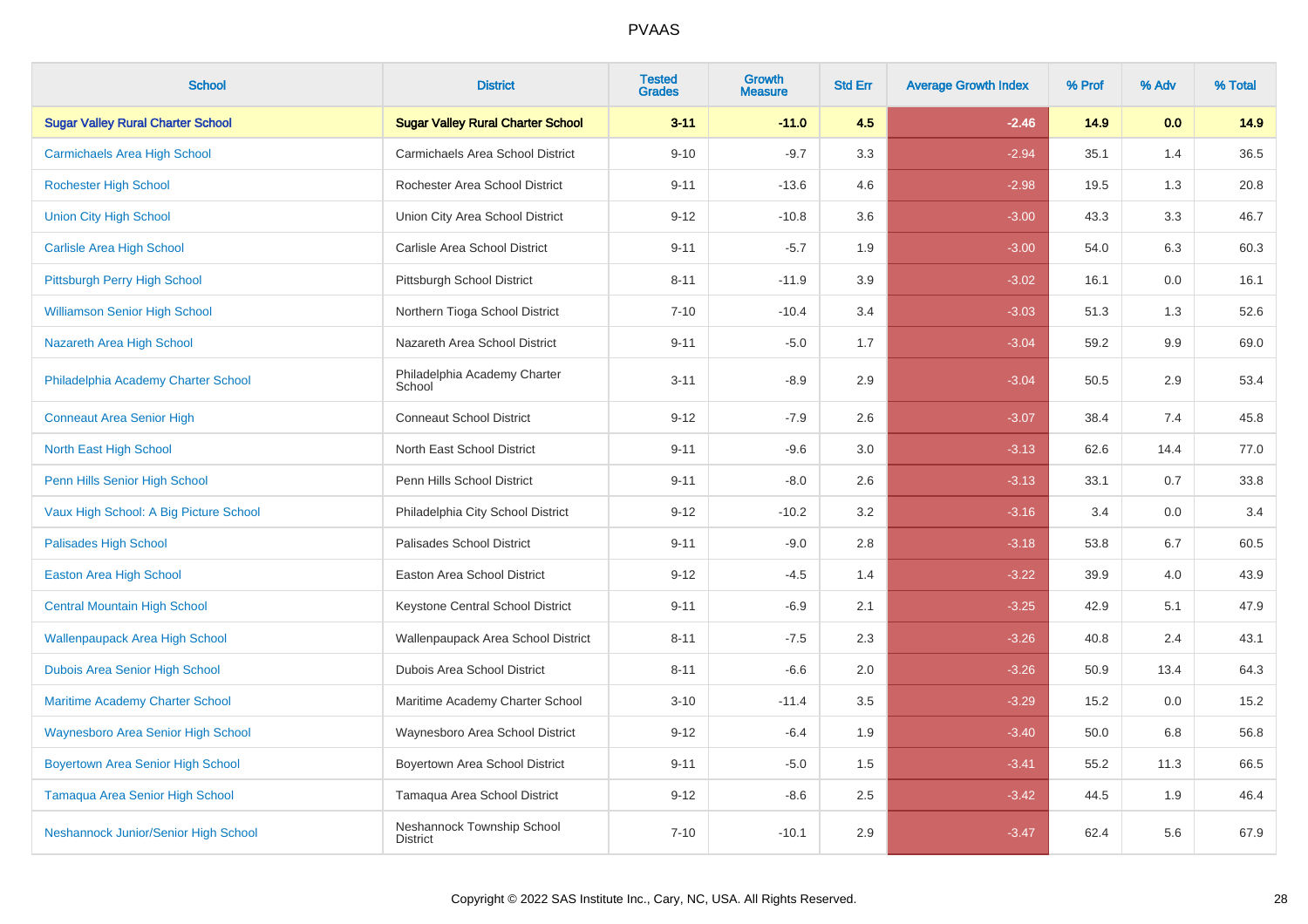| <b>School</b>                                           | <b>District</b>                                      | <b>Tested</b><br><b>Grades</b> | <b>Growth</b><br><b>Measure</b> | <b>Std Err</b> | <b>Average Growth Index</b> | % Prof | % Adv | % Total |
|---------------------------------------------------------|------------------------------------------------------|--------------------------------|---------------------------------|----------------|-----------------------------|--------|-------|---------|
| <b>Sugar Valley Rural Charter School</b>                | <b>Sugar Valley Rural Charter School</b>             | $3 - 11$                       | $-11.0$                         | 4.5            | $-2.46$                     | 14.9   | 0.0   | 14.9    |
| <b>Steelton-Highspire High School</b>                   | Steelton-Highspire School District                   | $7 - 11$                       | $-12.3$                         | 3.5            | $-3.55$                     | 14.5   | 0.0   | 14.5    |
| <b>Elizabeth Forward Senior High School</b>             | Elizabeth Forward School District                    | $9 - 11$                       | $-8.7$                          | 2.4            | $-3.57$                     | 51.7   | 4.0   | 55.7    |
| <b>Williamsburg Community Junior/Senior High School</b> | Williamsburg Community School<br><b>District</b>     | $7 - 11$                       | $-14.8$                         | 4.1            | $-3.59$                     | 28.3   | 0.0   | 28.3    |
| <b>Interboro Senior High School</b>                     | Interboro School District                            | $7 - 12$                       | $-7.7$                          | 2.1            | $-3.63$                     | 46.6   | 4.8   | 51.4    |
| <b>Ridgway Area High School</b>                         | Ridgway Area School District                         | $9 - 11$                       | $-14.8$                         | 4.1            | $-3.64$                     | 49.0   | 9.8   | 58.8    |
| Moniteau Junior/Senior High School                      | Moniteau School District                             | $7 - 11$                       | $-12.2$                         | 3.3            | $-3.68$                     | 50.0   | 6.3   | 56.3    |
| <b>Clearfield Area Junior/Senior High School</b>        | Clearfield Area School District                      | $7 - 10$                       | $-9.7$                          | 2.6            | $-3.71$                     | 43.0   | 3.1   | 46.1    |
| <b>Sun Valley High School</b>                           | Penn-Delco School District                           | $9 - 11$                       | $-7.2$                          | 1.9            | $-3.72$                     | 46.6   | 3.2   | 49.8    |
| Johnsonburg Area High School                            | Johnsonburg Area School District                     | $7 - 11$                       | $-14.5$                         | 3.9            | $-3.73$                     | 54.0   | 4.6   | 58.6    |
| <b>Berwick Area High School</b>                         | <b>Berwick Area School District</b>                  | $9 - 11$                       | $-9.6$                          | 2.6            | $-3.75$                     | 42.1   | 5.5   | 47.6    |
| <b>Milton High School</b>                               | Milton Area School District                          | $8 - 11$                       | $-9.4$                          | 2.5            | $-3.79$                     | 45.4   | 7.2   | 52.7    |
| <b>Propel Charter School-Braddock Hills</b>             | Propel Charter School - Braddock<br><b>Hills</b>     | $3 - 11$                       | $-13.6$                         | 3.6            | $-3.81$                     | 9.7    | 1.6   | 11.3    |
| Youngsville Middle/High School                          | Warren County School District                        | $6 - 11$                       | $-14.8$                         | 3.9            | $-3.82$                     | 23.3   | 0.8   | 24.1    |
| Northern Lehigh Senior High School                      | Northern Lehigh School District                      | $9 - 12$                       | $-10.9$                         | 2.7            | $-3.98$                     | 28.0   | 9.3   | 37.3    |
| Marion Center Area Jr/Sr High School                    | Marion Center Area School District                   | $7 - 10$                       | $-12.4$                         | 3.1            | $-4.01$                     | 33.7   | 1.1   | 34.8    |
| Minersville Area Junior/Senior High School              | Minersville Area School District                     | $7 - 11$                       | $-14.8$                         | 3.7            | $-4.02$                     | 39.3   | 3.3   | 42.6    |
| <b>Bradford Area High School</b>                        | <b>Bradford Area School District</b>                 | $9 - 12$                       | $-9.6$                          | 2.4            | $-4.02$                     | 45.8   | 8.3   | 54.2    |
| East Juniata Junior/Senior High School                  | Juniata County School District                       | $7 - 12$                       | $-13.9$                         | 3.4            | $-4.08$                     | 39.0   | 5.2   | 44.2    |
| Northwest PA Collegiate Academy                         | Erie City School District                            | $6 - 11$                       | $-10.1$                         | 2.5            | $-4.11$                     | 62.7   | 8.6   | 71.4    |
| Southern Huntingdon County HS/MS                        | Southern Huntingdon County School<br><b>District</b> | $6 - 11$                       | $-13.4$                         | 3.2            | $-4.12$                     | 32.5   | 2.5   | 35.0    |
| <b>Avonworth High School</b>                            | Avonworth School District                            | $9 - 10$                       | $-12.9$                         | 3.1            | $-4.13$                     | 59.8   | 4.6   | 64.4    |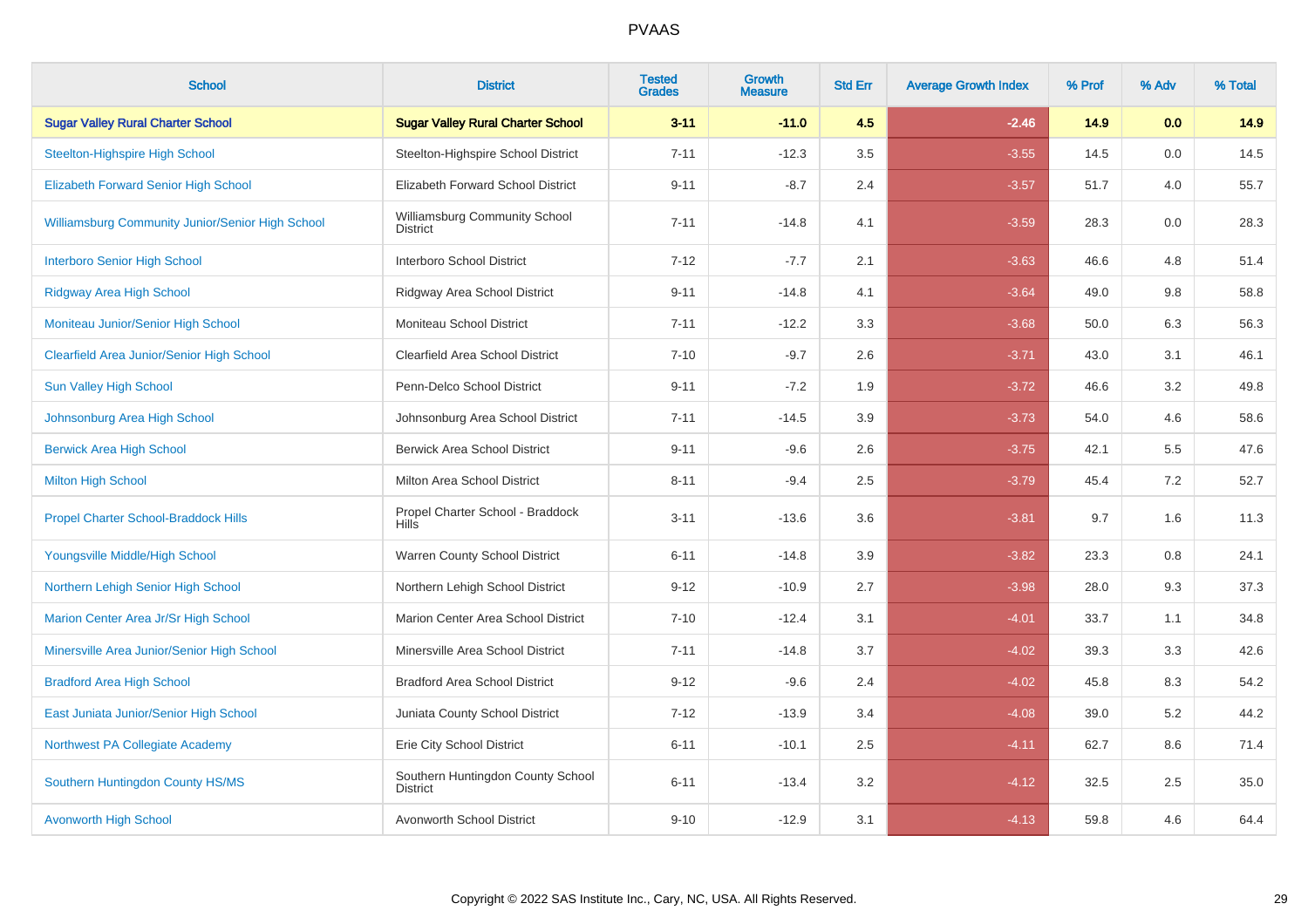| <b>School</b>                                | <b>District</b>                                  | <b>Tested</b><br><b>Grades</b> | Growth<br><b>Measure</b> | <b>Std Err</b> | <b>Average Growth Index</b> | % Prof | % Adv | % Total |
|----------------------------------------------|--------------------------------------------------|--------------------------------|--------------------------|----------------|-----------------------------|--------|-------|---------|
| <b>Sugar Valley Rural Charter School</b>     | <b>Sugar Valley Rural Charter School</b>         | $3 - 11$                       | $-11.0$                  | 4.5            | $-2.46$                     | 14.9   | 0.0   | 14.9    |
| Catasauqua Senior High School                | Catasauqua Area School District                  | $9 - 12$                       | $-12.4$                  | 3.0            | $-4.14$                     | 36.8   | 7.6   | 44.3    |
| <b>Columbia-Montour AVTS</b>                 | Columbia-Montour AVTS                            | $9 - 10$                       | $-12.5$                  | 3.0            | $-4.16$                     | 22.3   | 0.6   | 22.9    |
| Jefferson County-Dubois AVTS                 | Jefferson County-Dubois AVTS                     | $9 - 11$                       | $-16.2$                  | 3.9            | $-4.16$                     | 23.0   | 0.0   | 23.0    |
| <b>Big Spring High School</b>                | <b>Big Spring School District</b>                | $9 - 11$                       | $-10.2$                  | 2.4            | $-4.17$                     | 38.6   | 8.9   | 47.5    |
| <b>Wellsboro Area High School</b>            | Wellsboro Area School District                   | $8 - 11$                       | $-12.7$                  | 3.0            | $-4.24$                     | 49.2   | 11.9  | 61.1    |
| Chambersburg Area Senior High School         | Chambersburg Area School District                | $9 - 11$                       | $-6.8$                   | 1.6            | $-4.36$                     | 40.8   | 10.1  | 50.9    |
| South Park Senior High School                | South Park School District                       | $7 - 11$                       | $-11.6$                  | 2.7            | $-4.37$                     | 53.5   | 13.7  | 67.3    |
| West Mifflin Area High School                | West Mifflin Area School District                | $8 - 12$                       | $-12.7$                  | 2.9            | $-4.38$                     | 38.8   | 9.6   | 48.3    |
| Lampeter-Strasburg Senior High School        | Lampeter-Strasburg School District               | $9 - 12$                       | $-8.9$                   | 2.0            | $-4.52$                     | 55.1   | 9.8   | 64.8    |
| <b>Butler Area Senior High School</b>        | <b>Butler Area School District</b>               | $10 - 11$                      | $-6.9$                   | 1.5            | $-4.54$                     | 42.5   | 9.4   | 51.9    |
| <b>Annville Cleona High School</b>           | Annville-Cleona School District                  | $9 - 12$                       | $-12.5$                  | 2.7            | $-4.61$                     | 34.9   | 7.8   | 42.6    |
| Penns Manor Area Junior/Senior High School   | Penns Manor Area School District                 | $6 - 12$                       | $-17.4$                  | 3.7            | $-4.63$                     | 29.7   | 3.1   | 32.8    |
| Pittsburgh Brashear High School              | Pittsburgh School District                       | $9 - 11$                       | $-10.6$                  | 2.3            | $-4.68$                     | 17.6   | 0.0   | 17.6    |
| <b>Riverside High School</b>                 | Riverside Beaver County School<br>District       | $9 - 11$                       | $-14.4$                  | $3.0\,$        | $-4.77$                     | 49.4   | 8.8   | 58.2    |
| <b>Phoenix Academy</b>                       | Lancaster School District                        | $7 - 12$                       | $-16.1$                  | 3.4            | $-4.80$                     | 6.8    | 0.0   | 6.8     |
| <b>Frazier High School</b>                   | <b>Frazier School District</b>                   | $9 - 11$                       | $-17.6$                  | 3.6            | $-4.82$                     | 37.1   | 1.6   | 38.7    |
| <b>Tacony Academy Charter School</b>         | Tacony Academy Charter School                    | $3 - 11$                       | $-14.7$                  | 3.0            | $-4.82$                     | 22.4   | 1.8   | 24.1    |
| <b>Bucks County Technical High School</b>    | <b>Bucks County Technical High</b><br>School     | $9 - 10$                       | $-12.0$                  | 2.5            | $-4.84$                     | 35.9   | 3.2   | 39.2    |
| <b>Tulpehocken Junior/Senior High School</b> | Tulpehocken Area School District                 | $7 - 12$                       | $-14.1$                  | 2.8            | $-4.96$                     | 36.7   | 2.8   | 39.4    |
| Schuylkill Haven Senior High School          | Schuylkill Haven Area School<br><b>District</b>  | $8 - 11$                       | $-15.6$                  | 3.1            | $-5.00$                     | 49.7   | 2.4   | 52.1    |
| Southern Columbia High School                | Southern Columbia Area School<br><b>District</b> | $9 - 11$                       | $-15.0$                  | 3.0            | $-5.06$                     | 55.0   | 4.0   | 59.0    |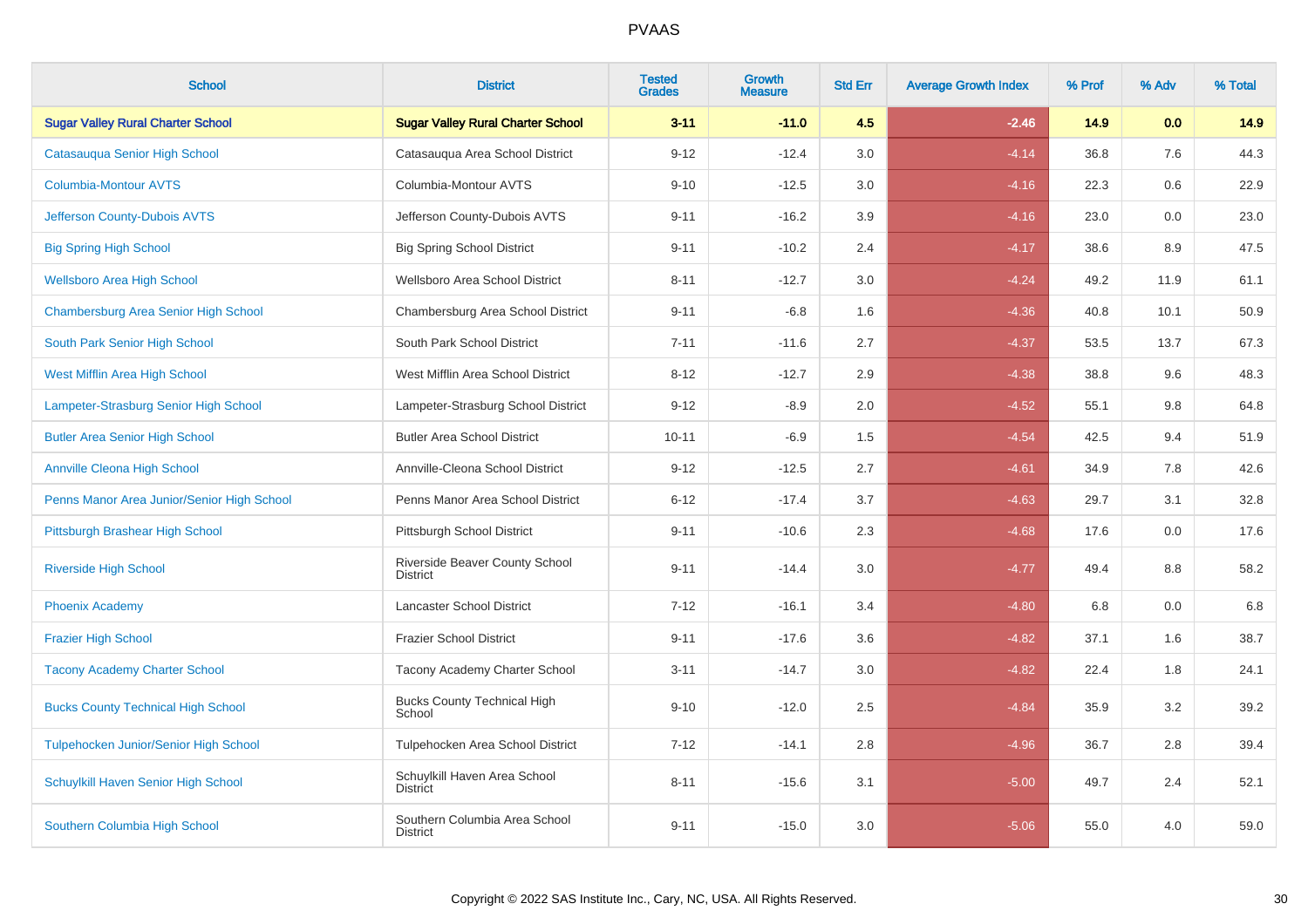| <b>School</b>                                      | <b>District</b>                                    | <b>Tested</b><br><b>Grades</b> | Growth<br><b>Measure</b> | <b>Std Err</b> | <b>Average Growth Index</b> | % Prof | % Adv | % Total |
|----------------------------------------------------|----------------------------------------------------|--------------------------------|--------------------------|----------------|-----------------------------|--------|-------|---------|
| <b>Sugar Valley Rural Charter School</b>           | <b>Sugar Valley Rural Charter School</b>           | $3 - 11$                       | $-11.0$                  | 4.5            | $-2.46$                     | 14.9   | 0.0   | 14.9    |
| North Penn-Liberty Junior/Senior High School       | Southern Tioga School District                     | $7 - 11$                       | $-20.4$                  | 4.0            | $-5.10$                     | 40.0   | 5.3   | 45.3    |
| <b>Titusville Senior High School</b>               | <b>Titusville Area School District</b>             | $9 - 11$                       | $-13.6$                  | 2.6            | $-5.15$                     | 43.2   | 4.8   | 48.0    |
| <b>Mastery Charter School-Gratz Campus</b>         | Mastery Charter School - Gratz<br>Campus           | $7 - 10$                       | $-23.9$                  | 4.5            | $-5.29$                     | 2.9    | 0.0   | 2.9     |
| <b>Plum Senior High School</b>                     | Plum Borough School District                       | $9 - 11$                       | $-11.7$                  | 2.2            | $-5.37$                     | 51.1   | 9.0   | 60.1    |
| Southern Fulton Junior/Senior High School          | Southern Fulton School District                    | $7 - 11$                       | $-24.1$                  | 4.4            | $-5.45$                     | 34.2   | 10.5  | 44.7    |
| <b>Exeter Township Senior High School</b>          | <b>Exeter Township School District</b>             | $9 - 11$                       | $-10.8$                  | 1.9            | $-5.67$                     | 50.6   | 2.7   | 53.3    |
| Solanco High School                                | Solanco School District                            | $9 - 11$                       | $-11.3$                  | 2.0            | $-5.77$                     | 41.6   | 4.5   | 46.1    |
| <b>Springfield Township High School</b>            | Springfield Township School District               | $9 - 11$                       | $-19.2$                  | 3.2            | $-5.98$                     | 62.6   | 3.6   | 66.3    |
| <b>Lawrence County CTC</b>                         | Lawrence County CTC                                | $10 - 11$                      | $-21.7$                  | 3.6            | $-6.05$                     | 19.8   | 0.0   | 19.8    |
| Abington Senior High School                        | Abington School District                           | $10 - 10$                      | $-11.8$                  | 1.9            | $-6.18$                     | 56.2   | 11.6  | 67.8    |
| <b>Ringgold Senior High School</b>                 | <b>Ringgold School District</b>                    | $9 - 11$                       | $-15.1$                  | 2.4            | $-6.22$                     | 41.5   | 7.9   | 49.4    |
| Lackawanna Trail Junior/Senior High School         | Lackawanna Trail School District                   | $7 - 10$                       | $-22.0$                  | 3.5            | $-6.32$                     | 38.5   | 1.5   | 40.0    |
| Mifflinburg Area Senior High School                | Mifflinburg Area School District                   | $9 - 11$                       | $-16.2$                  | 2.5            | $-6.47$                     | 42.4   | 4.0   | 46.4    |
| <b>Curwensville Area Junior/Senior High School</b> | <b>Curwensville Area School District</b>           | $7 - 11$                       | $-28.3$                  | 4.1            | $-6.83$                     | 42.5   | 4.1   | 46.6    |
| <b>Chambersburg Area Career Magnet School</b>      | Chambersburg Area School District                  | $9 - 11$                       | $-15.5$                  | 2.2            | $-7.12$                     | 46.7   | 5.5   | 52.3    |
| Northwestern Senior High School                    | Northwestern School District                       | $9 - 11$                       | $-25.3$                  | 3.5            | $-7.24$                     | 42.6   | 2.9   | 45.6    |
| <b>Truman Senior High School</b>                   | <b>Bristol Township School District</b>            | $9 - 11$                       | $-14.3$                  | 2.0            | $-7.31$                     | 31.0   | 3.7   | 34.7    |
| Philipsburg-Osceola Area High School               | Philipsburg-Osceola Area School<br><b>District</b> | $9 - 11$                       | $-25.2$                  | 3.3            | $-7.58$                     | 19.7   | 2.6   | 22.4    |
| Hatboro-Horsham Senior High School                 | Hatboro-Horsham School District                    | $9 - 11$                       | $-13.2$                  | 1.7            | $-7.72$                     | 45.6   | 7.2   | 52.8    |
| Owen J Roberts High School                         | Owen J Roberts School District                     | $9 - 11$                       | $-12.6$                  | 1.6            | $-7.84$                     | 57.0   | 11.9  | 69.0    |
| Norristown Area High School                        | Norristown Area School District                    | $9 - 12$                       | $-12.9$                  | 1.6            | $-7.92$                     | 24.8   | 2.4   | 27.2    |
| <b>West Side CTC</b>                               | West Side CTC                                      | $9 - 10$                       | $-37.4$                  | 4.3            | $-8.64$                     | 8.8    | 0.0   | $8.8\,$ |